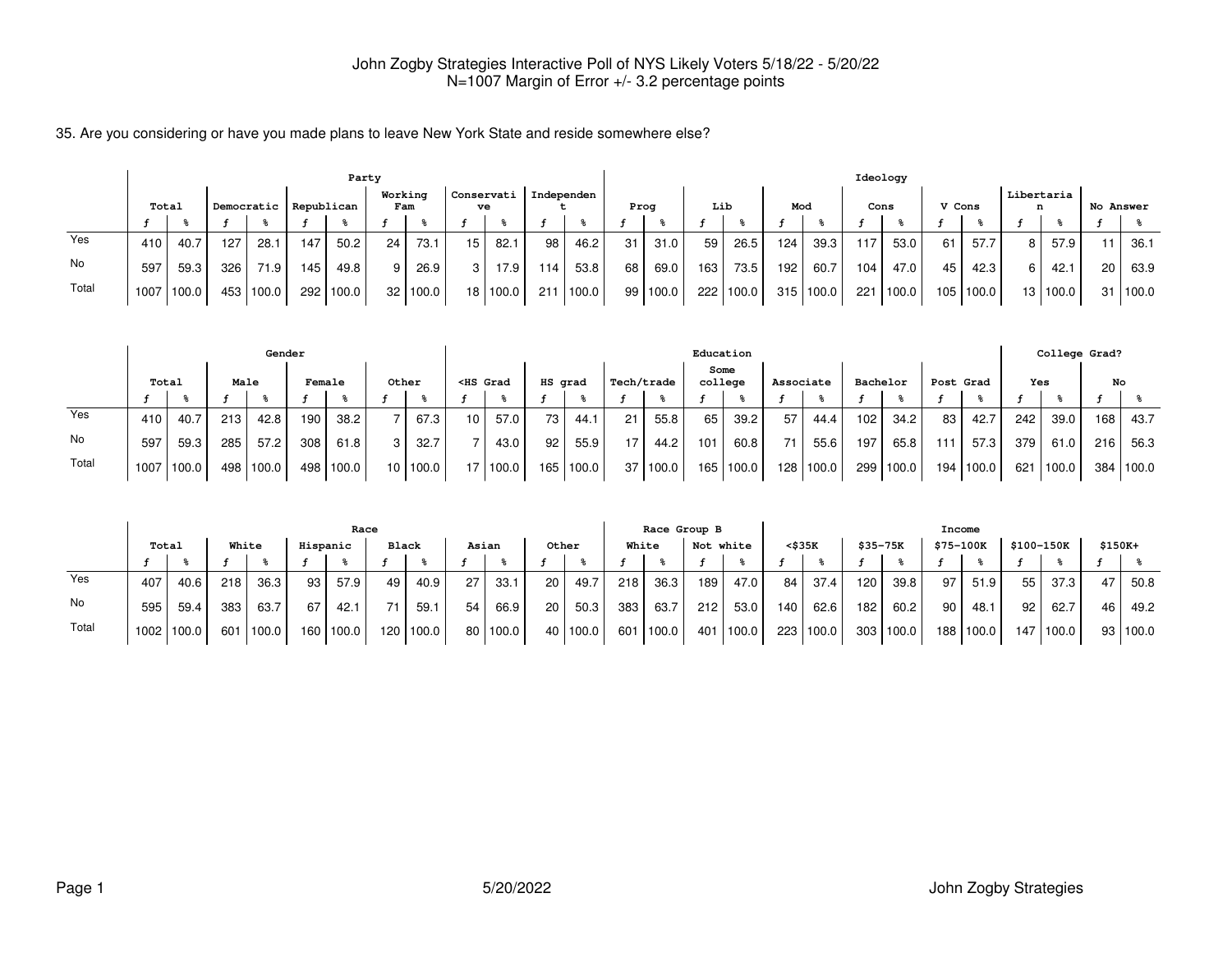| 35. Are you considering or have you made plans to leave New York State and reside somewhere else? |  |
|---------------------------------------------------------------------------------------------------|--|
|---------------------------------------------------------------------------------------------------|--|

|       |       |       |         | Region |         |       |            |           |     |           |           | Age Group |           |           |       |       |           |             |           |        | Age GroupB |       |                 |           |                 |           |
|-------|-------|-------|---------|--------|---------|-------|------------|-----------|-----|-----------|-----------|-----------|-----------|-----------|-------|-------|-----------|-------------|-----------|--------|------------|-------|-----------------|-----------|-----------------|-----------|
|       | Total |       | Upstate |        | Suburbs | NYC   | <b>NYC</b> |           |     | $18 - 29$ | $30 - 49$ |           | $50 - 64$ |           | $65+$ |       | $18 - 24$ |             | $25 - 34$ |        | $35 - 54$  |       |                 | $55 - 69$ | $70+$           |           |
|       |       |       |         |        |         |       |            |           |     |           |           |           |           |           |       |       |           |             |           |        |            |       |                 |           |                 |           |
| Yes   | 410   | 40.7  | 160     | 44.0   | 111     | 35.6  | 139        | 42.0      | 95  | 55.6      | 147       | 41.5      | 119       | 40.8      | 49    | 25.8  | 67        | 59.3        | 64        | 48.8   | 159        | 42.4  | 91              | 34.9      | 29 <sub>1</sub> | 22.9      |
| No    | 597   | 59.3  | 203     | 56.0   | 201     | 64.4  | 193        | 58.0      | 76  | 44.4      | 206       | 58.5      | 173       | 59.2      | 142   | 74.2  | 46        | 40.7        | 67        | 51.2   | 216        | 57.6  | 17 <sup>1</sup> | 65.1      | 97              | 77.1      |
| Total | 1007  | 100.0 | 363     | 100.0  | 312     | 100.0 |            | 332 100.0 | 171 | '100.0    | 353       | 100.0     |           | 292 100.0 | 191   | 100.0 |           | 114   100.0 | 131       | 1100.0 | 374        | 100.0 | 262             | 100.0     |                 | 126 100.0 |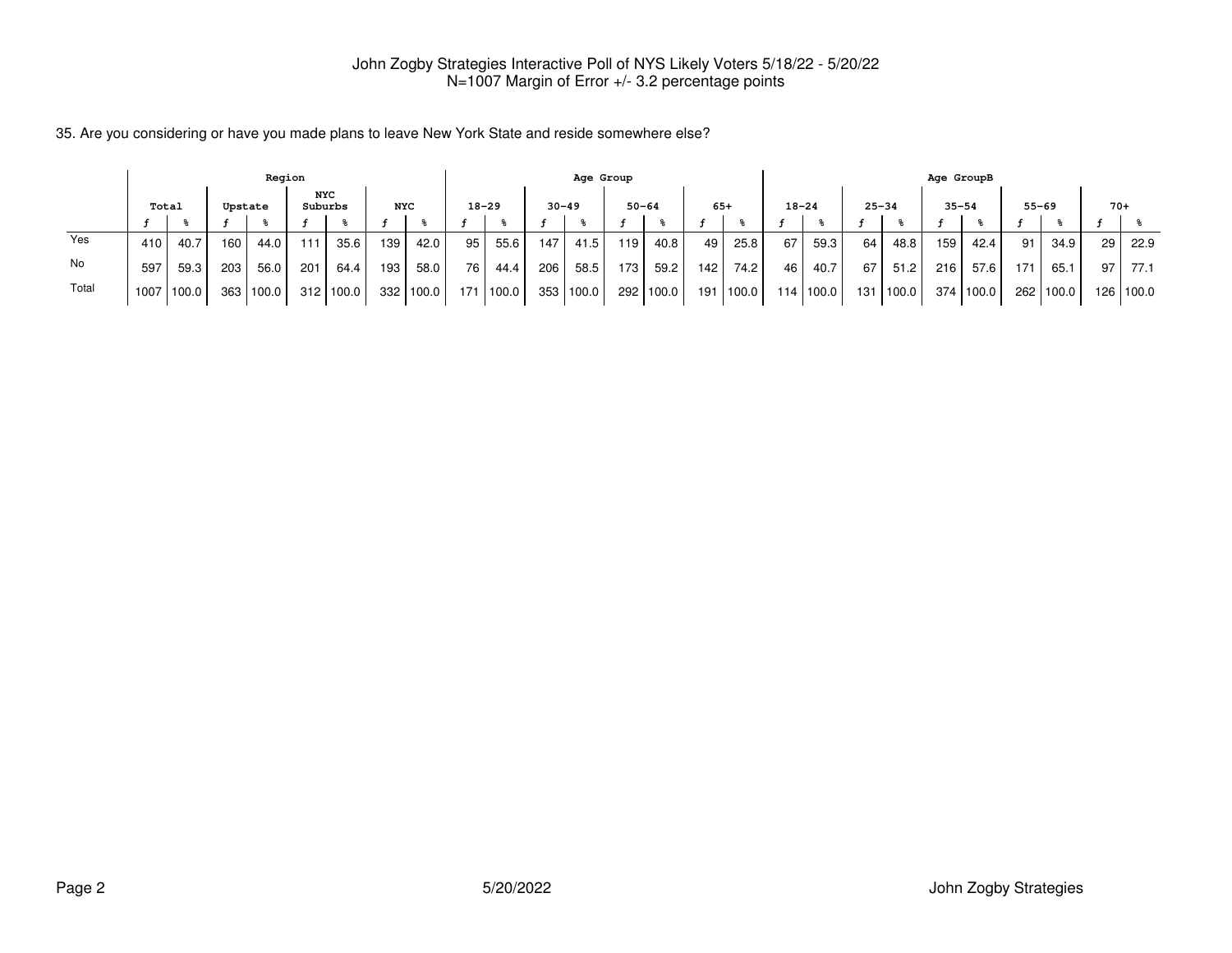36. Which is the top reason you are considering or have made plans to leave New York state and reside somewhere else?

|                                                                 |                  |       |                 |                       |                 | Party |         |          |            |                 |          |    |       |     |       |     |       | Ideology        |           |                       |       |                |         |           |
|-----------------------------------------------------------------|------------------|-------|-----------------|-----------------------|-----------------|-------|---------|----------|------------|-----------------|----------|----|-------|-----|-------|-----|-------|-----------------|-----------|-----------------------|-------|----------------|---------|-----------|
|                                                                 |                  |       |                 |                       |                 |       | Working |          | Conservati | Independen      |          |    |       |     |       |     |       |                 |           |                       |       | Libertaria     |         |           |
|                                                                 | Total            |       |                 | Democratic Republican |                 |       | Fam     |          | ve         |                 |          |    | Prog  | Lib |       | Mod |       | Cons            |           | V Cons                |       | n              |         | No Answer |
|                                                                 |                  |       |                 |                       |                 |       |         |          |            |                 |          |    |       |     |       |     |       |                 |           |                       |       |                |         |           |
| The weather                                                     | 36               | 8.9   | 14              | 10.7                  | $\rightarrow$   | 4.5   | 3       | 13.1     |            | 13              | 13.3     |    | 4.6   | 9   | 16.1  | 14  | 11.1  | $\overline{ }$  | 6.0       | 4                     | 6.2   |                |         | 8.9       |
| Taxes are too high                                              | 147              | 35.8  | 26 <sub>1</sub> | 20.3                  | 81              | 55.0  | 3       | 14.7     |            | 37              | 37.7     |    | 23.4  | 14  | 24.2  | 49  | 39.7  | 49              | 41.7      | 24                    | 39.8  | 2 <sub>1</sub> | 20.6    | 14.3      |
| Too many mandates and<br>regulations                            | 63               | 15.3  | 18              | 14.3                  | 12 <sup>2</sup> | 8.5   |         | 22.8     | 15 100.0   | 12 <sup>2</sup> | 12.3     | 5  | 15.8  | 11  | 18.1  | 26  | 21.2  | 16 <sub>1</sub> | 13.8      | 4                     | 6.7   |                |         | 8.4       |
| Political climate puts political<br>parties' interests ahead of | 39               | 9.6   | 17 <sub>1</sub> | 13.1                  | 17 <sub>1</sub> | 11.4  |         |          |            | 6               | 6.3      |    | 4.4   | 3   | 5.5   | 6   | 5.0   | 11              | 9.4       | 12                    | 19.4  | 3              | 43.8    | 22.3      |
| Better job or economic<br>opportunities                         | 64               | 15.6  | 30              | 23.8                  | 13              | 8.5   | 3       | 10.7     |            | 19              | 19.2     | 8  | 25.8  |     | 18.9  | 13  | 10.7  | 15              | 12.9      | 13                    | 21.3  |                |         | 33.9      |
| Part of my retirement<br>plan/dream                             | 32               | 7.7   | 13              | 9.8                   | $\rightarrow$   | 4.7   |         | 31.5     |            | 5               | 4.9      |    | 13.3  | 5   | 8.8   | 9   | 7.1   | 10              | 8.3       | $\mathbf{2}^{\prime}$ | 2.5   | $\overline{2}$ | 30.7    |           |
| Other                                                           | 29               | 7.0   | 10 <sup>1</sup> | 7.9                   | 11              | 7.4   |         | 7.2      |            | 6               | 6.4      |    | 12.6  | 5   | 8.5   | 6   | 5.2   | 9               | 8.0       | $\mathbf{2}^{\prime}$ | 4.0   | 0 <sub>1</sub> | 4.9     | 12.2      |
| Total                                                           | 410 <sup>1</sup> | 100.0 | 127             | 100.0                 | 147             | 100.0 |         | 24 100.0 | 15 100.0   |                 | 98 100.0 | 31 | 100.0 | 59  | 100.0 | 124 | 100.0 |                 | 117 100.0 | 61                    | 100.0 |                | 8 100.0 | 100.0     |

|                                                                 |       |       |      | Gender |        |       |               |         |           |                                                                                                                                                                                                                                          |         |          |                |            | Education       |       |                 |       |                 |       |           |       |     | College Grad? |     |       |
|-----------------------------------------------------------------|-------|-------|------|--------|--------|-------|---------------|---------|-----------|------------------------------------------------------------------------------------------------------------------------------------------------------------------------------------------------------------------------------------------|---------|----------|----------------|------------|-----------------|-------|-----------------|-------|-----------------|-------|-----------|-------|-----|---------------|-----|-------|
|                                                                 | Total |       | Male |        | Female |       | Other         |         |           | <hs grad<="" th=""><th>HS grad</th><th></th><th></th><th>Tech/trade</th><th>Some<br/>college</th><th></th><th>Associate</th><th></th><th>Bachelor</th><th></th><th>Post Grad</th><th></th><th>Yes</th><th></th><th>No</th><th></th></hs> | HS grad |          |                | Tech/trade | Some<br>college |       | Associate       |       | Bachelor        |       | Post Grad |       | Yes |               | No  |       |
|                                                                 |       |       |      |        |        |       |               |         |           |                                                                                                                                                                                                                                          |         |          |                |            |                 |       |                 |       |                 |       |           |       |     |               |     |       |
| The weather                                                     | 36    | 8.9   | 18   | 8.4    | 15     | 8.1   | 3             | 45.6    |           | 14.3                                                                                                                                                                                                                                     | 5       | 6.8      | 5              | 24.5       | 3               | 4.9   | 6               | 10.1  |                 | 7.0   | 9         | 10.8  | 22  | 9.0           | 15  | 8.7   |
| Taxes are too high                                              | 147   | 35.8  | 85   | 40.0   | 60     | 31.4  | $\mathcal{P}$ | 28.3    | $\vert$ 4 | 41.0                                                                                                                                                                                                                                     | 27      | 37.6     | 6              | 28.2       | 28              | 43.6  | 19 <sub>1</sub> | 33.9  | 39              | 38.3  | 23        | 27.8  | 81  | 33.7          | 65  | 38.9  |
| Too many mandates and<br>regulations                            | 63    | 15.3  | 35   | 16.5   | 28     | 14.6  |               |         |           |                                                                                                                                                                                                                                          | 10      | 13.7     |                | 17.5       | $\overline{ }$  | 10.3  | 16 <sub>1</sub> | 28.9  | 12 <sub>1</sub> | 12.2  | 14        | 16.6  | 43  | 17.6          | 20  | 12.1  |
| Political climate puts political<br>parties' interests ahead of | 39    | 9.6   | 21   | 10.0   | 17     | 9.1   |               | 13.1    | $\Omega$  | 3.4                                                                                                                                                                                                                                      |         | 9.3      |                | 6.6        | 10 <sub>1</sub> | 15.8  | $\overline{2}$  | 4.3   |                 | 10.9  |           | 8.7   | 21  | 8.6           | 19  | 11.1  |
| Better job or economic<br>opportunities                         | 64    | 15.6  | 28   | 13.3   | 35     | 18.3  |               | 13.1    | 2         | 18.7                                                                                                                                                                                                                                     | 12      | 16.4     | $\overline{2}$ | 9.2        | 9               | 14.5  | 5.              | 8.4   | 14              | 13.3  | 20        | 24.7  | 39  | 16.0          | 25  | 14.9  |
| Part of my retirement<br>plan/dream                             | 32    | 7.7   | 13   | 6.0    | 19     | 9.9   |               |         | 2         | 22.6                                                                                                                                                                                                                                     |         | 5.2      | 3              | 14.1       |                 | .4    | 8               | 14.5  | 8               | 7.9   | 6         | 6.7   | 22  | 9.0           | 10  | 5.8   |
| Other                                                           | 29    | 7.0   | 13   | 5.9    | 16     | 8.6   |               |         |           |                                                                                                                                                                                                                                          | 8       | 11.0     |                |            | 6               | 9.5   |                 |       |                 | 10.5  |           | 4.7   | 15  | 6.1           | 14  | 8.4   |
| Total                                                           | 410   | 100.0 | 213  | 100.0  | 190    | 100.0 |               | 7 100.0 |           | 10 100.0                                                                                                                                                                                                                                 |         | 73 100.0 | 21             | 100.0      | 65              | 100.0 | 57              | 100.0 | 102             | 100.0 | 83        | 100.0 | 242 | 100.0         | 168 | 100.0 |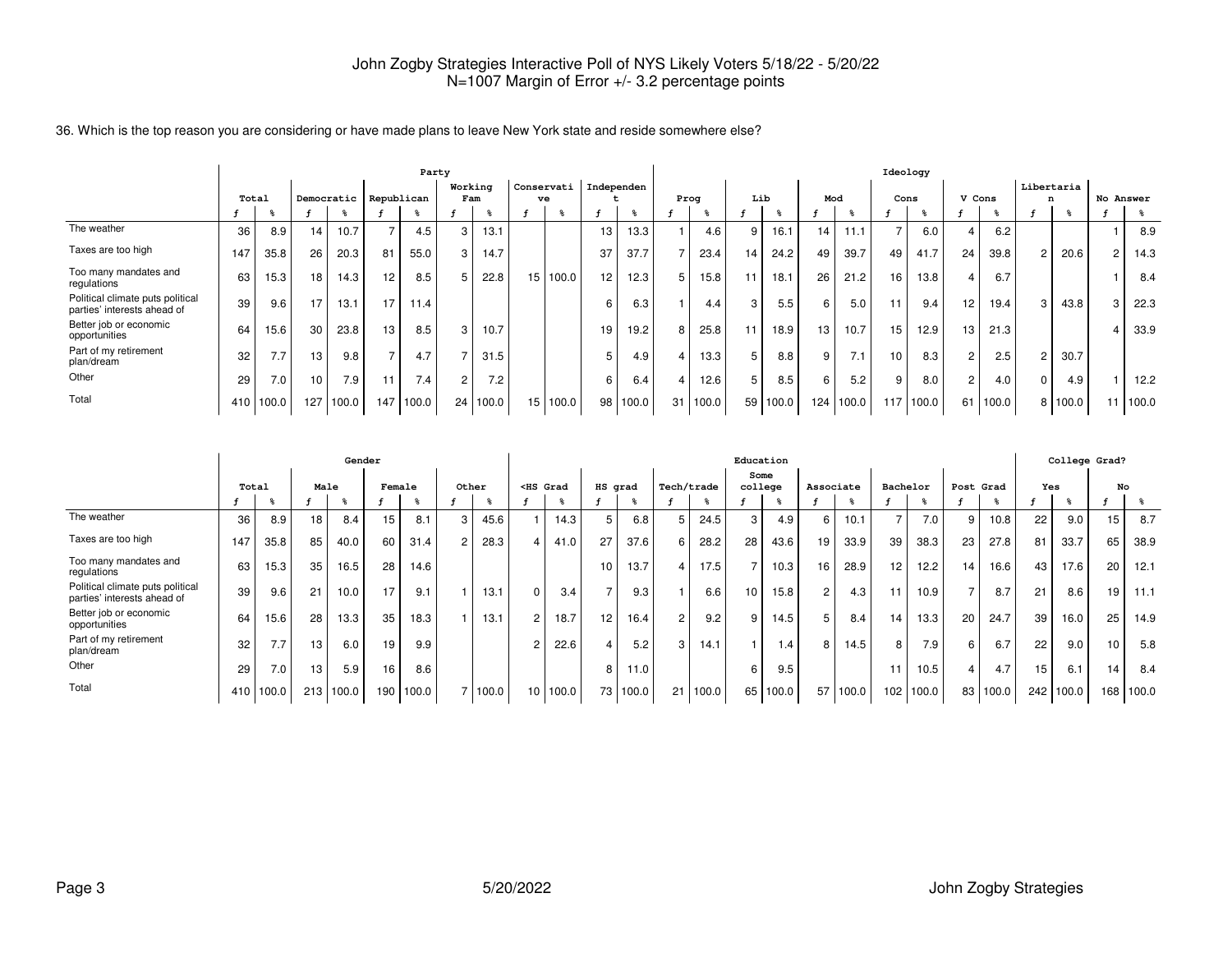|                                                                 |       |       |    |           |                | Race     |                |          |       |          |                |          |    | Race Group B  |                 |       |              |          |                  |           | Income          |       |            |               |         |       |
|-----------------------------------------------------------------|-------|-------|----|-----------|----------------|----------|----------------|----------|-------|----------|----------------|----------|----|---------------|-----------------|-------|--------------|----------|------------------|-----------|-----------------|-------|------------|---------------|---------|-------|
|                                                                 | Total |       |    | White     |                | Hispanic | Black          |          | Asian |          | Other          |          |    | White         | Not white       |       | $<$ \$35 $K$ |          | \$35-75K         |           | \$75-100K       |       | \$100-150K |               | \$150K+ |       |
|                                                                 |       |       |    |           |                |          |                |          |       |          |                |          |    |               |                 |       |              |          |                  |           |                 |       |            |               |         |       |
| The weather                                                     | 36    | 8.7   | 22 | 10.0      | $\overline{4}$ | 4.8      | 6              | 11.7     |       | 13.7     |                |          | 22 | 10.0          | 14              | 7.3   |              | 4.7      | 15 <sup>15</sup> | 12.4      | 9               | 9.1   |            | 7.6           |         | 9.4   |
| Taxes are too high                                              | 145   | 35.8  | 93 | 42.4      | 31             | 33.6     | 11             | 21.9     | 8     | 29.9     | 3 <sup>1</sup> | 15.2     | 93 | 42.4          | 53              | 28.1  | 24           | 28.5     | 35               | 29.2      | 35              | 35.7  | 30         | 54.0          | 21      | 44.8  |
| Too many mandates and<br>regulations                            | 63    | 15.5  | 25 | 11.4      | 20             | 21.4     | 8              | 15.7     |       | 8.7      | 8 <sup>1</sup> | 40.3     | 25 | 11.4          | 38              | 20.1  |              | 13.4     | 26               | 21.5      | 15 <sub>1</sub> | 14.9  | a          | 15.7          |         | 4.3   |
| Political climate puts political<br>parties' interests ahead of | 39    | 9.5   | 20 | 9.3       | 10             | 10.8     | $\overline{4}$ | 8.0      |       | 5.6      | 3              | 15.2     | 20 | 9.3           | 18              | 9.8   | 9            | 10.6     | 13               | 11.0      | 8               | 8.2   | 3          | 4.9           |         | 11.3  |
| Better job or economic<br>opportunities                         | 64    | 15.8  | 26 | 11.9      | 13             | 14.1     | 15             | 29.9     | 6     | 24.1     | $\overline{4}$ | 20.0     | 26 | 11.9          | 38              | 20.3  |              | 13.4     | 22               | 18.3      | 20              | 20.9  |            | 12.4          |         | 7.8   |
| Part of my retirement<br>plan/dream                             | 31    | 7.6   | 14 | 6.3       | 11             | 11.4     | 5              | 10.7     |       | 5.6      |                |          | 14 | 6.3           | 17              | 9.2   |              | 12.8     | 5 <sup>1</sup>   | 3.8       | 8               | 8.5   |            | $\rightarrow$ |         | 16.4  |
| Other                                                           | 29    | 7.1   | 19 | 8.7       | $\overline{4}$ | 4.0      |                | 2.2      | 3     | 12.3     | $\overline{2}$ | 9.4      | 19 | 8.7           | 10 <sup>1</sup> | 5.3   | 14           | 16.5     | 5                | 3.8       | 3               | 2.7   | 3          | 4.8           |         | 6.0   |
| Total                                                           | 407   | 100.0 |    | 218 100.0 |                | 93 100.0 |                | 49 100.0 |       | 27 100.0 |                | 20 100.0 |    | $218$   100.0 | 189             | 100.0 |              | 84 100.0 |                  | 120 100.0 | 97              | 100.0 | 55         | 100.0         | 47      | 100.0 |

36. Which is the top reason you are considering or have made plans to leave New York state and reside somewhere else?

|                                                                 |       |       |         | Region |                       |       |            |           |           |          |                 | Age Group |           |                  |                |       |                 |       |           |       | Age GroupB |       |                 |       |       |       |
|-----------------------------------------------------------------|-------|-------|---------|--------|-----------------------|-------|------------|-----------|-----------|----------|-----------------|-----------|-----------|------------------|----------------|-------|-----------------|-------|-----------|-------|------------|-------|-----------------|-------|-------|-------|
|                                                                 | Total |       | Upstate |        | <b>NYC</b><br>Suburbs |       | <b>NYC</b> |           | $18 - 29$ |          | $30 - 49$       |           | $50 - 64$ |                  | $65+$          |       | $18 - 24$       |       | $25 - 34$ |       | $35 - 54$  |       | $55 - 69$       |       | $70+$ |       |
|                                                                 |       |       |         |        |                       |       |            |           |           |          |                 |           |           |                  |                |       |                 |       |           |       |            |       |                 | ႜႜ    |       | ႜႜၟ   |
| The weather                                                     | 36    | 8.9   | 15      | 9.5    |                       | 6.1   | 14         | 10.4      | 16        | 16.8     |                 | 5.0       | 8         | 6.7              | 5              | 10.3  | 10              | 15.5  | -         | 11.7  |            | 6.8   | 5               | 5.0   | 3     | 11.0  |
| Taxes are too high                                              | 147   | 35.8  | 53      | 33.2   | 55                    | 49.1  | 39         | 28.2      |           | 18.0     | 46              | 31.3      | 63        | 53.2             | 20             | 41.4  | ⇁               | 10.7  | 17        | 27.3  | 59         | 37.1  | 51              | 55.4  | 13    | 43.4  |
| Too many mandates and<br>regulations                            | 63    | 15.3  | 27      | 17.1   | 22                    | 19.7  | 14         | 9.9       | 21        | 21.7     | 25              | 17.0      | 9         | 7.6              | 8              | 16.8  | 19              | 28.7  | 12        | 18.1  | 19         | 11.9  | 10 <sub>1</sub> | 10.9  | 3     | 11.1  |
| Political climate puts political<br>parties' interests ahead of | 39    | 9.6   | 18      | 11.3   |                       | 3.6   | 17         | 12.4      | 9         | 9.5      |                 | 7.5       | 14.       | 11.3             | 6              | 12.0  | 8               | 12.2  | 3         | 5.0   | 16         | 9.9   |                 | 8.0   | 5     | 17.2  |
| Better job or economic<br>opportunities                         | 64    | 15.6  | 20      | 12.6   | 14                    | 12.6  | 30         | 21.4      | 17        | 18.3     | 39              | 26.4      |           | 6.1              |                | .6    | $\mathbf{1}$    | 15.7  | 16        | 25.5  | 34         | 21.7  | 3               | 3.1   |       |       |
| Part of my retirement<br>plan/dream                             | 32    | 7.7   | 18      | 11.0   | 6                     | 5.4   | 8          | 5.8       |           | 11.6     | 10 <sup>1</sup> | 6.8       | 9         | 7.6 <sub>1</sub> | $\overline{2}$ | 3.3   | 10 <sub>1</sub> | 14.1  | 4         | 6.0   | 9          | 5.8   | 8               | 9.0   |       | 2.8   |
| Other                                                           | 29    | 7.0   | 8       | 5.3    |                       | 3.5   | 17         | 11.9      |           | 4.2      | 9               | 6.0       | 9         | 7.5              | 7              | 14.6  | 2 <sub>1</sub>  | 3.0   | 4         | 6.3   |            | 6.8   | 8               | 8.6   | 4     | 14.5  |
| Total                                                           | 410   | 100.0 | 160     | 100.0  | 111                   | 100.0 |            | 139 100.0 |           | 95 100.0 | 147             | 100.0     | 119       | 100.0            | 49             | 100.0 | 67              | 100.0 | 64        | 100.0 | 159        | 100.0 | 91              | 100.0 | 29    | 100.0 |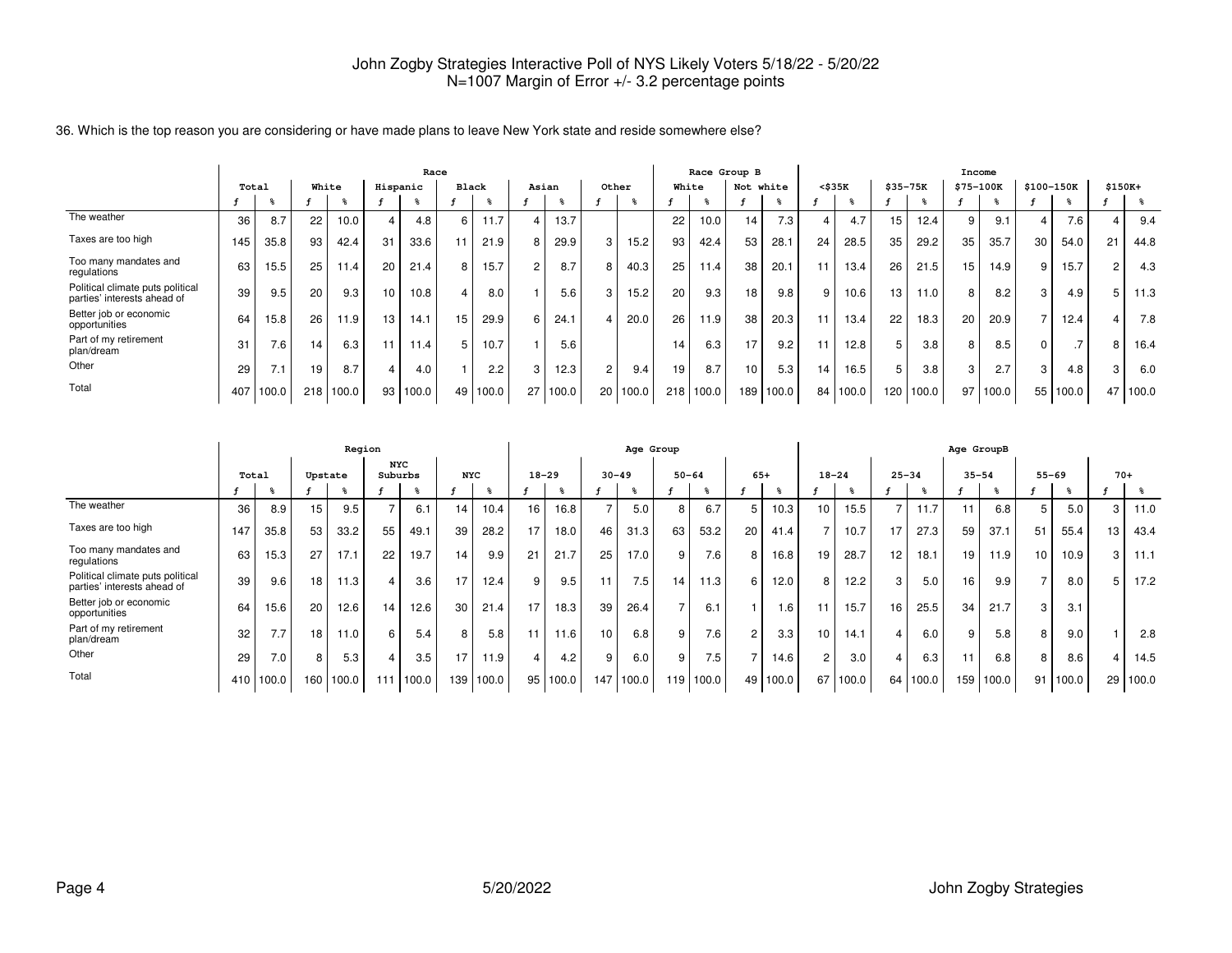37. Over what period of time do you hope or expect to leave New York State?

|                   |       |       |     |                       |     | Party |                |          |     |                  |            |          |                 |       |                 |          |                 |           | Ideology |           |        |       |                 |         |           |       |
|-------------------|-------|-------|-----|-----------------------|-----|-------|----------------|----------|-----|------------------|------------|----------|-----------------|-------|-----------------|----------|-----------------|-----------|----------|-----------|--------|-------|-----------------|---------|-----------|-------|
|                   | Total |       |     | Democratic Republican |     |       | Working<br>Fam |          |     | Conservati<br>ve | Independen |          |                 | Prog  | Lib             |          | Mod             |           | Cons     |           | V Cons |       | Libertaria<br>n |         | No Answer |       |
|                   |       |       |     |                       |     |       |                |          |     |                  |            |          |                 |       |                 |          |                 |           |          |           |        |       |                 |         |           |       |
| Within one year   | 81    | 19.8  | 39  | 30.4                  | 25  | 16.9  |                | 4.5      |     |                  |            | 17.0     | 14 <sub>1</sub> | 46.4  | 10 <sub>1</sub> | 16.7     | 16              | 13.1      | 18       | 15.7      | 17     | 27.2  |                 | 15.4    |           | 43.1  |
| In $1 - 3$ years  | 211   | 51.5  | 56  | 44.0                  | 75  | 51.4  | 8              | 35.5     | 11. | 71.5             | 61         | 62.3     | 9 <sub>1</sub>  | 29.0  | 32              | 55.1     | 75 <sub>1</sub> | 60.6      | 65       | 55.7      | 22     | 36.5  | 3               | 40.8    |           | 37.4  |
| More than 3 years | 90    | 22.0  | 24  | 18.8                  | 31  | 21.3  | 14             | 59.9     |     | 28.5             | 17         | 17.1     | 5 <sup>1</sup>  | 17.5  | 13 <sub>1</sub> | 21.7     | 24              | 19.7      | 26       | 22.4      | 16     | 26.5  | 3               | 43.8    |           | 17.0  |
| Not sure          | 28    | 6.7   | 9.  | 6.9                   | 15  | 10.5  |                |          |     |                  |            | 3.6      | $\overline{2}$  | 7.2   |                 | 6.5      | 8               | 6.5       |          | 6.2       | 6      | 9.7   |                 |         |           | 2.5   |
| Total             | 410 l | 100.0 | 127 | 100.0                 | 147 | 100.0 |                | 24 100.0 |     | 15 100.0         |            | 98 100.0 | 31 <sup>1</sup> | 100.0 |                 | 59 100.0 |                 | 124 100.0 |          | 117 100.0 | 61     | 100.0 |                 | 8 100.0 | 11        | 100.0 |

|                   |       |           |                 | Gender |        |       |       |   |                                                                                                                                                                                                                                          |         |            |                |          | Education       |          |                |       |          |                   |           |       |     | College Grad?    |     |       |
|-------------------|-------|-----------|-----------------|--------|--------|-------|-------|---|------------------------------------------------------------------------------------------------------------------------------------------------------------------------------------------------------------------------------------------|---------|------------|----------------|----------|-----------------|----------|----------------|-------|----------|-------------------|-----------|-------|-----|------------------|-----|-------|
|                   | Total |           | Male            |        | Female |       | Other |   | <hs grad<="" th=""><th>HS grad</th><th></th><th>Tech/trade</th><th></th><th>Some<br/>college</th><th></th><th>Associate</th><th></th><th>Bachelor</th><th></th><th>Post Grad</th><th></th><th>Yes</th><th></th><th>No</th><th></th></hs> | HS grad |            | Tech/trade     |          | Some<br>college |          | Associate      |       | Bachelor |                   | Post Grad |       | Yes |                  | No  |       |
|                   |       |           |                 |        |        |       |       |   |                                                                                                                                                                                                                                          |         |            |                |          |                 |          |                |       |          |                   |           |       |     |                  |     |       |
| Within one year   | 81    | 19.8      | 43              | 20.3   | 38     | 19.9  |       | 6 | 67.2                                                                                                                                                                                                                                     | 19      | 26.3       | 2 <sup>1</sup> | 10.7     | 15 <sup>1</sup> | 23.8     | $\overline{2}$ | 4.3   | 17       | 17.0 <sub>1</sub> | 18        | 21.9  | 38  | 15.7             | 43  | 25.7  |
| In $1 - 3$ years  | 211   | 51.5      | 11 <sup>1</sup> | 52.1   | 97     | 51.2  | 41.4  |   | 15.0                                                                                                                                                                                                                                     | 36      | 50.3       |                | 51.3     | 28              | 43.2     | 36             | 63.4  | 54       | 53.1              | 44        | 53.4  | 135 | 55.6             | 77  | 45.7  |
| More than 3 years | 90    | 22.0      | 44              | 20.5   | 42     | 22.3  | 58.6  |   | 17.7                                                                                                                                                                                                                                     |         | 15.7       | 8              | 38.1     | 16              | 24.4     | 15             | 26.5  | 22       | 21.0              | 16        | 19.8  | 53  | 21.9             | 37  | 21.9  |
| Not sure          | 28    | 6.7       | 15              |        | 13     | 6.6   |       |   |                                                                                                                                                                                                                                          | 6       | 7.8        |                |          | 6               | 8.6      | 3              | 5.8   | 9        | 8.9 <sub>1</sub>  | 4         | 4.9   | 16. | 6.8 <sub>1</sub> |     | 6.7   |
| Total             |       | 410 100.0 | 213             | 100.0  | 190    | 100.0 | 100.0 |   | 10 100.0                                                                                                                                                                                                                                 |         | 73   100.0 |                | 21 100.0 |                 | 65 100.0 | 57             | 100.0 |          | 102 100.0         | 83        | 100.0 | 242 | 100.0            | 168 | 100.0 |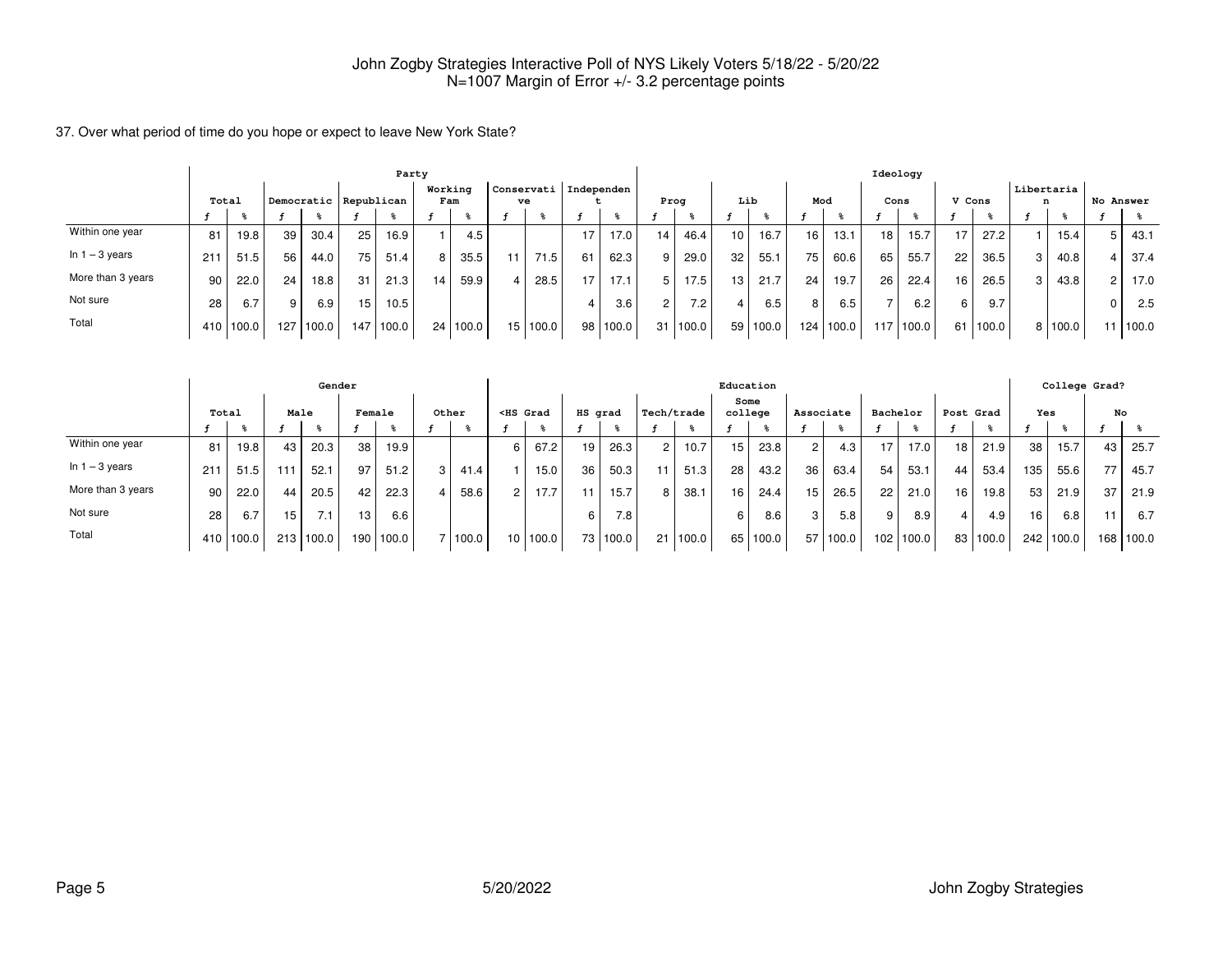37. Over what period of time do you hope or expect to leave New York State?

|                   |       |       |       |       |          | Race  |              |       |                 |          |       |          |                  |                   | Race Group B |       |                 |                   |          |           | Income    |       |            |       |          |       |
|-------------------|-------|-------|-------|-------|----------|-------|--------------|-------|-----------------|----------|-------|----------|------------------|-------------------|--------------|-------|-----------------|-------------------|----------|-----------|-----------|-------|------------|-------|----------|-------|
|                   | Total |       | White |       | Hispanic |       | <b>Black</b> |       | Asian           |          | Other |          |                  | White             | Not white    |       | $<$ \$35 $K$    |                   | \$35-75K |           | \$75-100K |       | \$100-150K |       | $$150K+$ |       |
|                   |       |       |       |       |          |       |              |       |                 |          |       |          |                  |                   |              |       |                 |                   |          |           |           |       |            |       |          |       |
| Within one year   | 80    | 19.7  | 46    | 21.0  | 20       | 21.6  | 14.          | 29.3  |                 |          |       |          | 46               | 21.0              | 34           | 18.3  | 27              | 32.0              | 18       | 15.3      | 18        | 18.7  | 8          | 15.4  | 9        | 19.0  |
| In $1 - 3$ years  | 210   | 51.6  | '13   | 51.9  | 41       | 43.8  | 21           | 42.8  | 15              | 56.7     |       | 20 100.0 | 113 <sup>1</sup> | 51.9              | 97           | 51.3  | 40              | 48.1              | 57       | 47.3      | 53        | 54.0  | 35         | 64.0  | 22       | 46.9  |
| More than 3 years | 89    | 21.9  | 38    | 17.3  | 28       | 30.2  | 13.          | 26.5  | 10 <sub>1</sub> | 37.7     |       |          | 38 <sub>1</sub>  | 17.3 <sub>1</sub> | 51           | 27.1  | 12 <sup>°</sup> | 14.4 <sub>1</sub> | 34       | 28.1      | 21        | 21.2  | 9          | 16.3  | 13       | 27.5  |
| Not sure          | 28    | 6.8   | 21    | 9.8   |          | 4.3'  |              | 1.4   |                 | 5.6      |       |          | 21               | 9.8               | 6            | 3.3   | 5               | 5.6               | 11       | 9.3       | 6         | 6.1   | 2          | 4.3   | 3        | 6.6   |
| Total             | 407   | 100.0 | 218   | 100.0 | 93       | 100.0 | 49           | 100.0 |                 | 27 100.0 |       | 20 100.0 |                  | 218 100.0         | 189          | 100.0 | 84 l            | 100.0             |          | 120 100.0 | 97        | 100.0 | 55         | 100.0 | 47       | 100.0 |

|                   |       |       |                  | Region  |                       |         |            |                  |           |                |     | Age Group |                 |           |                 |          |           |       |           |       | Age GroupB      |       |                |                   |                |        |
|-------------------|-------|-------|------------------|---------|-----------------------|---------|------------|------------------|-----------|----------------|-----|-----------|-----------------|-----------|-----------------|----------|-----------|-------|-----------|-------|-----------------|-------|----------------|-------------------|----------------|--------|
|                   | Total |       |                  | Upstate | <b>NYC</b><br>Suburbs |         | <b>NYC</b> |                  | $18 - 29$ |                |     | $30 - 49$ | $50 - 64$       |           | $65+$           |          | $18 - 24$ |       | $25 - 34$ |       | $35 - 54$       |       | $55 - 69$      |                   | $70+$          |        |
|                   |       |       |                  |         |                       |         |            |                  |           |                |     |           |                 |           |                 |          |           |       |           |       |                 |       |                |                   |                |        |
| Within one year   | 81    | 19.8  | 36               | 22.3    | 16 <sub>1</sub>       | 14.1    | 30         | 21.4             | 15        | 15.6           | 36  | 24.7      | 25 <sub>1</sub> | 21.1      | 5 I             | 10.1     | 6         | 8.7   | 15        | 24.3  | 43              | 27.0  | 15             | 16.2 <sub>1</sub> | 2 <sup>1</sup> | 7.2    |
| In $1 - 3$ years  | 211   | 51.5  | 71               | 44.4    | 64                    | 57.2    |            | 55.7             | 43        | 44.9           | 70  | 47.8      | 62              | 52.3      | 36 <sub>1</sub> | 73.4     | 32        | 48.2  | 34        | 53.2  | 73              | 46.0  | 49             | 53.8              | 23             | 78.2   |
| More than 3 years | 90    | 22.0  | 42               | 26.1    | 26                    | 23.3    | 23         | 16.3             | 37        | 38.3           | 29  | 20.1      | 21              | 17.8      | 3 <sup>1</sup>  | 6.1      | 29        | 43.0  | 11        | 17.5  | 31              | 19.4  | 19             | 20.7              | 0 L            | 1.3    |
| Not sure          | 28    | 6.7   |                  |         | 6                     | $5.5\,$ | 10         | 7.3 <sub>1</sub> |           | $\overline{2}$ | 11  | 7.4       | 10 <sup>1</sup> | 8.8       | 5 I             | 10.4     |           |       | 3         | 5.0   | 12 <sup>2</sup> | 7.7   | 8 <sub>1</sub> | 9.2               |                | 4 13.4 |
| Total             | 410 l | 100.0 | 160 <sub>1</sub> | 100.0   | 111                   | 100.0   | 139        | 100.0            |           | 95 100.0       | 147 | 100.0     |                 | 119 100.0 |                 | 49 100.0 | 67        | 100.0 | 64 I      | 100.0 | 159             | 100.0 | 91             | 100.0             | 29             | 100.0  |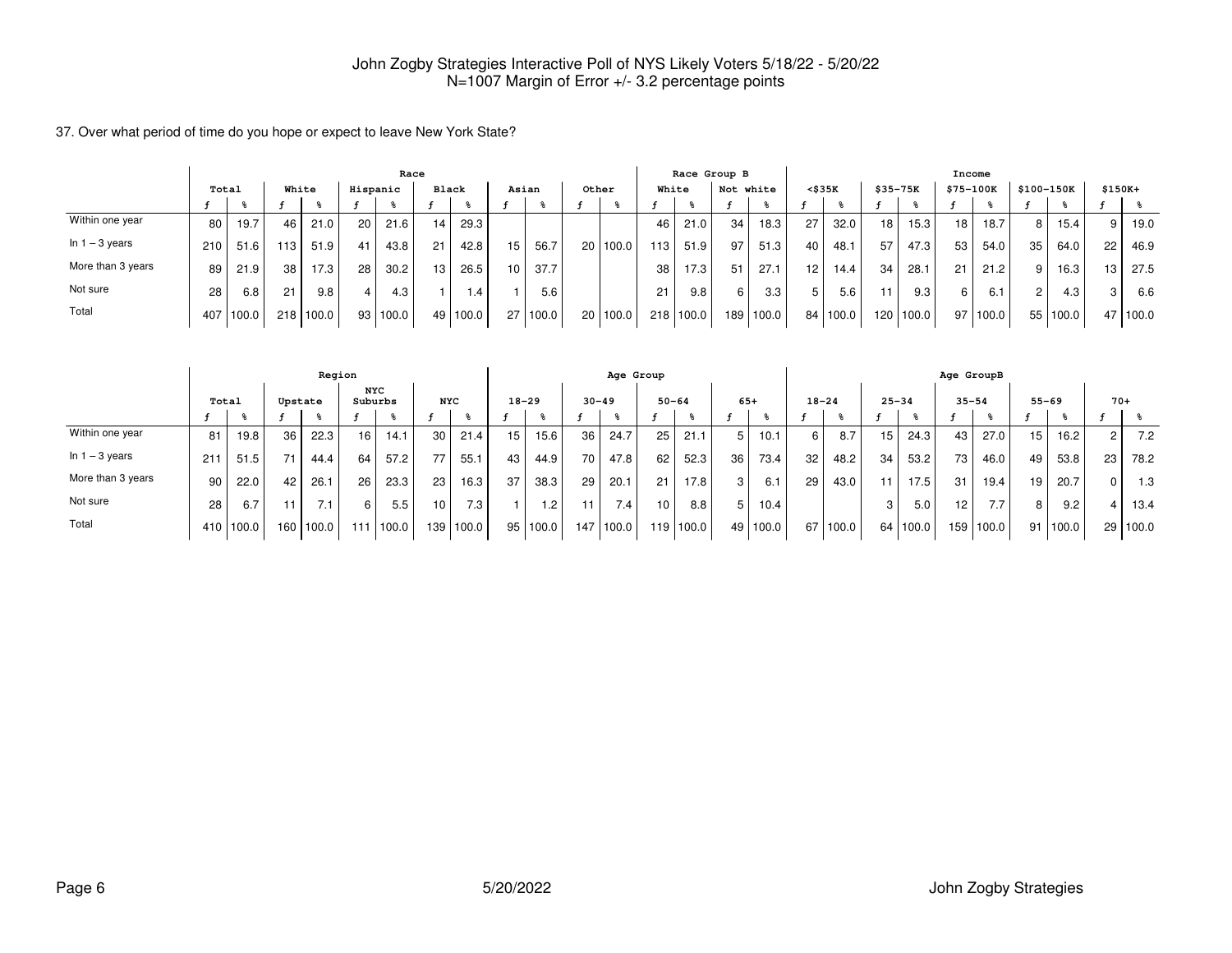#### 38. Which of the following reasons would make you reconsider and plan to stay?

|                                                                 |     |           |     |                       |    | Party     |         |       |    |                       |     |       |                 |       |     |       |                 |           | Ideology        |           |                 |       |   |            |           |       |
|-----------------------------------------------------------------|-----|-----------|-----|-----------------------|----|-----------|---------|-------|----|-----------------------|-----|-------|-----------------|-------|-----|-------|-----------------|-----------|-----------------|-----------|-----------------|-------|---|------------|-----------|-------|
|                                                                 |     |           |     |                       |    |           | Working |       |    | Conservati Independen |     |       |                 |       | Lib |       | Mod             |           |                 |           |                 |       |   | Libertaria | No Answer |       |
|                                                                 |     | Total     |     | Democratic Republican |    |           | Fam     |       |    | ve                    |     |       | Prog            |       |     |       |                 |           | Cons            |           | V Cons          |       | n |            |           |       |
| Political/election reform to give more<br>power to voters (e.g. | 84  | 20.5      | 38  | 30.0                  | 23 | 15.8      | 2       | 10.6  | 4  | 28.5                  | 16  | 16.1  | 9               | 29.9  | 26  | 44.8  | 16              | 13.2      | 12 <sub>1</sub> | 10.4      | 17              | 28.2  |   |            |           | 25.3  |
| Lower taxes                                                     | 167 | 40.8      | 47  | 36.9                  | 72 | 49.0      |         | 15.2  | 3  | 17.5                  | 42  | 43.5  | 10 <sub>1</sub> | 31.6  | 19  | 32.9  | 51              | 41.0      | 62              | 52.8      | 16              | 25.7  |   | 95.1       |           | 25.1  |
| Less regulations/mandates                                       | 51  | 12.5      | 12  | 9.8                   | 18 | 12.6      |         | 46.4  |    |                       | 10  | 9.8   |                 | 16.0  | 3   | 5.7   | 18              | 14.8      | 13 <sup>1</sup> | 11.0      | 12 <sup>2</sup> | 19.1  |   |            |           | 2.9   |
| Other                                                           | 62  | 15.1      | 20  | 15.3                  | 18 | 12.6      |         | 27.8  |    |                       | 18  | 17.9  |                 | 15.6  | 6   | 10.2  | 23 <sub>1</sub> | 18.5      | 141             | 12.2      |                 | 17.5  | 0 | 4.9        |           | 27.7  |
| Not sure                                                        | 45  | 11.0      | 10  | 8.0                   | 15 | 10.0      |         |       | 8  | 54.0                  | 12. | 12.7  | 2 <sub>1</sub>  | 6.8   | 4   | 6.4   | 16              | 12.5      | 16 <sup>1</sup> | 13.7      | 6               | 9.5   |   |            |           | 18.9  |
| Total                                                           |     | 410 100.0 | 127 | 100.0                 |    | 147 100.0 | 24      | 100.0 | 15 | 100.0                 | 98  | 100.0 | 31              | 100.0 | 59  | 100.0 |                 | 124 100.0 |                 | 117 100.0 | 61              | 100.0 |   | 8 100.0    |           | 100.0 |

|                                                                   |       |       |                 | Gender |        |       |       |    |                                                                                                                                                                                                                                          |         |       |                |       | Education       |       |                 |       |                  |          |                 |       |                 |       | College Grad? |       |
|-------------------------------------------------------------------|-------|-------|-----------------|--------|--------|-------|-------|----|------------------------------------------------------------------------------------------------------------------------------------------------------------------------------------------------------------------------------------------|---------|-------|----------------|-------|-----------------|-------|-----------------|-------|------------------|----------|-----------------|-------|-----------------|-------|---------------|-------|
|                                                                   | Total |       | Male            |        | Female |       | Other |    | <hs grad<="" th=""><th>HS grad</th><th></th><th>Tech/trade</th><th></th><th>Some<br/>college</th><th></th><th>Associate</th><th></th><th></th><th>Bachelor</th><th>Post Grad</th><th></th><th>Yes</th><th></th><th>No</th><th></th></hs> | HS grad |       | Tech/trade     |       | Some<br>college |       | Associate       |       |                  | Bachelor | Post Grad       |       | Yes             |       | No            |       |
|                                                                   |       |       |                 |        |        |       |       |    |                                                                                                                                                                                                                                          |         |       |                |       |                 |       |                 |       |                  |          |                 |       |                 |       |               |       |
| Political/election reform to give more  <br>power to voters (e.g. | 84    | 20.5  | 48              | 22.4   | 36     | 19.0  |       |    | 44.2                                                                                                                                                                                                                                     | 14      | 19.7  | 6              | 28.0  | 8               | 11.6  |                 | 13.9  | 23 <sub>1</sub>  | 22.5     | 21              | 25.6  | 52              | 21.5  | 32            | 19.0  |
| Lower taxes                                                       | 167   | 40.8  | 93              | 43.6   | 74     | 39.1  |       |    | 14.9                                                                                                                                                                                                                                     | 35      | 47.9  | 5              | 23.4  | 29              | 44.2  | 22              | 38.4  | 45               | 43.6     | 31              | 37.8  | 98              | 40.4  | 70            | 41.5  |
| Less regulations/mandates                                         | 51    | 12.5  | 30              | 13.9   | 18     | 9.4   | 58.6  |    | 14.3                                                                                                                                                                                                                                     | 3       | 4.4   |                | 24.6  | 8               | 13.1  | 10 <sup>1</sup> | 18.2  | 9                | 8.6      | 14 <sub>1</sub> | 16.6  | 33              | 13.6  | 18            | 10.8  |
| Other                                                             | 62    | 15.1  | 29 <sub>1</sub> | 13.5   | 32     | 17.0  | 13.1  |    | 6.4                                                                                                                                                                                                                                      | 16      | 22.0  | 3              | 16.5  | 14              | 21.9  | 3               | 4.9   | 14               | 14.1     | 11.             | 12.8  | 28 <sub>1</sub> | 11.5  | 34            | 20.4  |
| Not sure                                                          | 45    | 11.0  | 14              | 6.5    | 30     | 15.5  | 28.3  |    | 20.3                                                                                                                                                                                                                                     |         | 6.0   | $\overline{2}$ | 7.5.  | 6               | 9.1   | 14              | 24.6  | 11.              | 11.2     | $6 \mid$        | 7.2   | 31              | 13.0  | 14.           | 8.2   |
| Total                                                             | 410 l | 100.0 | 213             | 100.0  | 190    | 100.0 | 100.0 | 10 | 100.0                                                                                                                                                                                                                                    | 73      | 100.0 | 21             | 100.0 | 65              | 100.0 | 57              | 100.0 | 102 <sub>1</sub> | 100.0    | 83              | 100.0 | 242             | 100.0 | 168           | 100.0 |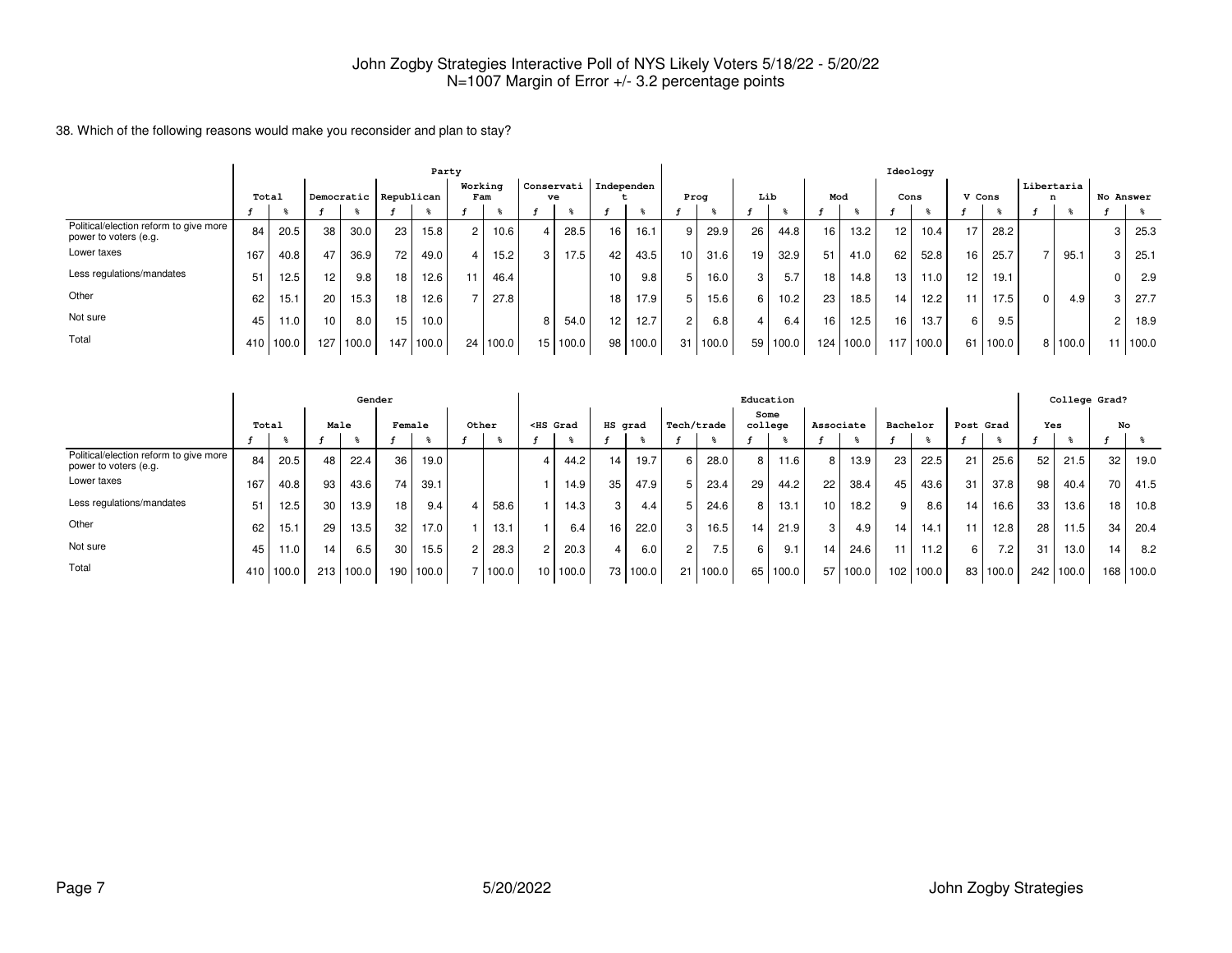38. Which of the following reasons would make you reconsider and plan to stay?

|                                                                   | Race  |       |       |       |                 |          |              |                  |     |        |    |       |       | Race Group B |           |       |                 |       |                 |           | Income          |       |    |                   |         |       |
|-------------------------------------------------------------------|-------|-------|-------|-------|-----------------|----------|--------------|------------------|-----|--------|----|-------|-------|--------------|-----------|-------|-----------------|-------|-----------------|-----------|-----------------|-------|----|-------------------|---------|-------|
|                                                                   | Total |       | White |       | Hispanic        |          | <b>Black</b> |                  |     | Asian  |    | Other | White |              | Not white |       | $<$ \$35 $K$    |       |                 | \$35-75K  | \$75-100K       |       |    | \$100-150K        | \$150K+ |       |
|                                                                   |       |       |       |       |                 |          |              |                  |     |        |    |       |       |              |           |       |                 |       |                 |           |                 |       |    |                   |         |       |
| Political/election reform to give more '<br>power to voters (e.g. | 84    | 20.7  | 36    | 16.6  | 28              | 30.3     | 14           | 28.5             |     | 6.1    |    | 20.0  | 36    | 16.6         | 48        | 25.3  | 16              | 18.8  | 22 <sub>1</sub> | 17.9      | 23              | 23.9  | 11 | 19.2 <sub>1</sub> | 12      | 24.6  |
| Lower taxes                                                       | 165   | 40.7  | 98    | 44.8  | 32              | 34.0     |              | 35.6             | 13. | 47.6   |    | 30.3  | 98    | 44.8         | 68        | 35.9  | 23 <sub>1</sub> | 26.9  | 50              | 41.5      | 44              | 44.9  | 27 | 48.9              | 22      | 45.5  |
| Less regulations/mandates                                         | 51    | 12.5  | 23    | 10.7  | 16              | 16.7     |              | 10.6             |     | 25.3   |    |       | 23    | 10.7         | 27        | 14.6  | $\rightarrow$   | 8.6   | 16              | 13.4      | 16 <sub>1</sub> | 16.2  | 9  | 16.4              |         | 5.7   |
| Other                                                             | 61    | 15.1  | 35    | 16.2  | 12 <sub>1</sub> | 13.0     | 8 I          | 15.8             |     | 15.4   |    | 9.4   | 35    | 16.2         | 26        | 13.7  | 28              | 33.5  | 15              | 12.3      |                 | 7.2   | 5  | 9.0               |         | 11.6  |
| Not sure                                                          | 45    |       | 25    | 11.7  | 6               | 6.0      |              | 9.5 <sub>1</sub> |     | 5.6    |    | 40.3  | 25    | 11.7         | 20        | 10.5  | 10 <sup>1</sup> | 12.1  | 18 <sup>1</sup> | 14.9      | 8               | 7.9   | 4  | 6.4               |         | 12.7  |
| Total                                                             | 407 l | 100.0 | 218   | 100.0 |                 | 93 100.0 |              | 49 100.0         | 27  | 1100.0 | 20 | 100.0 | 218   | 100.0        | 189       | 100.0 | 84 I            | 100.0 |                 | 120 100.0 | 97              | 100.0 |    | 55 100.0          | 47      | 100.0 |

|                                                                   |       |           |                  | Region |                       |       |            |       |    |           |     | Age Group |           |                  |       |       |           |       |                 |                  | Age GroupB |       |           |       |       |       |
|-------------------------------------------------------------------|-------|-----------|------------------|--------|-----------------------|-------|------------|-------|----|-----------|-----|-----------|-----------|------------------|-------|-------|-----------|-------|-----------------|------------------|------------|-------|-----------|-------|-------|-------|
|                                                                   | Total |           | Upstate          |        | <b>NYC</b><br>Suburbs |       | <b>NYC</b> |       |    | $18 - 29$ |     | $30 - 49$ | $50 - 64$ |                  | $65+$ |       | $18 - 24$ |       | $25 - 34$       |                  | $35 - 54$  |       | $55 - 69$ |       | $70+$ |       |
|                                                                   |       |           |                  |        |                       |       |            |       |    |           |     |           |           |                  |       |       |           |       |                 |                  |            |       |           |       |       |       |
| Political/election reform to give more  <br>power to voters (e.g. | 84    | 20.5      | 33               | 20.5   | 9                     | 8.5   | 42         | 30.0  | 18 | 19.0      | 46  | 31.2      | 14        | 11.7             | 6     | 12.6  | 14        | 20.9  | 14 <sub>1</sub> | 21.8             | 46         | 29.0  | 6         | 6.2   |       | 15.2  |
| Lower taxes                                                       | 167   | 40.8      | 65               | 40.8   | 55                    | 49.8  | 47         | 33.7  | 36 | 38.3      | 45  | 30.9      | 65        | 54.5             | 21    | 42.3  | 19        | 27.9  | 31              | 48.6             | 57         | 35.9  | 47        | 51.6  | 14    | 46.9  |
| Less regulations/mandates                                         | 51    | 12.5      | 29               | 18.2   | 14                    | 12.2  | 9          | 6.3   | 19 | 20.4      | 15  | 9.9       | 11        | 9.3 <sub>1</sub> | 6     | 12.8  | 18        | 26.2  | 6 I             | 10.1             | 14         | 8.7   | 12        | 13.4  |       | 4.3   |
| Other                                                             | 62    | 15.1      | 23               | 14.3   | 12 <sup>°</sup>       | 11.0  | 27         | 19.4  | 10 | 10.3      | 23  | 16.0      | 19        | 15.7             | 10    | 20.5  | 5         | 8.1   |                 | 11.7             | 25         | 15.5  | 19        | 20.4  |       | 20.5  |
| Not sure                                                          | 45    | 11.0      | 10 <sup>10</sup> | 6.2    | 20                    | 18.4  | 15         | 10.6  |    | 12.0      | 18  | 12.0      | 11        | 8.8              | 6     | 11.8  |           | 16.9  | 5               | 7.8 <sub>1</sub> | 17         | 11.0  | 8         | 8.4   |       | 13.1  |
| Total                                                             |       | 410 100.0 | 160              | 100.0  | 111                   | 100.0 | 139        | 100.0 | 95 | 100.0     | 147 | 100.0     |           | 119 100.0        | 49 l  | 100.0 | 67        | 100.0 |                 | 64 100.0         | 159        | 100.0 | 91        | 100.0 | 29    | 100.0 |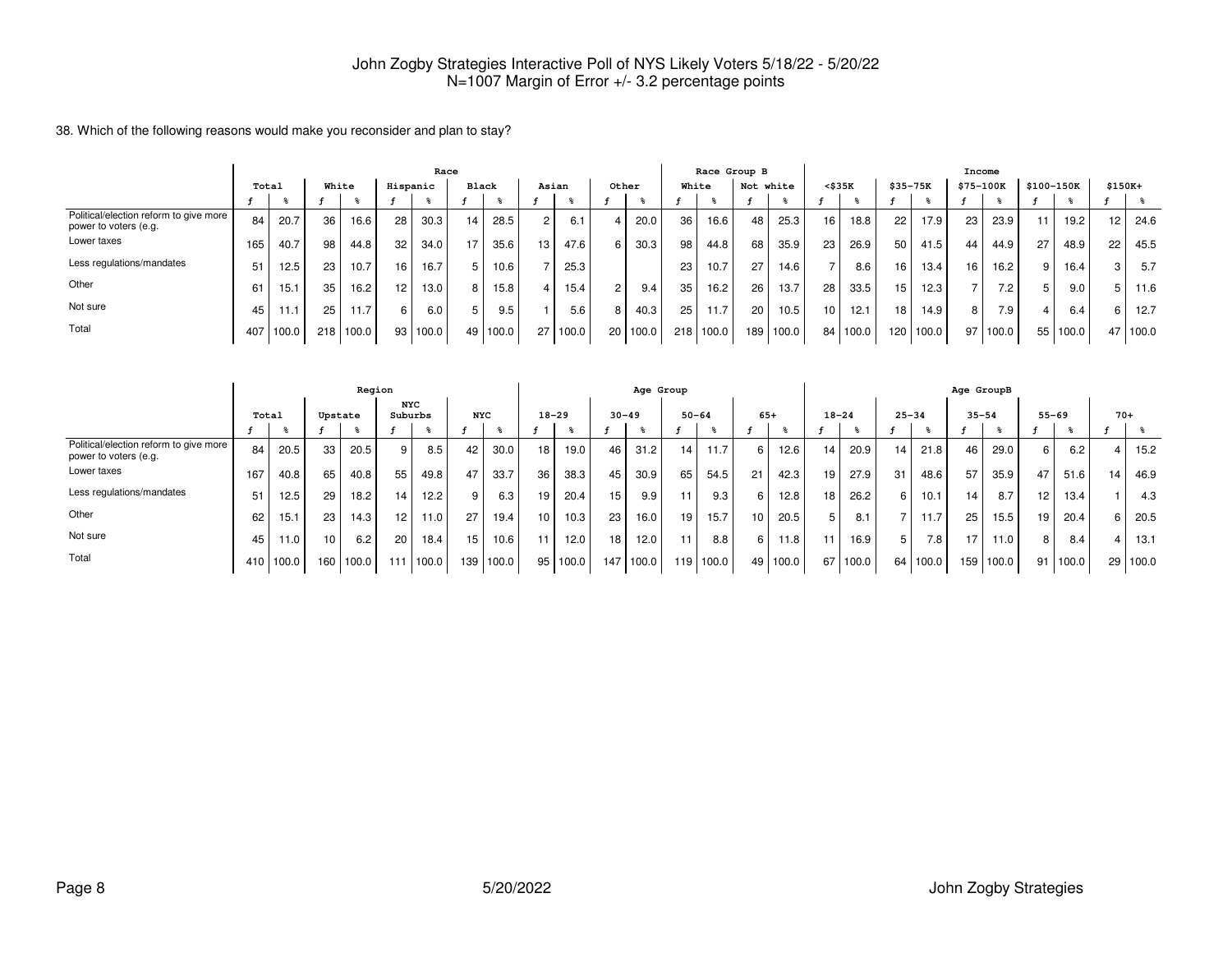39. According to New York State law which will go into effect 2024, a reduction in political contribution limits will be phased in with public financing of campaigns supported by a<br>combination of voluntary tax payer check

|                  |       |       |       |            |            | Party |                |                  |          |                         |       |                 |          |     |       |     |           | Ideology |       |                  |       |                 |       |                |       |
|------------------|-------|-------|-------|------------|------------|-------|----------------|------------------|----------|-------------------------|-------|-----------------|----------|-----|-------|-----|-----------|----------|-------|------------------|-------|-----------------|-------|----------------|-------|
|                  | Total |       |       | Democratic | Republican |       | Working<br>Fam |                  | ve       | Conservati   Independen |       | Prog            |          | Lib |       | Mod |           |          | Cons  | V Cons           |       | Libertaria<br>n |       | No Answer      |       |
|                  |       |       |       |            |            |       |                |                  |          |                         |       |                 |          |     |       |     |           |          |       |                  |       |                 |       |                |       |
| Strongly support | 170   | 16.9  | 101   | 22.2       | 28         | 9.5   | 9              | 26.5             |          | 34                      | 15.9  | 39              | 39.9     | 38  | 17.3  | 49  | 15.5      | 19       | 8.6   | 16               | 15.6  | 6               | 43.8  | $\overline{2}$ | 7.2   |
| Somewhat support | 190   | 18.9  | 112   | 24.6       | 42         | 14.3  | 3              | 7.8 <sub>1</sub> | 23.4     | 30                      | 14.4  | 10 <sub>1</sub> | 9.9      | 70  | 31.5  | 55  | 17.3      | 35       | 16.0  | 17               | 16.2  |                 |       |                | 11.5  |
| Somewhat oppose  | 178   | 17.7  | 76    | 16.9       | 48         | 16.4  | 16             | 48.6             |          | 38                      | 18.2  | 14 <sub>1</sub> | 14.1     | 29  | 13.0  | 68  | 21.7      | 48       | 21.6  | 14               | 13.2  | 2               | 14.3  | 4              | 12.2  |
| Strongly oppose  | 312   | 30.9  | 97    | 21.4       | 139        | 47.5  |                | 4.1              | 14.4     | 72.                     | 34.1  | 18              | 18.3     | 45  | 20.2  | 98  | 31.0      | 97       | 44.0  | 38               | 35.9  | 6               | 42.0  | 10             | 32.7  |
| Not sure         | 156   | 15.5  | 68    | 14.9       | 36         | 12.4  |                | 13.0             | 62.2     | 37                      | 17.4  | 18 <sub>1</sub> | 17.9     | 40  | 17.9  | 46  | 14.4      | 22       | 9.8   | 20               | 19.2  |                 |       |                | 36.5  |
| Total            | 1007  | 100.0 | 453 l | 100.0      | 2921       | 100.0 | 32             | 100.0            | 18 100.0 | 211                     | 100.0 |                 | 99 100.0 | 222 | 100.0 |     | 315 100.0 | 221      | 100.0 | 105 <sub>1</sub> | 100.0 | 13              | 100.0 | 31             | 100.0 |

|                  |       |       |            | Gender |        |       |                 |       |                                                                                                                                                                                                                                                   |       |         |       |            |       | Education       |       |                 |       |          |       |           |       |     | College Grad? |     |       |
|------------------|-------|-------|------------|--------|--------|-------|-----------------|-------|---------------------------------------------------------------------------------------------------------------------------------------------------------------------------------------------------------------------------------------------------|-------|---------|-------|------------|-------|-----------------|-------|-----------------|-------|----------|-------|-----------|-------|-----|---------------|-----|-------|
|                  | Total |       | Male       |        | Female |       | Other           |       | <hs grad<="" th=""><th></th><th>HS grad</th><th></th><th>Tech/trade</th><th></th><th>Some<br/>college</th><th></th><th>Associate</th><th></th><th>Bachelor</th><th></th><th>Post Grad</th><th></th><th>Yes</th><th></th><th></th><th>No</th></hs> |       | HS grad |       | Tech/trade |       | Some<br>college |       | Associate       |       | Bachelor |       | Post Grad |       | Yes |               |     | No    |
|                  |       |       |            |        |        |       |                 |       |                                                                                                                                                                                                                                                   |       |         |       |            |       |                 |       |                 |       |          |       |           |       |     |               |     |       |
| Strongly support | 170   | 16.9  | 100        | 20.1   | 67     | 13.5  | 3               | 30.7  | 6                                                                                                                                                                                                                                                 | 36.0  | 28      | 17.1  | 5          | 12.2  | 13              | 8.2   | 12 <sub>1</sub> | 9.2   | 54       | 18.1  | 52        | 26.8  | 118 | 19.0          | 52  | 13.6  |
| Somewhat support | 190   | 18.9  | $110^{-1}$ | 22.1   | 77     | 15.4  | 4               | 35.1  |                                                                                                                                                                                                                                                   | 27.8  | 27      | 16.6  |            | 29.2  | 23              | 14.2  | 23 <sub>1</sub> | 17.5  | 65       | 21.7  | 37        | 18.9  | 124 | 20.0          | 66  | 17.3  |
| Somewhat oppose  | 178   | 17.7  | 85         | 17.0   | 90     | 18.1  | 3               | 34.2  |                                                                                                                                                                                                                                                   | 8.2   | 32      | 19.7  |            | 19.9  | 42              | 25.1  | 21              | 16.6  | 40       | 13.4  | 34        | 17.6  | 96  | 15.4          | 83  | 21.5  |
| Strongly oppose  | 312   | 30.9  | 140        | 28.0   | 172    | 34.5  |                 |       | 3                                                                                                                                                                                                                                                 | 14.9  | 52      | 31.9  |            | 23.0  | 62              | 37.7  | 49              | 38.0  | 92       | 30.7  | 44        | 22.5  | 184 | 29.7          | 126 | 32.8  |
| Not sure         | 156   | 15.5  | 64         | 12.7   | 93     | 18.6  |                 |       | 2                                                                                                                                                                                                                                                 | 13.2  | 24      | 14.8  | 6.         | 15.6  | 24              | 14.8  | 24 <sub>1</sub> | 18.6  | 48       | 16.1  | 27        | 14.1  | 99  | 16.0          | 57  | 14.8  |
| Total            | 1007  | 100.0 | 498        | 100.0  | 498    | 100.0 | 10 <sup>°</sup> | 100.0 | 17                                                                                                                                                                                                                                                | 100.0 | 165     | 100.0 | 37         | 100.0 | 165             | 100.0 | 128             | 100.0 | 299      | 100.0 | 194       | 100.0 | 621 | 100.0         | 384 | 100.0 |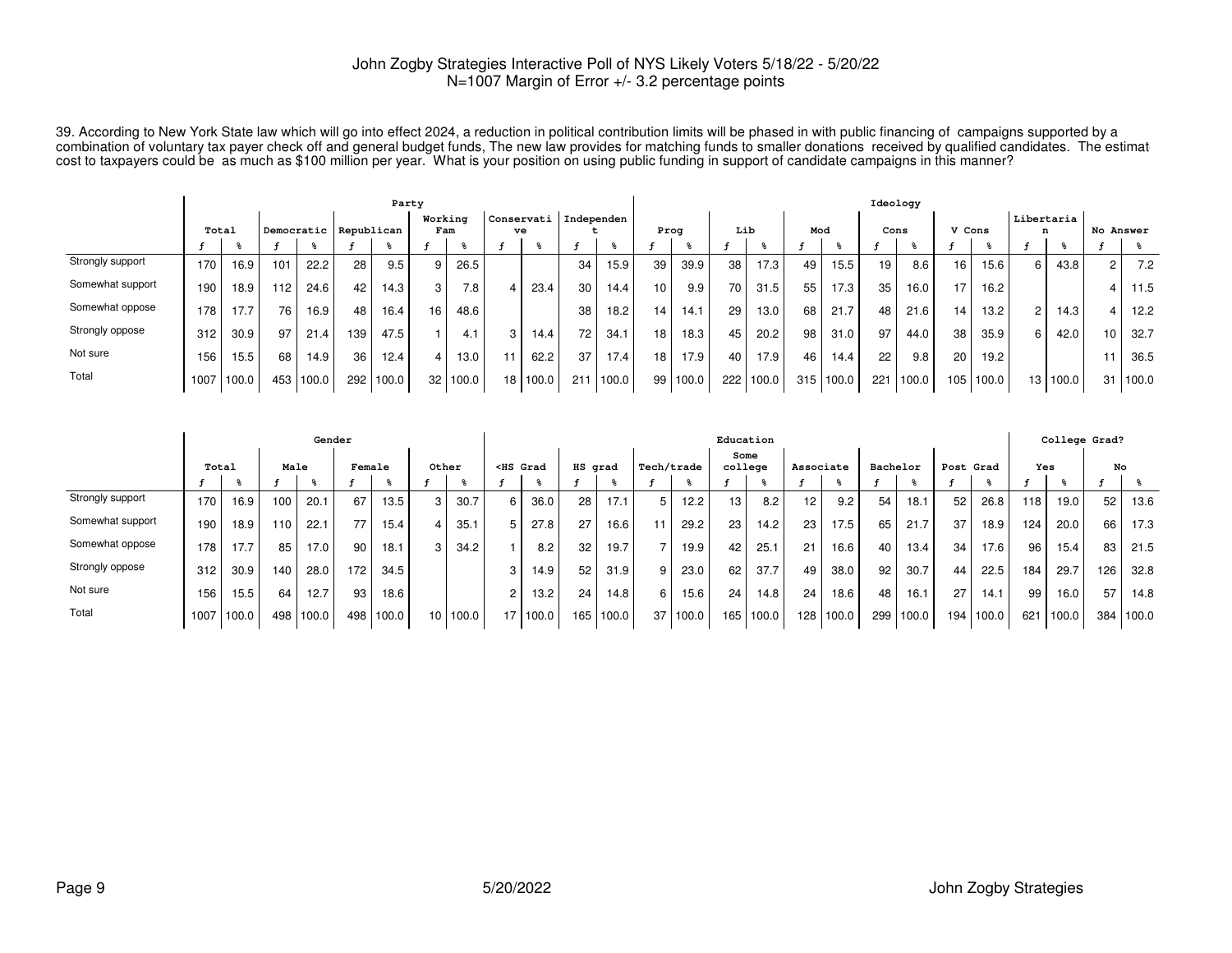39. According to New York State law which will go into effect 2024, a reduction in political contribution limits will be phased in with public financing of campaigns supported by a<br>combination of voluntary tax payer check

|                  |       |       |       |       |          | Race  |              |       |       |       |                 |       |     | Race Group B |     |       |              |           |          |       | Income    |       |     |            |          |       |
|------------------|-------|-------|-------|-------|----------|-------|--------------|-------|-------|-------|-----------------|-------|-----|--------------|-----|-------|--------------|-----------|----------|-------|-----------|-------|-----|------------|----------|-------|
|                  | Total |       | White |       | Hispanic |       | <b>Black</b> |       | Asian |       | Other           |       |     | White        | Not | white | $<$ \$35 $K$ |           | \$35-75K |       | \$75-100K |       |     | \$100-150K | $$150K+$ |       |
|                  |       |       |       |       |          |       |              |       |       |       |                 |       |     |              |     |       |              |           |          |       |           |       |     |            |          |       |
| Strongly support | 169   | 16.9  | 77    | 12.8  | 29       | 18.4  | 27           | 22.1  | 24    | 29.5  | 13              | 32.6  | 77. | 12.8         | 93  | 23.2  | 43           | 19.3      | 38       | 12.6  | 25        | 13.4  | 28  | 18.9       | 19       | 20.7  |
| Somewhat support | 189   | 18.9  | 94    | 15.7  | 44       | 27.4  | 26           | 21.7  | 25    | 30.9  |                 |       | 94  | 15.7         | 95  | 23.6  | 48           | 21.7      | 59       | 19.4  | 41        | 21.7  | 23  | 15.7       | 18       | 18.9  |
| Somewhat oppose  | '78   | 17.8  | 98    | 16.4  | 41       | 25.7  | 21           | 17.4  | 13    | 16.0  |                 | 12.0  | 98  | 16.4         | 80  | 19.9  | 31           | 13.9      | 63       | 20.7  | 45        | 24.2  | 21  | 14.6       | 16       | 17.5  |
| Strongly oppose  | 309   | 30.8  | 238   | 39.6  | 29       | 18.0  | 25           | 20.8  |       | 13.7  | 6               | 14.6  | 238 | 39.6         | 71  | 17.6  | 53           | 23.6      | 99       | 32.8  | 55        | 29.1  | 56  | 38.3       | 32       | 33.9  |
| Not sure         | 156   | 15.6  | 94    | 15.6  | 17       | 10.4  | 22           | 18.0  | 8 I   | 9.9   | 16              | 40.8  | 94  | 15.6         | 63  | 15.6  | 48           | 21.5      | 44       | 14.5  | 21        | 11.5  | 18  | 12.6       | 8        | 9.0   |
| Total            | 1002  | 100.0 | 601   | 100.0 | 160      | 100.0 | 120          | 100.0 | 80    | 100.0 | 40 <sub>1</sub> | 100.0 | 601 | 100.0        | 401 | 100.0 |              | 223 100.0 | 303      | 100.0 | 188 I     | 100.0 | 147 | 100.0      | 93       | 100.0 |

|                  |       |       | Region  |       |                       |       |            |       | Age Group |       |           |       |           |       |       |       |                 | Age GroupB |           |       |                 |       |     |           |       |           |
|------------------|-------|-------|---------|-------|-----------------------|-------|------------|-------|-----------|-------|-----------|-------|-----------|-------|-------|-------|-----------------|------------|-----------|-------|-----------------|-------|-----|-----------|-------|-----------|
|                  | Total |       | Upstate |       | <b>NYC</b><br>Suburbs |       | <b>NYC</b> |       | $18 - 29$ |       | $30 - 49$ |       | $50 - 64$ |       | $65+$ |       | $18 - 24$       |            | $25 - 34$ |       | $35 - 54$       |       |     | $55 - 69$ | $70+$ |           |
|                  |       |       |         |       |                       |       |            |       |           |       |           |       |           |       |       |       |                 |            |           |       |                 |       |     |           |       |           |
| Strongly support | 170   | 16.9  | 60      | 16.4  | 35                    | 11.1  | 76         | 22.9  | 37        | 21.9  | 83        | 23.5  | 39        | 13.5  |       | 5.6   | 27              | 24.1       | 30        | 23.0  | 79              | 21.2  | 27  | 10.3      |       | 5.3       |
| Somewhat support | 190   | 18.9  | 59      | 16.2  | 56                    | 18.1  | 75         | 22.6  | 49        | 28.4  | 82        | 23.3  | 36        | 12.5  | 23    | 12.0  | 26 <sup>1</sup> | 23.0       | 43        | 32.8  | 77              | 20.5  | 31  | 11.7      | 14    | 11.1      |
| Somewhat oppose  | 178   | 17.7  | 58      | 16.1  | 53                    | 16.9  | 67         | 20.3  | 35        | 20.7  | 43        | 12.1  | 55        | 18.9  | 45    | 23.5  | 27              | 23.5       | 21        | 15.8  | 43              | 11.5  | 64  | 24.3      | 24    | 19.2      |
| Strongly oppose  | 312   | 30.9  | 137     | 37.8  | 106                   | 34.1  | 68         | 20.5  | 29        | 16.7  | 85        | 24.1  | 116       | 39.6  | 82    | 43.1  | 19              | 16.6       | 20        | 15.5  | 104             | 27.8  | 110 | 41.9      | 59    | 46.5      |
| Not sure         | 156   | 15.5  | 49      | 13.5  | 62                    | 19.9  | 45         | 13.7  | 21        | 12.4  | 60        | 16.9  | 45        | 15.5  | 30    | 15.9  | 14              | 12.8       | 17        | 12.8  | 72 <sub>1</sub> | 19.1  | 31  | 11.7      | 23    | 17.9      |
| Total            | 1007  | 100.0 | 363     | 100.0 | 312                   | 100.0 | 332        | 100.0 | 171       | 100.0 | 353       | 100.0 | 292       | 100.0 | 191   | 100.0 | 114             | 1100.0     | 131       | 100.0 | 374             | 100.0 | 262 | 100.0     |       | 126 100.0 |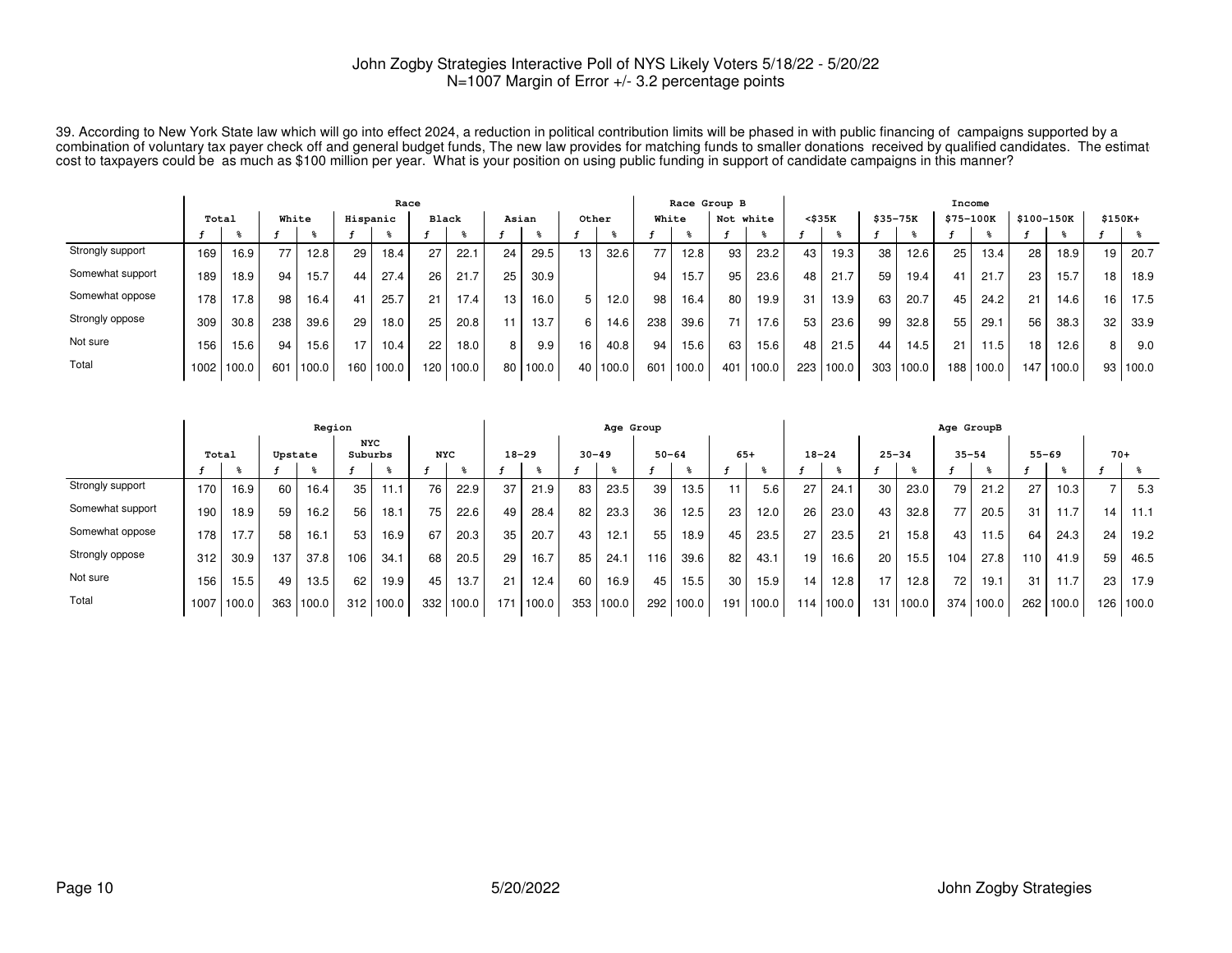|                                              | Party |       |     |            |            |       |                 |                   |                 |            |     |            |                 |       |     |           |     |           | Ideology |       |        |       |            |          |           |       |
|----------------------------------------------|-------|-------|-----|------------|------------|-------|-----------------|-------------------|-----------------|------------|-----|------------|-----------------|-------|-----|-----------|-----|-----------|----------|-------|--------|-------|------------|----------|-----------|-------|
|                                              |       |       |     |            |            |       | Working         |                   |                 | Conservati |     | Independen |                 |       |     |           |     |           |          |       |        |       | Libertaria |          |           |       |
|                                              | Total |       |     | Democratic | Republican |       | Fam             |                   |                 | ve         |     |            |                 | Prog  | Lib |           | Mod |           | Cons     |       | V Cons |       | n          |          | No Answer |       |
|                                              |       |       |     |            |            |       |                 |                   |                 |            |     |            |                 |       |     |           |     |           |          |       |        |       |            |          |           |       |
| Much more likely to support<br>candidate     | 286   | 28.4  | 106 | 23.4       | 101        | 34.6  | 5               | 16.4              |                 | 32.3       | 68  | 32.1       | 33              | 33.9  | 46  | 20.8      | 93  | 29.4      | 60       | 27.3  | 45     | 42.4  | 2          | 16.4     |           | 20.3  |
| Somewhat more likely to support<br>candidate | 347   | 34.4  | 157 | 34.7       | 92         | 31.7  | 23              | 71.4 <sub>1</sub> |                 | 44.3       | 66  | 31.2       | 28              | 28.6  | 81  | 36.6      | 106 | 33.6      | 90       | 40.8  | 27     | 25.3  | 9          | 66.5     |           | 17.0  |
| Somewhat less likely to support<br>candidate | 68    | 6.8   | 39  | 8.6        | 17         | 5.9   |                 | 4.3               |                 | 23.4       |     | 3.2        | 8               | 8.4   | 22  | 9.8       | 16  | 5.0       | 16       | 7.0   | 6      | 5.9   |            |          |           | 3.0   |
| Much less likely to support<br>candidate     | 42    | 4.2   | 19  | 4.2        | 8          | 2.7   |                 |                   |                 |            | 15  | 7.2        |                 | 4.7   | 8   | 3.8       | 15  | 4.6       | 6        | 2.7   | 5      | 4.8   | 2          | 14.3     |           | 5.5   |
| Would make no difference                     | 179   | 17.8  | 94  | 20.8       | 45         | 15.4  | 3               | 7.8               |                 |            | 37  | 17.6       | 21              | 21.4  | 44  | 19.9      | 60  | 18.9      | 32       | 14.5  | 14     | 12.9  | 0          | 2.8      |           | 25.9  |
| Not sure                                     | 85    | 8.4   | 38  | 8.4        | 28         | 9.7   |                 |                   |                 |            | 18  | 8.7        | 3               | 3.0   | 20  | 9.1       | 27  | 8.5       | 17       | 7.7   | 9      | 8.7   |            |          |           | 28.3  |
| Total                                        | 1007  | 100.0 |     | 453 100.0  | 292        | 100.0 | 32 <sub>1</sub> | 100.0             | 18 <sub>1</sub> | 100.0      | 211 | 100.0      | 99 <sub>1</sub> | 100.0 |     | 222 100.0 |     | 315 100.0 | 221      | 100.0 | 1051   | 100.0 |            | 13 100.0 | 31        | 100.0 |

40. If a candidate for New York Governor ran to enact term limits for statewide elected officials like Governor, Lieutenant Governor, Attorney General, and Comptroller, would it make you.....

|                                              |       |       |     |       | Gender |       |       |       |                                                                                                                                                                                                                                          |       |                 |           |    |            | Education |           |           |       |          |       |           |       |     |       | College Grad? |       |
|----------------------------------------------|-------|-------|-----|-------|--------|-------|-------|-------|------------------------------------------------------------------------------------------------------------------------------------------------------------------------------------------------------------------------------------------|-------|-----------------|-----------|----|------------|-----------|-----------|-----------|-------|----------|-------|-----------|-------|-----|-------|---------------|-------|
|                                              |       |       |     |       |        |       |       |       |                                                                                                                                                                                                                                          |       |                 |           |    |            | Some      |           |           |       |          |       |           |       |     |       |               |       |
|                                              | Total |       |     | Male  | Female |       | Other |       | <hs grad<="" th=""><th></th><th>HS grad</th><th></th><th></th><th>Tech/trade</th><th>college</th><th></th><th>Associate</th><th></th><th>Bachelor</th><th></th><th>Post Grad</th><th></th><th>Yes</th><th></th><th>No</th><th></th></hs> |       | HS grad         |           |    | Tech/trade | college   |           | Associate |       | Bachelor |       | Post Grad |       | Yes |       | No            |       |
|                                              |       |       |     |       |        | ₩     |       |       |                                                                                                                                                                                                                                          |       |                 |           |    |            |           |           |           |       |          |       |           |       |     |       |               |       |
| Much more likely to support<br>candidate     | 286   | 28.4  | 160 | 32.1  | 123    | 24.7  | 3     | 27.8  | 5                                                                                                                                                                                                                                        | 26.9  | 39              | 23.7      |    | 9.9        | 33        | 20.1      | 40        | 31.1  | 92       | 30.9  | 72        | 37.0  | 204 | 32.8  | 80            | 20.9  |
| Somewhat more likely to support<br>candidate | 347   | 34.4  | 172 | 34.5  | 170    | 34.1  | 5     | 45.8  |                                                                                                                                                                                                                                          | 22.3  | 59              | 36.1      | 25 | 67.1       | 59        | 35.8      | 45        | 35.3  | 97       | 32.4  | 57        | 29.4  | 199 | 32.1  | 147           | 38.4  |
| Somewhat less likely to support<br>candidate | 68    | 6.8   | 40  | 8.0   | 28     | 5.7   |       |       | $\overline{c}$                                                                                                                                                                                                                           | 10.3  | 10 <sup>1</sup> | 6.3       | 2  | 6.5        | 13        | 7.7       | 3         | 2.2   | 28       | 9.4   | 10        | 5.2   | 41  | 6.6   | 27            | 7.1   |
| Much less likely to support<br>candidate     | 42    | 4.2   | 17  | 3.4   | 25     | 5.1   |       |       | 3                                                                                                                                                                                                                                        | 18.1  | 5               | 3.2       | 3  | 7.3        |           | 4.4       | 8         | 6.0   | 8        | 2.6   | 9         | 4.4   | 24  | 3.9   | 18            | 4.8   |
| Would make no difference                     | 179   | 17.8  | 78  | 15.7  | 100    | 20.0  |       | 11.4  |                                                                                                                                                                                                                                          | 6.9   | 30              | 18.1      |    | 5.7        | 41        | 24.8      | 21        | 16.1  | 52       | 17.5  | 32        | 16.4  | 105 | 16.9  | 74            | 19.3  |
| Not sure                                     | 85    | 8.4   | 31  | 6.2   | 52     | 10.5  |       | 14.9  | 3                                                                                                                                                                                                                                        | 15.5  | 21              | 12.7      |    | 3.6        | 12        | 7.3       | 12        | 9.4   | 21       | 7.1   | 15        | 7.6   | 48  | 7.7   | 37            | 9.6   |
| Total                                        | 1007  | 100.0 | 498 | 100.0 | 498    | 100.0 | 10    | 100.0 | 17 <sup>1</sup>                                                                                                                                                                                                                          | 100.0 |                 | 165 100.0 | 37 | 100.0      |           | 165 100.0 | 128       | 100.0 | 299      | 100.0 | 194       | 100.0 | 621 | 100.0 | 384           | 100.0 |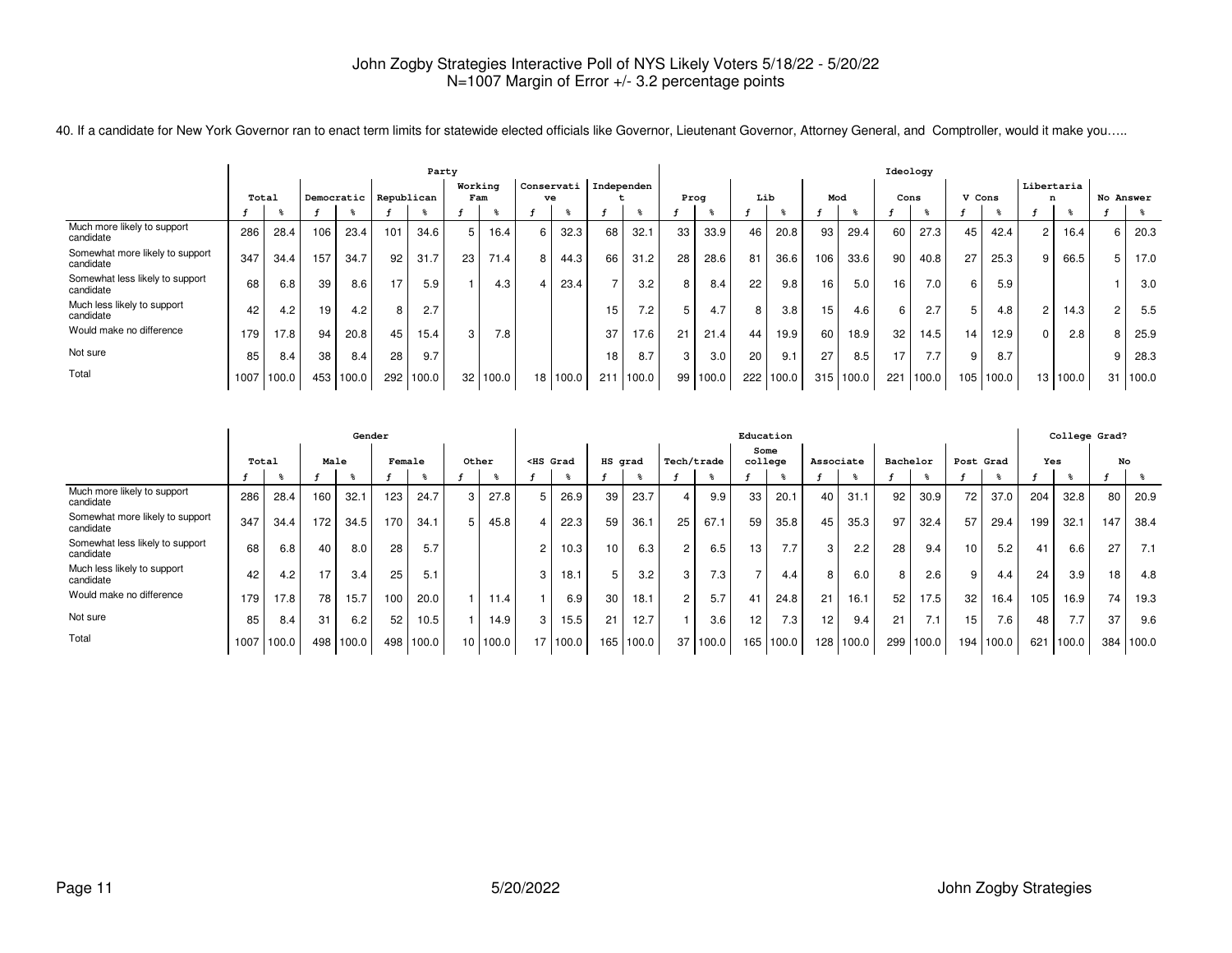|                                              | Race  |       |     |       |          |       |                 |       |        |       |    |       |     | Race Group B |                 |       |              |       |          |       | Income            |       |            |                  |          |       |
|----------------------------------------------|-------|-------|-----|-------|----------|-------|-----------------|-------|--------|-------|----|-------|-----|--------------|-----------------|-------|--------------|-------|----------|-------|-------------------|-------|------------|------------------|----------|-------|
|                                              | Total |       |     | White | Hispanic |       | <b>Black</b>    |       | Asian  |       |    | Other |     | White        | Not white       |       | $<$ \$35 $K$ |       | \$35-75K |       | \$75-100K         |       | \$100-150K |                  | $$150K+$ |       |
|                                              |       |       |     |       |          |       |                 |       |        |       |    |       |     |              |                 |       |              |       |          |       |                   |       |            |                  |          |       |
| Much more likely to support<br>candidate     | 284   | 28.3  | 168 | 28.0  | 54       | 33.9  | 23              | 19.0  | 23     | 28.5  | 15 | 38.   | 168 | 28.0         | 115             | 28.8  | 56           | 25.0  | 70       | 23.3  | 60                | 31.7  | 50         | 34.0             | 32       | 34.2  |
| Somewhat more likely to support<br>candidate | 346   | 34.5  | 21  | 35.0  | 43       | 26.9  | 41              | 34.5  | 34     | 43.0  | 16 | 40.6  | 211 | 35.0         | 135             | 33.8  | 72           | 32.1  | 124      | 40.8  | 68                | 36.3  | 43         | 29.5             | 30       | 32.3  |
| Somewhat less likely to support<br>candidate | 68    | 6.8   | 24  | 4.0   | 18       | 11.4  | 14.             | 11.8  |        | 9.1   |    | 10.7  | 24  | 4.0          | 44 <sub>1</sub> | 11.0  | 20           | 9.1   | 18       | 5.9   | 11                | 6.0   |            | 7.4 <sub>1</sub> |          | 7.8   |
| Much less likely to support<br>candidate     | 42    | 4.2   | 14  | 2.4   | 15       | 9.3   | 9               | 7.8   | $\sim$ | 4.0   |    |       | 14  | 2.4          | 28              | 6.9   | 6            | 2.5   | 13       | 4.3   | $12 \overline{ }$ | 6.4   | 6.         | 4.4              |          | 3.9   |
| Would make no difference                     | 178   | 17.7  | 130 | 21.6  | 24       | 15.0  | 18 <sub>1</sub> | 15.3  |        | 3.7   | 2  | 6.0   | 130 | 21.6         | 48              | 11.9  | 41           | 18.3  | 60       | 19.7  | 26                | 13.7  | 25         | 17.3             | 14       | 14.9  |
| Not sure                                     | 85    | 8.5   | 54  | 9.0   | 6        | 3.5   | 14.             | 11.5  |        | 11.7  | 2  | 4.6   | 54  | 9.0          | 31              | 7.7   | 29           | 12.9  | 18       | 6.0   | 11                | 5.8   |            | 7.4.             | 6        | 6.9   |
| Total                                        | 1002  | 100.0 | 601 | 100.0 | 160      | 100.0 | 120             | 100.0 | 80     | 100.0 | 40 | 100.0 | 601 | 100.0        | 401             | 100.0 | 223          | 100.0 | 303      | 100.0 | 188               | 100.0 | 147        | 100.0            | 93       | 100.0 |

40. If a candidate for New York Governor ran to enact term limits for statewide elected officials like Governor, Lieutenant Governor, Attorney General, and Comptroller, would it make you…..

|                                              |       |       |     | Region  |                       |       |            |       |                  |       |           | Age Group |     |           |                |           |           |           |                 |       | Age GroupB |       |           |       |       |       |
|----------------------------------------------|-------|-------|-----|---------|-----------------------|-------|------------|-------|------------------|-------|-----------|-----------|-----|-----------|----------------|-----------|-----------|-----------|-----------------|-------|------------|-------|-----------|-------|-------|-------|
|                                              | Total |       |     | Upstate | <b>NYC</b><br>Suburbs |       | <b>NYC</b> |       | $18 - 29$        |       | $30 - 49$ |           |     | $50 - 64$ | $65+$          |           | $18 - 24$ |           | $25 - 34$       |       | $35 - 54$  |       | $55 - 69$ |       | $70+$ |       |
|                                              |       |       |     |         |                       |       |            |       |                  |       |           |           |     |           |                |           |           |           |                 |       |            |       |           |       |       |       |
| Much more likely to support<br>candidate     | 286   | 28.4  | 110 | 30.2    | 81                    | 25.8  | 96         | 28.8  | 41               | 24.2  | 95        | 27.0      | 86  | 29.6      | 63             | 32.9      | 25        | 22.2      | 33              | 25.5  | 110        | 29.3  | 72        | 27.5  | 46    | 36.2  |
| Somewhat more likely to support<br>candidate | 347   | 34.4  | 136 | 37.4    | 106                   | 34.0  | 105        | 31.5  | 67               | 39.0  | 126       | 35.7      | 99  | 34.0      | 55             | 28.6      | 40        | 35.1      | 49              | 37.5  | 140        | 37.4  | 81        | 30.9  | 37    | 29.3  |
| Somewhat less likely to support<br>candidate | 68    | 6.8   | 19  | 5.1     | 16                    | 5.1   | 34         | 10.2  | 19               | 10.9  | 30        | 8.4       | 15  | 5.2       | 5              | 2.5       | 15        | 13.6      | 18.             | 14.1  | 17         | 4.5   | 14.       | 5.5   | 3     | 2.5   |
| Much less likely to support<br>candidate     | 42    | 4.2   | 12  | 3.4     | 13                    | 4.1   | 17         | 5.2   | 13               | 7.6   | 20        | 5.7       | 8   | 2.6       | $\overline{2}$ | .9        |           | 9.5       | 8               | 6.2   | 15         | 4.1   |           | 2.8   |       | .8    |
| Would make no difference                     | 179   | 17.8  | 57  | 15.7    | 68                    | 21.8  | 54         | 16.3  | 21               | 12.5  | 47        | 13.2      | 59  | 20.1      | 52             | 27.4      | 15        | 13.6      | 12 <sub>1</sub> | 8.9   | 57         | 15.2  | 61        | 23.2  | 34    | 27.1  |
| Not sure                                     | 85    | 8.4   | 30  | 8.1     | 29                    | 9.3   | 26         | 7.9   | 10               | 5.8   | 35        | 10.0      | 25  | 8.6       | 15             | 7.7       |           | 6.0       | 10              | 7.8   | 36         | 9.6   | 27        | 10.2  | 5     | 4.2   |
| Total                                        | 1007  | 100.0 | 363 | 100.0   | 312                   | 100.0 | 332        | 100.0 | 171 <sub>1</sub> | 100.0 | 353       | 100.0     | 292 | 100.0     |                | 191 100.0 |           | 114 100.0 | 131             | 100.0 | 374        | 100.0 | 262       | 100.0 | 126   | 100.0 |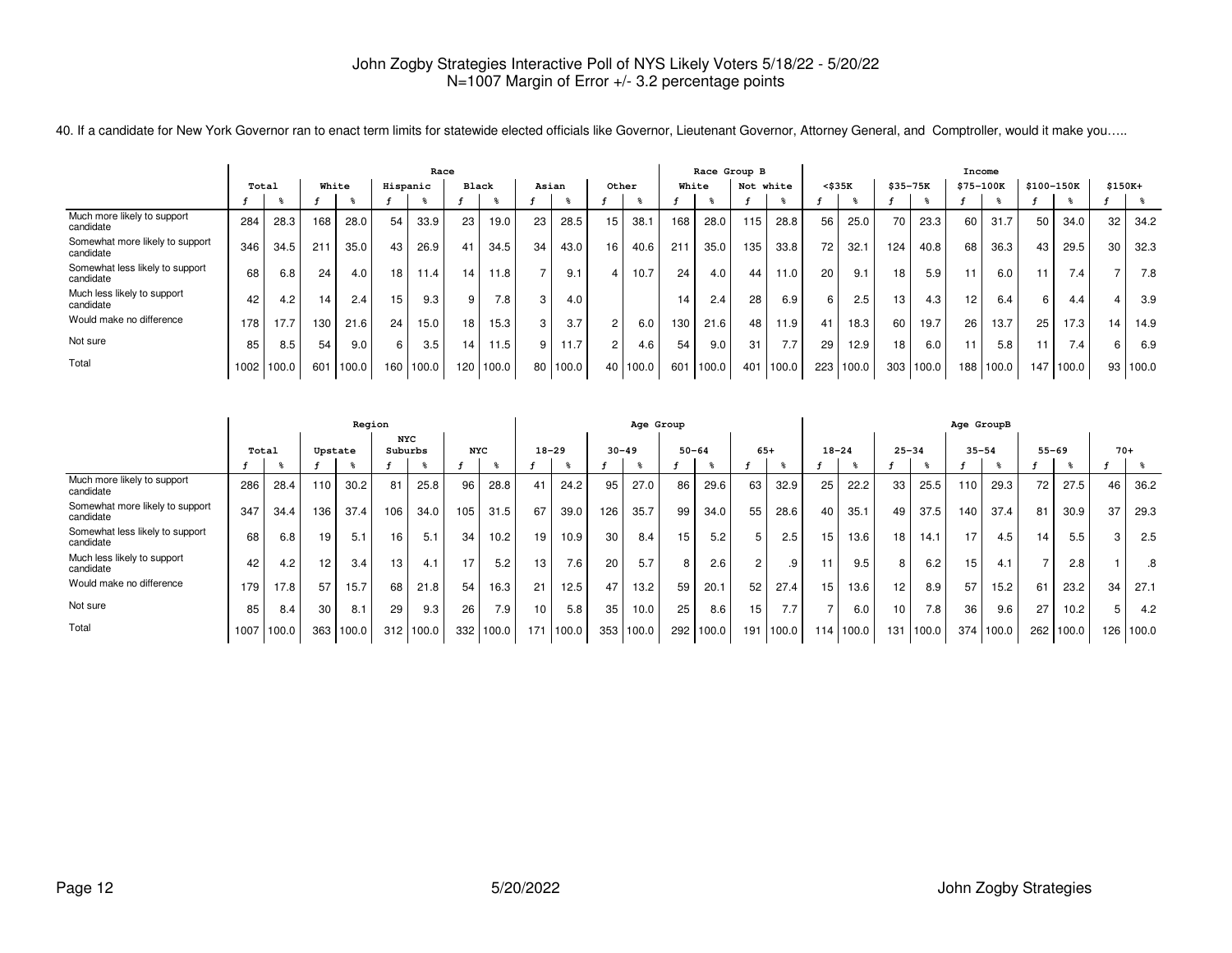|          |      |                     |     |           |     | Party      |                |            |                 |       |            |       |      |       |     |       |     |       | Ideology |        |        |       |                 |            |           |       |
|----------|------|---------------------|-----|-----------|-----|------------|----------------|------------|-----------------|-------|------------|-------|------|-------|-----|-------|-----|-------|----------|--------|--------|-------|-----------------|------------|-----------|-------|
|          |      | Democratic<br>Total |     |           |     | Republican | Working<br>Fam |            | Conservati      | ve    | Independen |       | Prog |       | Lib |       | Mod |       | Cons     |        | V Cons |       | Libertaria<br>n |            | No Answer |       |
|          |      |                     |     |           |     |            |                |            |                 |       |            |       |      |       |     |       |     |       |          |        |        |       |                 |            |           |       |
| Yes      | 574  | 57.0                | 247 | 54.5      | 186 | 63.8       | 9 <sub>1</sub> | 29.1       | 18 <sup>1</sup> | 100.0 | 113        | 53.3  | 62   | 62.5  | 126 | 56.8  | 177 | 56.0  | 132      | 59.7   | 58     | 54.8  | 9 I             | 66.4       | 11        | 34.2  |
| No       | 245  | 24.4                | 111 | 24.5      | 62  | 21.3       | 18 I           | 56.4       |                 |       | 54         | 25.5  | 22   | 22.0  | 56  | 25.1  | 71  | 22.6  | 62       | 27.9   | 23     | 22.2  |                 | 30.8       |           | 23.7  |
| Not sure | 188  | 18.7                | 95  | 21.0      | 43  | 14.9       | 5 I            | 14.5       |                 |       | 45         | 21.1  | 15   | 15.5  | 40  | 18.1  | 67  | 21.4  | 27       | 12.4   | 24     | 23.0  | $\Omega$        | 2.8        | 13        | 42.1  |
| Total    | 1007 | 100.0               |     | 453 100.0 | 292 | 100.0      |                | 32   100.0 | 18 <sup>1</sup> | 100.0 | 211        | 100.0 | 99 I | 100.0 | 222 | 100.0 | 315 | 100.0 | 221      | 1100.0 | 105    | 100.0 |                 | 13   100.0 | 31        | 100.0 |

|          |       |       |                  | Gender    |        |       |                 |       |                                                                                                                                                                                                                                              |          |         |       |                 |          |      | Education |           |           |          |       |       |           |     | College Grad? |     |           |
|----------|-------|-------|------------------|-----------|--------|-------|-----------------|-------|----------------------------------------------------------------------------------------------------------------------------------------------------------------------------------------------------------------------------------------------|----------|---------|-------|-----------------|----------|------|-----------|-----------|-----------|----------|-------|-------|-----------|-----|---------------|-----|-----------|
|          | Total |       | Male             |           | Female |       |                 | Other | <hs grad<="" th=""><th></th><th>HS grad</th><th></th><th>Tech/trade</th><th></th><th>Some</th><th>college</th><th>Associate</th><th></th><th>Bachelor</th><th></th><th></th><th>Post Grad</th><th>Yes</th><th></th><th>No</th><th></th></hs> |          | HS grad |       | Tech/trade      |          | Some | college   | Associate |           | Bachelor |       |       | Post Grad | Yes |               | No  |           |
|          |       |       |                  |           |        |       |                 |       |                                                                                                                                                                                                                                              |          |         |       |                 |          |      |           |           |           |          |       |       |           |     |               |     |           |
| Yes      | 574   | 57.0  | 302 <sub>1</sub> | 60.6      | 271    | 54.3  |                 | 6.4   | 9                                                                                                                                                                                                                                            | 50.3     | 84      | 51.0  | 20 <sub>1</sub> | 53.6     | 83   | 50.1      | 77        | 60.0      | 185      | 61.7  | 116   | 59.7      | 377 | 60.7          | 195 | 50.8      |
| No       | 245   | 24.4  | 123 <sub>1</sub> | 24.7      | 119    | 23.8  |                 | 36.6  | 5                                                                                                                                                                                                                                            | 31.4     | 48      | 29.2  | 13 <sub>1</sub> | 33.8     | 42   | 25.3      | 28        | 21.6      | 67       | 22.5  | 42    | 21.9      | 138 | 22.2          | 108 | 28.1      |
| Not sure | 188   | 18.7  | 73               | 14.7      | 109    | 21.8  | 6.              | 57.0  | 3                                                                                                                                                                                                                                            | 18.2     | 33      | 19.9  | 5 I             | 12.6     | 41   | 24.6      | 24        | 18.4      | 47       | 15.8  | 36    | 18.4      | 106 | 17.1          | 81  | 21.1      |
| Total    | 1007  | 100.0 |                  | 498 100.0 | 498    | 100.0 | 10 <sup>1</sup> | 100.0 |                                                                                                                                                                                                                                              | 17 100.0 | 165     | 100.0 |                 | 37 100.0 |      | 165 100.0 |           | 128 100.0 | 299      | 100.0 | 194 l | 100.0     | 621 | 100.0         |     | 384 100.0 |

|          |                   |                   |       |       |          | Race  |       |           |       |            |       |        | Race Group B |       |           |        |        |           |          | Income    |           |       |                 |            |          |          |
|----------|-------------------|-------------------|-------|-------|----------|-------|-------|-----------|-------|------------|-------|--------|--------------|-------|-----------|--------|--------|-----------|----------|-----------|-----------|-------|-----------------|------------|----------|----------|
|          | Total             |                   | White |       | Hispanic |       | Black |           | Asian |            | Other |        | White        |       | Not white |        | <\$35K |           | \$35-75K |           | \$75-100K |       |                 | \$100-150K | $$150K+$ |          |
|          |                   |                   |       |       |          |       |       |           |       |            |       |        |              |       |           |        |        |           |          |           |           |       |                 |            |          |          |
| Yes      | 570               | 56.9              | 348   | 57.9  | 89       | 55.6  | 58    | 48.6      | 45    | 55.9       | 30    | 75.0   | 348          | 57.9  | 222       | 55.5   | 129    | 57.8      | 163      | 54.0      | 102       | 54.4  | 90 l            | 61.1       | 59       | 63.5     |
| No       | 244               | 24.3              | 133   | 22.1  | 52       | 32.3  | 34    | 28.7      | 19    | 23.4       |       | 14.4   | 133          | 22.1  | l 11      | 27.6   | 48     | 21.5      | 81       | 26.9      | 51        | 27.4  | 33 <sub>1</sub> | 22.6       | 22       | 23.5     |
| Not sure | 188               | 18.8 <sub>1</sub> | 120   | 20.0  | 19       | 12.1  | 27    | 22.7      | 17.   | 20.7       |       | 10.6   | 120          | 20.0  | 68        | 16.9   | 46     | 20.7      | 58       | 19.2      | 34        | 18.1  | 24              | 16.3       | 12       | 13.0     |
| Total    | 1002 <sub>1</sub> | 100.0             | 601   | 100.0 | 160      | 100.0 |       | 120 100.0 |       | 80   100.0 | 40    | '100.0 | 601          | 100.0 | 401       | '100.0 |        | 223 100.0 |          | 303 100.0 | 188       | 100.0 | 147             | 100.0      |          | 93 100.0 |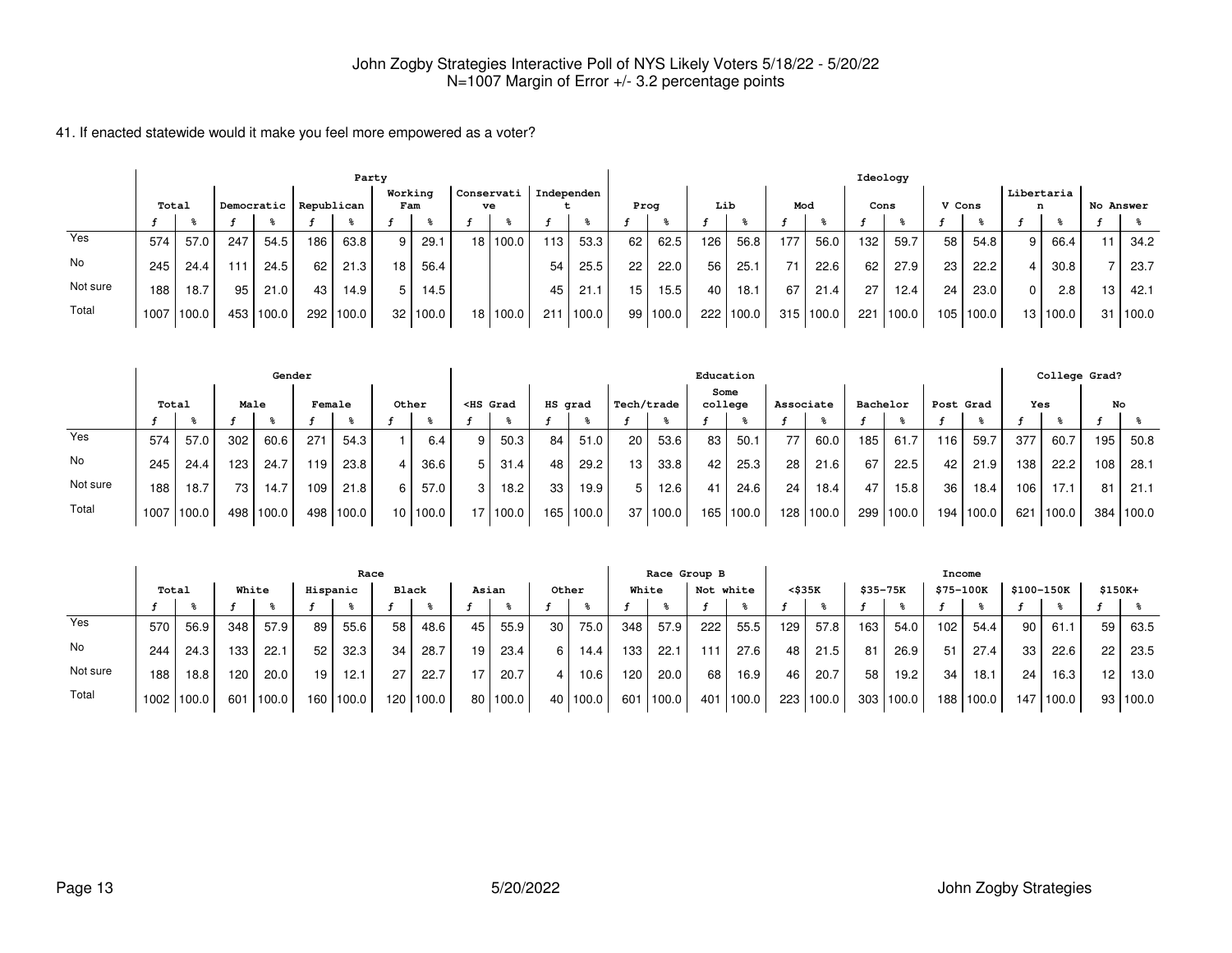|          |                  |                  |     | Region |     |                       |                 |       |           |       |           | Age Group |           |        |     |       |           |       |           |             | Age GroupB |       |      |           |       |             |
|----------|------------------|------------------|-----|--------|-----|-----------------------|-----------------|-------|-----------|-------|-----------|-----------|-----------|--------|-----|-------|-----------|-------|-----------|-------------|------------|-------|------|-----------|-------|-------------|
|          |                  | Total<br>Upstate |     |        |     | <b>NYC</b><br>Suburbs | <b>NYC</b>      |       | $18 - 29$ |       | $30 - 49$ |           | $50 - 64$ |        |     | $65+$ | $18 - 24$ |       | $25 - 34$ |             | $35 - 54$  |       |      | $55 - 69$ | $70+$ |             |
|          |                  |                  |     |        |     |                       |                 |       |           |       |           |           |           |        |     |       |           |       |           |             |            |       |      |           |       |             |
| Yes      | 574              | 57.0             | 215 | 59.2   | 163 | 52.1                  | 197             | 59.1  | 84        | 49.3  | 213       | 60.3      | 163       | 56.0   | 113 | 59.2  | 55        | 48.3  | 72        | 55.5        | 225        | 60.1  | 147  | 56.0      | 74    | 59.0        |
| No       | 245 <sub>1</sub> | 24.4             | 86  | 23.8   | 82  | 26.1                  | 78              | 23.3  | 48        | 28.3  | 80        | 22.5      | 77        | 26.3   | 41  | 21.2  | 33        | 29.4  | 32        | 24.6        | 90         | 23.9  | 66   | 25.1      | 24    | 19.2        |
| Not sure | 188              | 18.7             | 62  | 17.0   | 68  | 21.8                  | 58 <sup>1</sup> | 17.5  | 38        | 22.4  | 61        | 17.2      | 52        | 17.7   | 37  | 19.6  | 25        | 22.3  | 26        | 19.9        | 60         | 15.9  | 49 I | 18.9      | 28    | 21.8        |
| Total    | 1007             | 100.0            | 363 | 100.0  |     | $312$   100.0         | 332             | 100.0 | 171       | 100.0 |           | 353 100.0 | 292 l     | 1100.0 | 191 | 100.0 | 114       | 100.0 |           | 131   100.0 | 374        | 100.0 | 262  | 100.0     |       | 126   100.0 |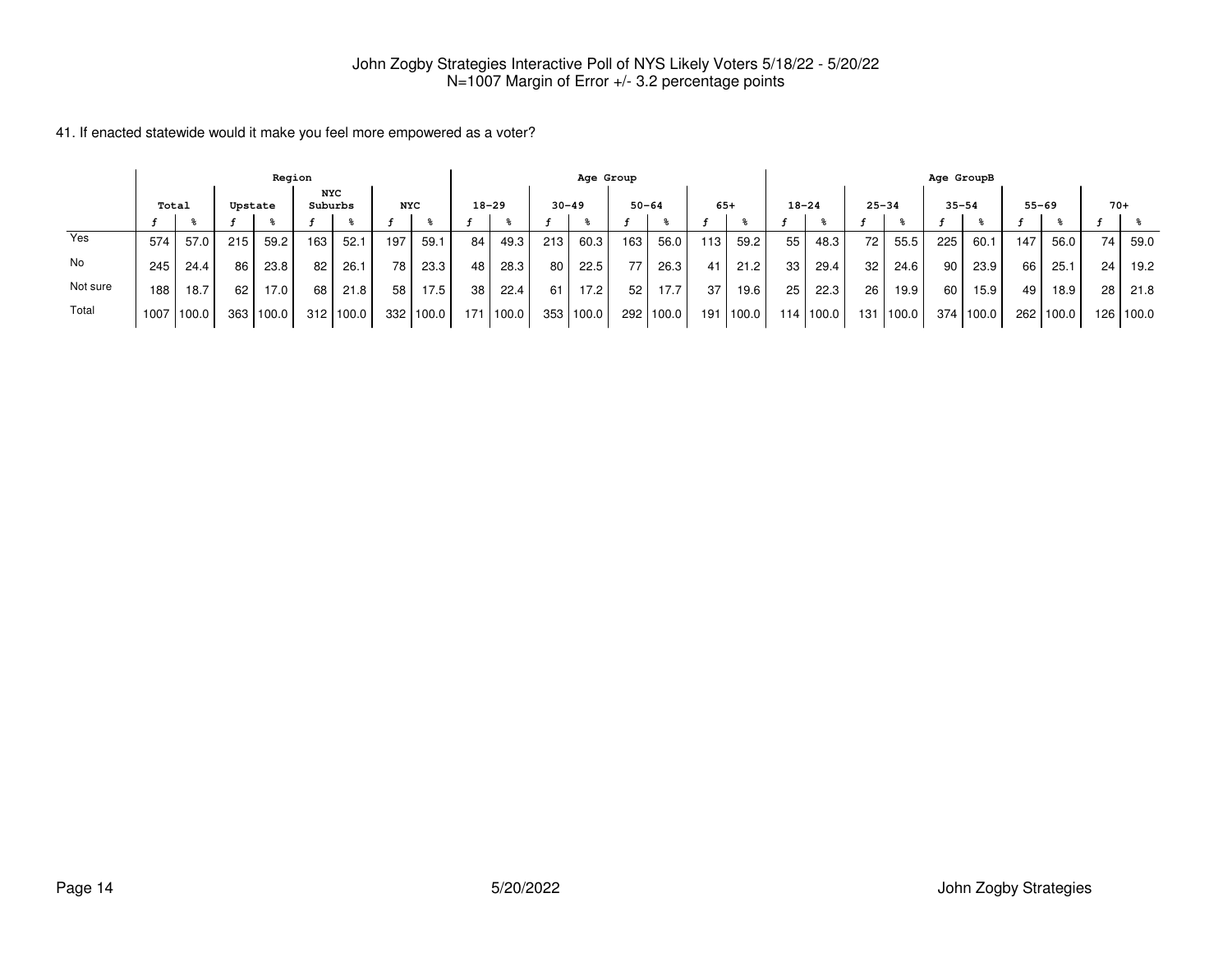|                                              |       |       |     |       |                       | Party |         |       |    |            |            |       |      |       |     |       |     |       | Ideology        |       |        |       |                |          |           |       |
|----------------------------------------------|-------|-------|-----|-------|-----------------------|-------|---------|-------|----|------------|------------|-------|------|-------|-----|-------|-----|-------|-----------------|-------|--------|-------|----------------|----------|-----------|-------|
|                                              |       |       |     |       |                       |       | Working |       |    | Conservati | Independen |       |      |       |     |       |     |       |                 |       |        |       | Libertaria     |          |           |       |
|                                              | Total |       |     |       | Democratic Republican |       |         | Fam   | ve |            |            |       | Proa |       | Lib |       | Mod |       | Cons            |       | V Cons |       | n              |          | No Answer |       |
|                                              |       |       |     |       |                       |       |         |       |    |            |            | န္    |      |       |     |       |     |       |                 |       |        |       |                |          |           |       |
| Much more likely to support<br>candidate     | 241   | 23.9  | 110 | 24.3  | 55                    | 18.9  | 4       | 11.7  |    | 41.3       | 64         | 30.2  | 45   | 45.2  | 57  | 25.8  | 65  | 20.6  | 40              | 18.2  | 25     | 23.8  | 4              | 28.9     |           | 15.2  |
| Somewhat more likely to support<br>candidate | 276   | 27.4  | 130 | 28.7  | 82                    | 28.0  | 5       | 15.8  |    | 44.3       | 51         | 23.9  | 19   | 19.6  | 80  | 35.9  | 64  | 20.4  | 84              | 37.9  | 20     | 19.1  | 4              | 33.0     |           | 13.3  |
| Somewhat less likely to support<br>candidate | 104   | 10.3  | 47  | 10.4  | 28                    | 9.5   | 17      | 51.6  |    |            | 12         | 5.7   | 6    | 6.5   | 17  | 7.6   | 47  | 14.8  | 23 <sub>1</sub> | 10.4  |        | 6.6   |                |          |           | 12.1  |
| Much less likely to support<br>candidate     | 68    | 6.7   | 32  | 7.2   | 31                    | 10.5  |         |       |    |            |            | 2.3   | 5    | 5.4   | 10  | 4.5   | 15  | 4.9   | 17              | 7.5   |        | 16.2  | 3              | 23.4     |           | .9    |
| Would make no difference                     | 203   | 20.2  | 82  | 18.0  | 63                    | 21.6  | 4       | 13.1  |    | 14.4       | 52         | 24.6  | 17   | 17.4  | 34  | 15.3  | 82  | 25.8  | 37              | 16.6  | 23     | 21.4  | $\overline{2}$ | 14.6     | 10        | 31.1  |
| Not sure                                     | 116   | 11.5  | 52  | 11.4  | 34                    | 11.6  | 2       | 7.7   |    |            | 28         | 13.2  | 6    | 5.9   | 24  | 10.9  | 43  | 13.5  | 21              | 9.5   | 14     | 12.9  |                |          |           | 27.5  |
| Total                                        | 1007  | 100.0 | 453 | 100.0 | 292                   | 100.0 | 32      | 100.0 | 18 | 100.0      | 211        | 100.0 | 99   | 100.0 | 222 | 100.0 | 315 | 100.0 | 221             | 100.0 | 105    | 100.0 |                | 13 100.0 | 31        | 100.0 |

42. Open primaries - as is practiced in some form in 41 other states - allow independent voters (unaffiliated or not registered with any party) to vote in the party primary of their choice. If a<br>candidate for New York Gov

|                                              | Gender |                  |     |       |        |       |                 |       |                                                                                                                                                                                                                                                  |          |         |       |                 |       |                 | Education       |           |           |          |           |      |       |     | College Grad? |     |       |
|----------------------------------------------|--------|------------------|-----|-------|--------|-------|-----------------|-------|--------------------------------------------------------------------------------------------------------------------------------------------------------------------------------------------------------------------------------------------------|----------|---------|-------|-----------------|-------|-----------------|-----------------|-----------|-----------|----------|-----------|------|-------|-----|---------------|-----|-------|
|                                              | Total  |                  |     | Male  | Female |       |                 | Other | <hs grad<="" th=""><th></th><th>HS grad</th><th></th><th>Tech/trade</th><th></th><th></th><th>Some<br/>college</th><th>Associate</th><th></th><th>Bachelor</th><th></th><th>Post</th><th>Grad</th><th>Yes</th><th></th><th>No</th><th></th></hs> |          | HS grad |       | Tech/trade      |       |                 | Some<br>college | Associate |           | Bachelor |           | Post | Grad  | Yes |               | No  |       |
|                                              |        |                  |     |       |        |       |                 |       |                                                                                                                                                                                                                                                  |          |         |       |                 |       |                 |                 |           |           |          |           |      |       |     |               |     |       |
| Much more likely to support<br>candidate     | 241    | 23.9             | 134 | 26.8  | 107    | 21.4  |                 |       | 6                                                                                                                                                                                                                                                | 35.6     | 33      | 19.8  | 5               | 14.3  | 30              | 18.0            | 27        | 21.4      | 78       | 26.0      | 62   | 31.9  | 167 | 26.9          | 74  | 19.2  |
| Somewhat more likely to support<br>candidate | 276    | 27.4             | 141 | 28.2  | 133    | 26.7  | $\overline{2}$  | 19.0  |                                                                                                                                                                                                                                                  | 23.9     | 46      | 28.2  | 10 <sup>1</sup> | 25.6  | 35              | 21.2            | 39        | 30.5      | 82       | 27.5      | 58   | 29.8  | 179 | 28.8          | 95  | 24.8  |
| Somewhat less likely to support<br>candidate | 104    | 10.3             | 51  | 10.3  | 48     | 9.6   | 5               | 45.8  |                                                                                                                                                                                                                                                  | 5.5      | 15      | 9.1   | 12 <sub>1</sub> | 31.8  | 18 <sub>1</sub> | 11.1            | 15        | 11.5      | 35       | 11.7      | 8    | 3.9   | 57  | 9.2           | 46  | 12.1  |
| Much less likely to support<br>candidate     | 68     | 6.7              | 35  | 7.1   | 32     | 6.3   |                 | 8.8   |                                                                                                                                                                                                                                                  |          | 10      | 6.2   | 3               | 8.0   | 8 <sup>1</sup>  | 5.1             |           | 8.4       | 22       | 7.2       | 14   | 7.2   | 46  | 7.4           | 22  | 5.6   |
| Would make no difference                     | 203    | 20.2             | 91  | 18.3  | 111    | 22.3  |                 | 11.4  | $\overline{2}$                                                                                                                                                                                                                                   | 9.9      | 42      | 25.3  | $\overline{4}$  | 11.0  | 47              | 28.1            | 25        | 19.5      | 60       | 20.2      | 24   | 12.6  | 110 | 17.6          | 94  | 24.4  |
| Not sure                                     | 116    | 1.5 <sub>1</sub> | 47  | 9.3   | 68     | 13.6  |                 | 14.9  |                                                                                                                                                                                                                                                  | 25.1     | 19      | 11.3  | 3               | 9.3   | 27              | 16.4            | 11        | 8.8       | 22       | 7.4       | 29   | 14.8  | 62  | 10.0          | 53  | 13.9  |
| Total                                        | 1007   | 100.0            | 498 | 100.0 | 498    | 100.0 | 10 <sup>1</sup> | 100.0 |                                                                                                                                                                                                                                                  | 17 100.0 | 165     | 100.0 | 37              | 100.0 |                 | 165 100.0       |           | 128 100.0 |          | 299 100.0 | 194  | 100.0 | 621 | 100.0         | 384 | 100.0 |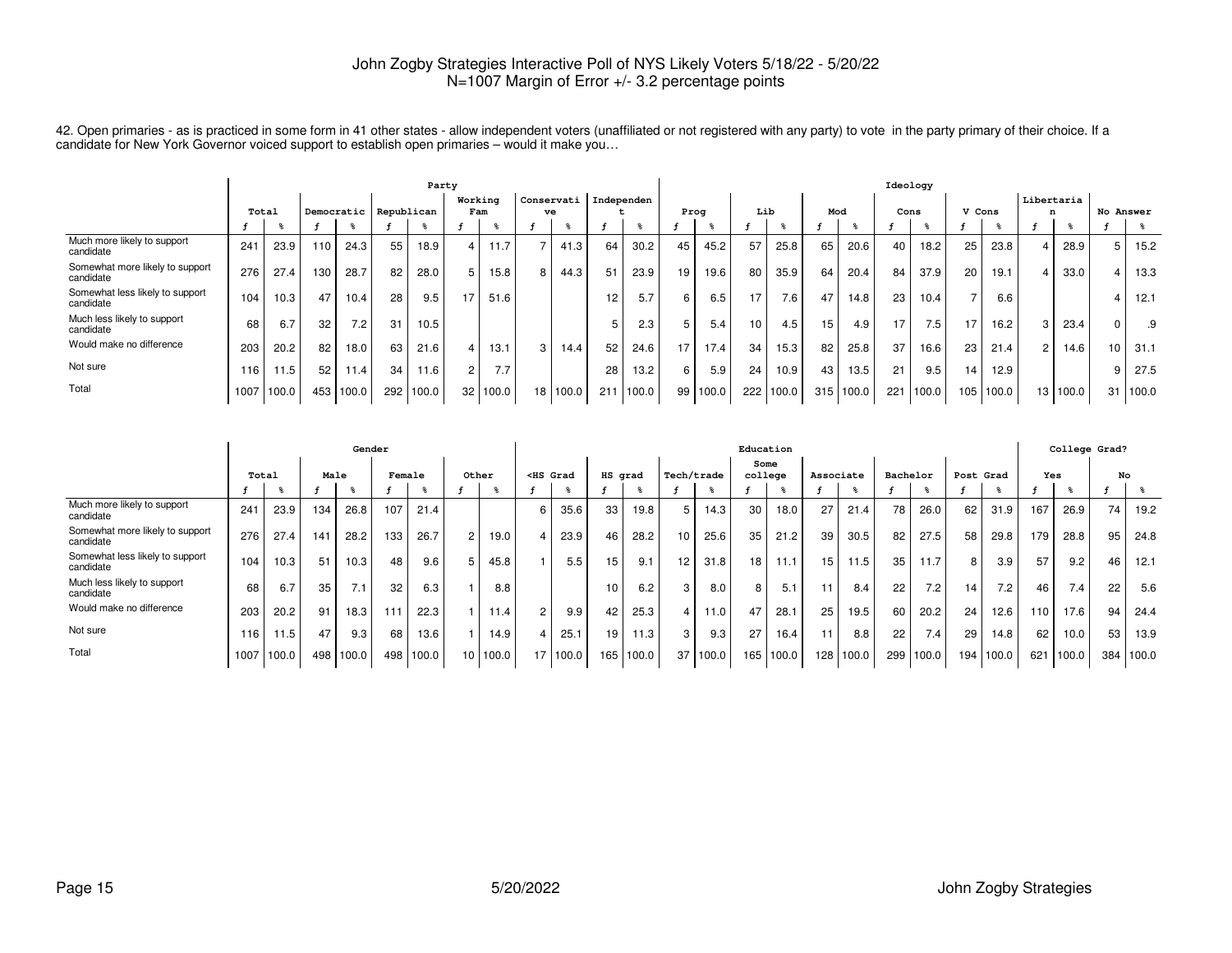|                                              |                   |       |     |       |                 | Race      |              |       |                |          |                |       |       | Race Group B |           |           |                 |       |     |             | Income    |       |                 |            |          |       |
|----------------------------------------------|-------------------|-------|-----|-------|-----------------|-----------|--------------|-------|----------------|----------|----------------|-------|-------|--------------|-----------|-----------|-----------------|-------|-----|-------------|-----------|-------|-----------------|------------|----------|-------|
|                                              | Total             |       |     | White | Hispanic        |           | <b>Black</b> |       | Asian          |          | Other          |       | White |              | Not white |           | $<$ \$35 $K$    |       |     | $$35 - 75K$ | \$75-100K |       |                 | \$100-150K | $$150K+$ |       |
|                                              |                   |       |     |       |                 |           |              |       |                |          |                | ች     |       |              |           |           |                 |       |     |             |           |       |                 |            |          |       |
| Much more likely to support<br>candidate     | 241               | 24.0  | 133 | 22.1  | 52              | 32.6      | 25           | 21.1  | 17             | 21.8     | 13             | 32.0  | 133   | 22.1         | 108       | 26.9      | 62              | 27.6  | 56  | 18.4        | 48        | 25.5  | 41              | 27.7       | 26       | 28.3  |
| Somewhat more likely to support<br>candidate | 274               | 27.3  | 153 | 25.4  | 33              | 20.4      | 35           | 29.3  | 35             | 43.5     | 18             | 45.3  | 153   | 25.4         | 121       | 30.2      | 54              | 24.3  | 101 | 33.4        | 46        | 24.4  | 35              | 23.7       | 29       | 31.6  |
| Somewhat less likely to support<br>candidate | 103               | 10.3  | 47  | 7.8   | 28 <sub>1</sub> | 17.3      | 19           | 15.9  |                | 5.3      |                | 12.0  | 47    | 7.8          | 56        | 13.9      | 21              | 9.3   | 42  | 13.8        | 23        | 12.2  | 13 <sub>1</sub> | 9.0        |          | 3.0   |
| Much less likely to support<br>candidate     | 68                | 6.8   | 49  | 8.2   | 8 <sub>1</sub>  | 5.0       | 9            | 7.4   | 2 <sub>1</sub> | 2.0      |                |       | 49    | 8.2          | 18        | 4.6       | 12 <sup>°</sup> | 5.4   | 16  | 5.3         | 17        | 9.2   | 11              | $7.6$ .    |          | 9.7   |
| Would make no difference                     | 202               | 20.2  | 153 | 25.5  | 26 <sub>1</sub> | 16.3      | 17           | 14.3  | 3              | 3.7      | 2 <sub>1</sub> | 6.0   | 153   | 25.5         | 49        | 12.1      | 50              | 22.2  | 61  | 20.0        | 42        | 22.1  | 24              | 16.6       | 12.      | 12.9  |
| Not sure                                     | 115               | 11.5  | 66  | 11.0  | 14              | 8.5       | 14           | 12.0  | 19             | 23.8     | 21             | 4.6   | 66    | 11.0         | 49        | 12.2      | 25              | 11.3  | 28  | 9.1         | 12        | 6.6   | 23              | 15.5       | 14       | 14.7  |
| Total                                        | 1002 <sub>1</sub> | 100.0 | 601 | 100.0 |                 | 160 100.0 | 120          | 100.0 |                | 80 100.0 | 40             | 100.0 | 601   | 100.0        |           | 401 100.0 | 223             | 100.0 |     | 303 100.0   | 188       | 100.0 | 147             | 100.0      | 93       | 100.0 |

42. Open primaries - as is practiced in some form in 41 other states - allow independent voters (unaffiliated or not registered with any party) to vote in the party primary of their choice. If a<br>candidate for New York Gov

|                                              |       |       |         | Region |                       |               |            |       |           |       |           | Age Group |           |           |       |        |                 |           |           |                  | Age GroupB |       |           |       |       |       |
|----------------------------------------------|-------|-------|---------|--------|-----------------------|---------------|------------|-------|-----------|-------|-----------|-----------|-----------|-----------|-------|--------|-----------------|-----------|-----------|------------------|------------|-------|-----------|-------|-------|-------|
|                                              | Total |       | Upstate |        | <b>NYC</b><br>Suburbs |               | <b>NYC</b> |       | $18 - 29$ |       | $30 - 49$ |           | $50 - 64$ |           | $65+$ |        | $18 - 24$       |           | $25 - 34$ |                  | $35 - 54$  |       | $55 - 69$ |       | $70+$ |       |
|                                              |       |       |         |        |                       |               |            |       |           |       |           |           |           |           |       |        |                 |           |           |                  |            |       |           |       |       |       |
| Much more likely to support<br>candidate     | 241   | 23.9  | 87      | 24.0   | 61                    | 19.4          | 93         | 28.0  | 41        | 23.7  | 101       | 28.5      | 68        | 23.4      | 31    | 16.2   | 25              | 21.6      | 35        | 26.6             | 113        | 30.2  | 45        | 17.3  | 23    | 18.1  |
| Somewhat more likely to support<br>candidate | 276   | 27.4  | 92      | 25.5   | 77                    | 24.8          | 106        | 31.8  | 50        | 29.0  | 108       | 30.6      | 72        | 24.6      | 46    | 24.2   | 35              | 30.8      | 40        | 30.3             | 110        | 29.4  | 60        | 22.7  | 32    | 25.0  |
| Somewhat less likely to support<br>candidate | 104   | 10.3  | 39      | 10.7   | 33                    | 10.7          | 31         | 9.4   | 33        | 19.1  | 29        | 8.3       | 22        | 7.7       | 19    | 10.0   | 26              | 22.6      | 16        | 12.4             | 29         | 7.9   | 18        | 7.0   | 14    | 11.1  |
| Much less likely to support<br>candidate     | 68    | 6.7   | 29      | 8.1    | 22                    | 7.1           | 16         | 5.0   | 13        | 7.6   | 17        | 5.0       | 21        | 7.1       | 17    | 8.7    | 9               | 7.8       | 10        | 7.3 <sub>1</sub> | 12         | 3.3   | 25        | 9.4   | 12    | 9.7   |
| Would make no difference                     | 203   | 20.2  | 75      | 20.6   | 76                    | 24.4          | 53         | 15.8  | 19        | 11.2  | 51        | 14.6      | 68        | 23.5      | 65    | 33.7   | 12 <sub>1</sub> | 11.0      | 13        | 10.3             | 61         | 16.3  | 79        | 30.2  | 38    | 29.7  |
| Not sure                                     | 116   | 11.5  | 40      | 11.2   | 42                    | 13.6          | 33         | 10.0  | 16        | 9.3   | 46        | 13.0      | 40        | 13.8      | 14    | 7.1    |                 | 6.3       |           | 13.0             | 48         | 13.0  | 35        | 13.4  | 8     | 6.4   |
| Total                                        | 1007  | 100.0 | 363     | 100.0  |                       | $312$   100.0 | 332        | 100.0 | $171 -$   | 100.0 | 353       | 100.0     |           | 292 100.0 | 191   | 1100.0 |                 | 114 100.0 | 131       | 100.0            | 374        | 100.0 | 262       | 100.0 | 126 l | 100.0 |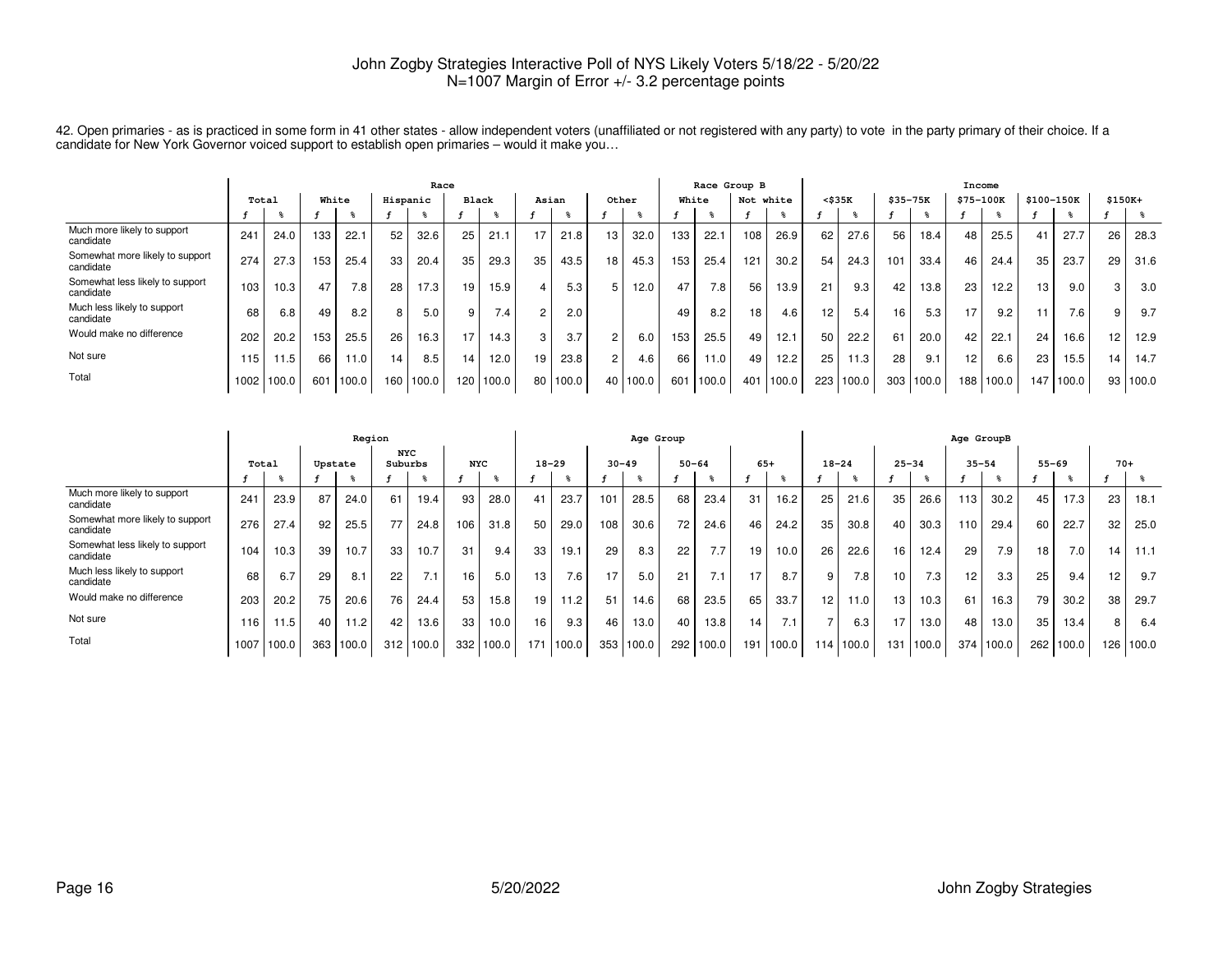|          |       |       |     |                         |     | Party |                |          |                  |            |            |       |                 | Ideology |     |        |     |       |      |        |        |       |                |                   |           |          |
|----------|-------|-------|-----|-------------------------|-----|-------|----------------|----------|------------------|------------|------------|-------|-----------------|----------|-----|--------|-----|-------|------|--------|--------|-------|----------------|-------------------|-----------|----------|
|          | Total |       |     | Democratic   Republican |     |       | Working<br>Fam |          | Conservati<br>ve |            | Independen |       | Prog            |          | Lib |        | Mod |       | Cons |        | V Cons |       | n              | Libertaria        | No Answer |          |
|          |       |       |     |                         |     |       |                |          |                  |            |            |       |                 |          |     |        |     |       |      |        |        |       |                |                   |           |          |
| Yes      | 510   | 50.6  | 242 | 53.5                    | 129 | 44.3  | 12             | 36.6     | 16               | 85.6       | 111        | 52.4  | 60              | 61.2     | 119 | 53.7   | 154 | 48.8  | 107  | 48.3   | 48     | 45.1  | 10 I           | 74.2 <sub>1</sub> | 12        | 38.3     |
| No       | 285   | 28.3  | 115 | 25.4                    | 103 | 35.2  | 16             | 50.0     | 3                | 14.4       | 49         | 23.2  | 29 <sub>1</sub> | 28.9     | 54  | 24.5   | 78  | 24.9  | 77   | 35.0   | 40     | 37.9  | 2 <sup>1</sup> | 18.4              |           | 13.4     |
| Not sure | 212   | 21.0  | 96  | 21.2                    | 60  | 20.6  |                | 13.5     |                  |            | 52         | 24.4  | 10 <sup>1</sup> | 9.8      | 48  | 21.8   | 83  | 26.4  | 37   | 16.7   | 18     | 17.0  |                | 7.4.              | 15        | 48.4     |
| Total    | 1007  | 100.0 |     | 453 100.0               | 292 | 100.0 |                | 32 100.0 |                  | 18   100.0 | 211        | 100.0 | 99              | 100.0    | 222 | '100.0 | 315 | 100.0 | 221  | 1100.0 | 105    | 100.0 |                | 13 100.0          |           | 31 100.0 |

|          |       |       |      | Gender    |        |       |          |                                                                                                                                                                                                                                              |            |         |       |                 |                  |      | Education |           |             |          |       |       |           |     | College Grad? |     |           |
|----------|-------|-------|------|-----------|--------|-------|----------|----------------------------------------------------------------------------------------------------------------------------------------------------------------------------------------------------------------------------------------------|------------|---------|-------|-----------------|------------------|------|-----------|-----------|-------------|----------|-------|-------|-----------|-----|---------------|-----|-----------|
|          | Total |       | Male |           | Female |       | Other    | <hs grad<="" th=""><th></th><th>HS grad</th><th></th><th>Tech/trade</th><th></th><th>Some</th><th>college</th><th>Associate</th><th></th><th>Bachelor</th><th></th><th></th><th>Post Grad</th><th>Yes</th><th></th><th>No</th><th></th></hs> |            | HS grad |       | Tech/trade      |                  | Some | college   | Associate |             | Bachelor |       |       | Post Grad | Yes |               | No  |           |
|          |       |       |      |           |        |       |          |                                                                                                                                                                                                                                              |            |         |       |                 |                  |      |           |           |             |          |       |       |           |     |               |     |           |
| Yes      | 510   | 50.6  | 247  | 49.5      | 260    | 52.2  | 26.6     | 8                                                                                                                                                                                                                                            | 46.7       | 61      | 37.2  | 20 <sub>1</sub> | 54.6             | 74   | 44.9      | 71        | 55.2        | 166      | 55.5  | 108   | 55.6      | 345 | 55.5          | 164 | 42.6      |
| No       | 285   | 28.3  | 167  | 33.6      | 112    | 22.5  | 58.5     | 5                                                                                                                                                                                                                                            | 31.6       | 56      | 33.7  | 14              | 37.6             | 47   | 28.4      | 35        | 27.1        | 84       | 28.1  | 44    | 22.8      | 163 | 26.3          | 122 | 31.7      |
| Not sure | 212   | 21.0  | 84 I | 16.9      | 126    | 25.3  | 14.9     | 4                                                                                                                                                                                                                                            | 21.6       | 48      | 29.1  | 3               | 7.8 <sub>1</sub> | 44   | 26.7      | 23        | 17.7        | 49       | 16.4  | 42    | 21.5      | 113 | 18.3          | 99  | 25.7      |
| Total    | 1007  | 100.0 |      | 498 100.0 | 498    | 100.0 | 10 100.0 |                                                                                                                                                                                                                                              | 17   100.0 | 165     | 100.0 |                 | 37 100.0         | 165  | ່ 100.0   |           | 128   100.0 | 299      | 100.0 | 194 l | 100.0     | 621 | 100.0         |     | 384 100.0 |

|          |       |       |       |           |          | Race  |       |                   |                 |              |       |       | Race Group B |        |     |                   |        |       |          | Income    |           |       |                 |                       |          |          |
|----------|-------|-------|-------|-----------|----------|-------|-------|-------------------|-----------------|--------------|-------|-------|--------------|--------|-----|-------------------|--------|-------|----------|-----------|-----------|-------|-----------------|-----------------------|----------|----------|
|          | Total |       | White |           | Hispanic |       | Black |                   | Asian           |              | Other |       | White        |        | Not | white             | <\$35K |       | \$35-75K |           | \$75-100K |       |                 | \$100-150K            | $$150K+$ |          |
|          |       |       |       |           |          |       |       |                   |                 |              |       |       |              |        |     |                   |        |       |          |           |           |       |                 |                       |          |          |
| Yes      | 507   | 50.6  | 289   | 48.1      | 83       | 52.1  | 69    | 57.8              | 38 <sub>1</sub> | 46.9         | 27    | 67.4  | 289          | 48.1   | 218 | 54.3              | 121    | 54.3  | 154      | 50.8      | 88        | 46.8  | 80              | 54.2                  | 47       | 50.9     |
| No       | 285   | 28.4  | 181   | 30.1      | 42       | 26.3  | 30    | 24.6              | 25              | 31.0         |       | 17.5  | 181          | 30.1   | 104 | 25.8              | 61     | 27.3  | 89       | 29.4      | 60        | 31.9  | 35 <sub>1</sub> | 23.9                  | 28       | 30.3     |
| Not sure | 211   | 21.0  | 131   | 21.8      | 35       | 21.7  | 21    | 17.6 <sub>1</sub> | 18              | 22.1         |       | 15.1  | 131          | 21.8   | 80  | 19.9              | 41     | 18.4  | 60       | 19.7      | 40        | 21.3  | 32              | 21.9                  | 18       | 18.9     |
| Total    | 1002  | 100.0 |       | 601 100.0 | 160      | 100.0 | 120   | 100.0             |                 | $80$   100.0 | 40    | 100.0 | 601          | 1100.0 | 401 | $^{\prime}$ 100.0 | 223    | 100.0 |          | 303 100.0 | 188       | 100.0 | 147             | $\vert$ 100.0 $\vert$ |          | 93 100.0 |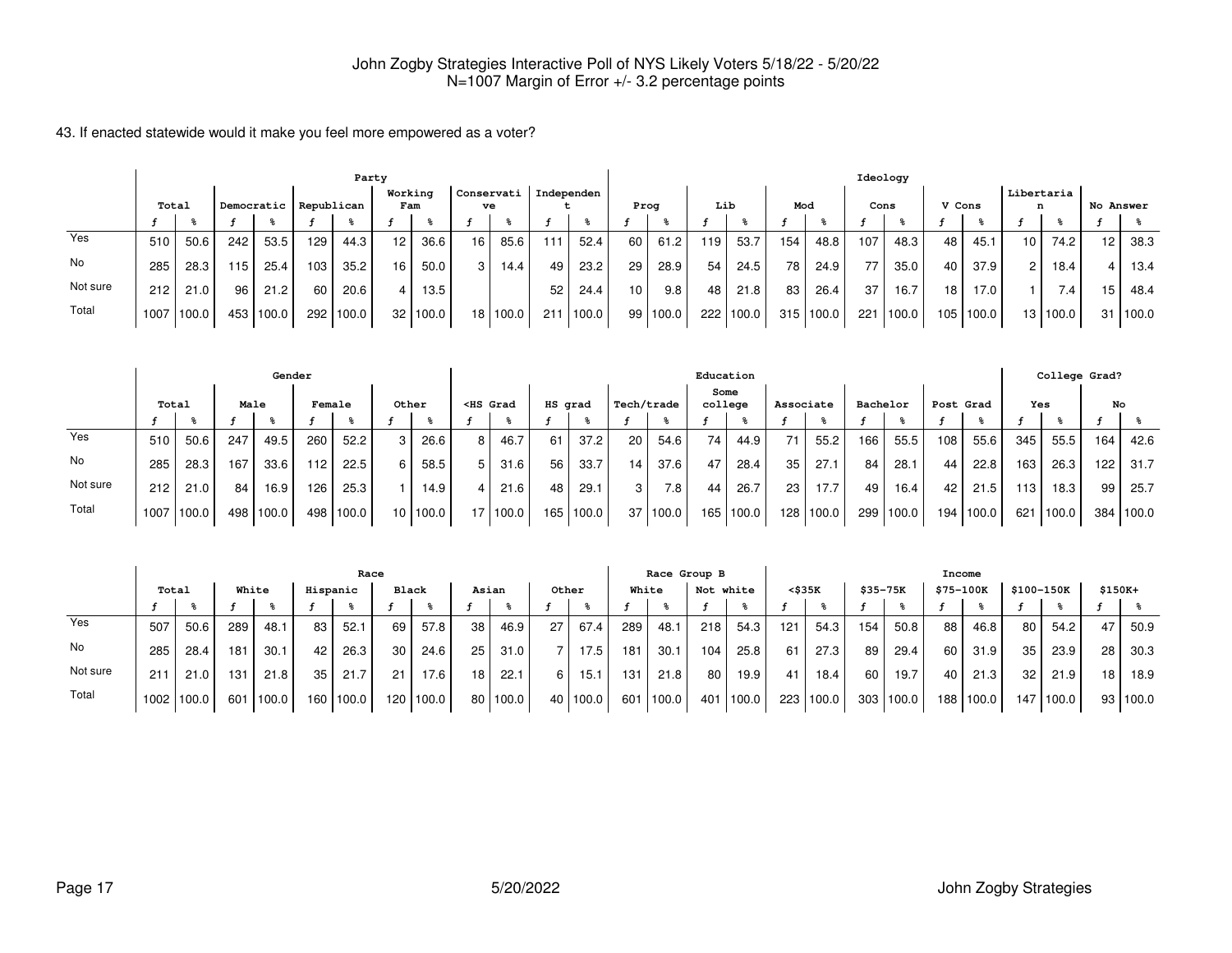|          |       |       |     | Region  |         |            |                  |          |           |       |           | Age Group |                  |       |       |       |           |       |     |           |     | Age GroupB |     |           |       |           |
|----------|-------|-------|-----|---------|---------|------------|------------------|----------|-----------|-------|-----------|-----------|------------------|-------|-------|-------|-----------|-------|-----|-----------|-----|------------|-----|-----------|-------|-----------|
|          | Total |       |     | Upstate | Suburbs | <b>NYC</b> | <b>NYC</b>       |          | $18 - 29$ |       | $30 - 49$ |           | $50 - 64$        |       | $65+$ |       | $18 - 24$ |       |     | $25 - 34$ |     | $35 - 54$  |     | $55 - 69$ | $70+$ |           |
|          |       |       |     |         |         |            |                  |          |           |       |           |           |                  |       |       |       |           |       |     |           |     |            |     |           |       |           |
| Yes      | 510   | 50.6  | 187 | 51.5    | 135     | 43.2       | 188 <sub>1</sub> | 56.6     | 86        | 50.5  | 201       | 57.0      | 140              | 48.0  | 82    | 43.0  | 59        | 52.3  | 80  | 61.       | 205 | 54.8       | 108 | 41.0      | 58 l  | 45.8      |
| No       | 285   | 28.3  | 96  | 26.4    | 101     | 32.3       | 89               | 26.8     | 45        | 26.4  | 87        | 24.8      | 93               | 31.8  | 60    | 31.4  | 29        | 25.1  | 29  | 22.5      | 100 | 26.7       | 87  | 33.3      | 40 l  | 31.9      |
| Not sure | 212   | 21.0  | 80  | 22.1    | 77      | 24.5       | 55               | 16.6     | 40        | 23.2  | 64        | 18.3      | 59               | 20.2  | 49    | 25.6  | 26        | 22.6  | 21  | 16.4      | 69  | 18.5       | 67  | 25.7      | 28 l  | 22.4      |
| Total    | 1007  | 100.0 | 363 | 100.0   | 312     | 100.0      | 332              | : 1100.0 | 171       | 100.0 |           | 353 100.0 | 292 <sub>1</sub> | 100.0 | 191   | 100.0 | 114.      | 100.0 | 131 | 100.0     | 374 | 100.0      | 262 | 100.0     |       | 126 100.0 |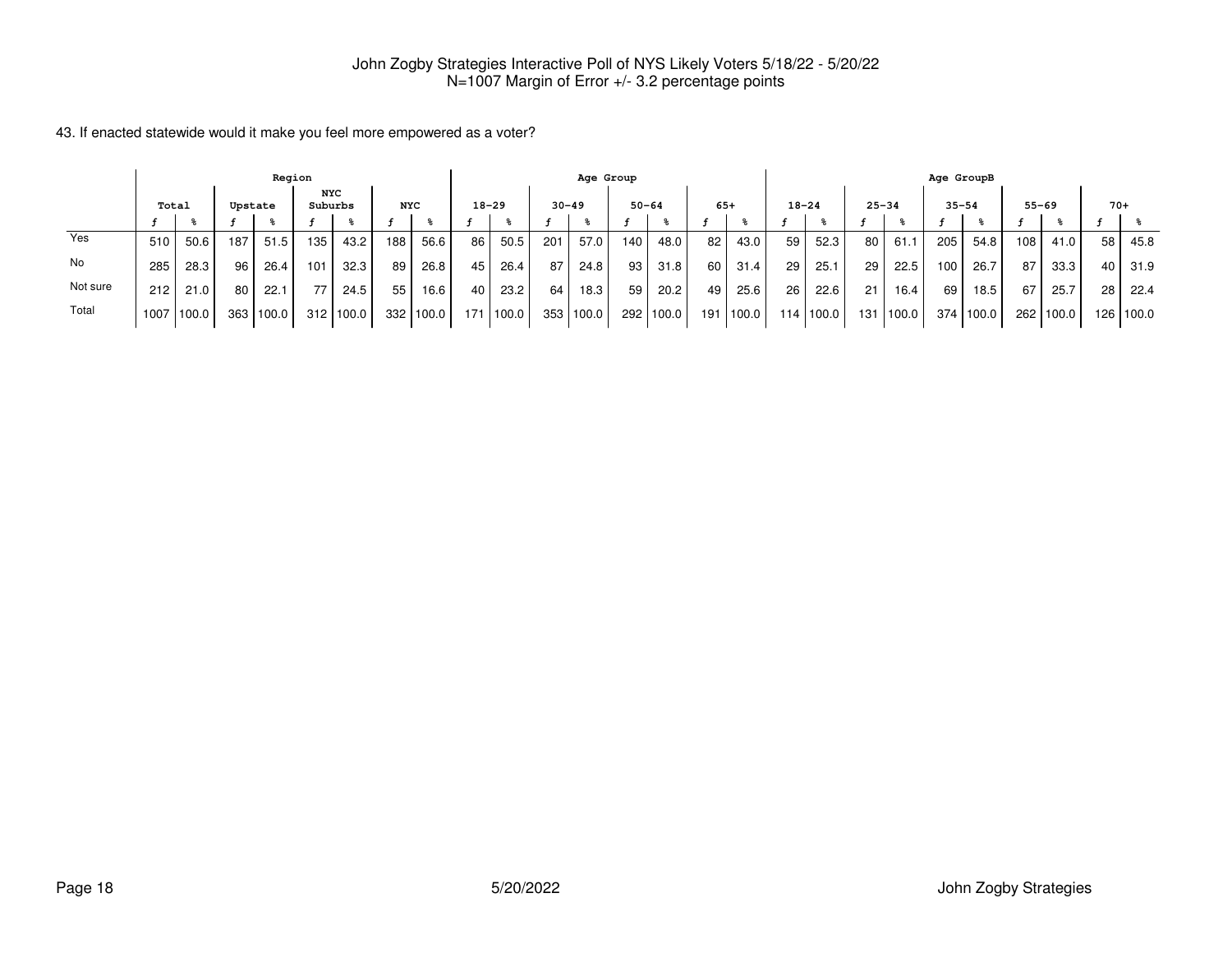|                                              |       |       |     |            |                 | Party |                 |       |            |       |     |            |    |       |                  |       |     |       | Ideology        |       |        |       |            |          |           |       |
|----------------------------------------------|-------|-------|-----|------------|-----------------|-------|-----------------|-------|------------|-------|-----|------------|----|-------|------------------|-------|-----|-------|-----------------|-------|--------|-------|------------|----------|-----------|-------|
|                                              |       |       |     |            |                 |       | Working         |       | Conservati |       |     | Independen |    |       |                  |       |     |       |                 |       |        |       | Libertaria |          |           |       |
|                                              | Total |       |     | Democratic | Republican      |       | Fam             |       | ve         |       |     |            |    | Prog  | Lib              |       | Mod |       | Cons            |       | V Cons |       | n          |          | No Answer |       |
|                                              |       |       |     |            |                 |       |                 |       |            |       |     |            |    |       |                  |       |     |       |                 |       |        |       |            |          |           |       |
| Much more likely to support<br>candidate     | 293   | 29.7  | 139 | 30.6       | 73              | 25.0  | 3               | 8.6   | 14.        | 76.6  | 65  | 30.7       | 49 | 49.7  | 71               | 32.2  | 69  | 21.8  | 58              | 26.4  | 32     | 30.6  | 4          | 30.6     |           | 29.9  |
| Somewhat more likely to support<br>candidate | 318   | 31.6  | 155 | 34.2       | 91              | 31.3  | $\overline{ }$  | 22.3  |            | 23.4  | 60  | 28.5       | 24 | 24.2  | 83               | 37.5  | 107 | 33.8  | 73 <sub>1</sub> | 32.8  | 26     | 24.8  | 3          | 23.0     |           | 8.2   |
| Somewhat less likely to support<br>candidate | 93    | 9.2   | 40  | 8.8        | 19              | 6.5   | 12 <sup>2</sup> | 38.6  |            |       | 21  | 10.2       |    | 7.5   | 17.              | 7.9   | 42  | 13.2  | 17              | 7.7   | Δ      | 4.1   | 3          | 20.6     |           | 7.1   |
| Much less likely to support<br>candidate     | 38    | 3.8   | 17  | 3.7        | 12 <sup>2</sup> | 4.0   | 9               | 26.5  |            |       |     | .6         |    | 1.3   | 4                | 2.0   | 10  | 3.0   |                 | 5.1   | 8      | 7.8   |            | 11.1     |           | 5.1   |
| Would make no difference                     | 149   | 14.8  | 55  | 12.1       | 57              | 19.6  |                 | 4.1   |            |       | 36  | 17.0       | 12 | 11.7  | 26               | 11.6  | 50  | 15.7  | 36              | 16.2  | 18     | 16.8  | 2          | 14.6     |           | 22.3  |
| Not sure                                     | 115   | 11.4  | 47  | 10.5       | 40              | 13.7  |                 |       |            |       | 28  | 13.1       | 5  | 5.6   | 20               | 8.9   | 39  | 12.4  | 26              | 11.7  |        | 15.8  |            |          |           | 27.4  |
| Total                                        | 1007  | 100.0 | 453 | 100.0      | 292             | 100.0 | 32 <sub>1</sub> | 100.0 | 18         | 100.0 | 211 | 100.0      | 99 | 100.0 | 222 <sub>1</sub> | 100.0 | 315 | 100.0 | 221             | 100.0 | 105    | 100.0 |            | 13 100.0 | 31        | 100.0 |

44. If a candidate for New York Governor voiced support to hold ballot initiatives, allowing NY voters to petition to get issues directly onto the ballot, would it make you...

|                                              | Gender |       |     |                  |        |       |                 |       |                                                                                                                                                                                                                                                   |       |         |           |                 |            | Education       |           |                  |       |                 |           |                 |       |     | College Grad? |     |       |
|----------------------------------------------|--------|-------|-----|------------------|--------|-------|-----------------|-------|---------------------------------------------------------------------------------------------------------------------------------------------------------------------------------------------------------------------------------------------------|-------|---------|-----------|-----------------|------------|-----------------|-----------|------------------|-------|-----------------|-----------|-----------------|-------|-----|---------------|-----|-------|
|                                              | Total  |       |     | Male             | Female |       | Other           |       | <hs grad<="" th=""><th></th><th>HS grad</th><th></th><th></th><th>Tech/trade</th><th>Some<br/>college</th><th></th><th>Associate</th><th></th><th>Bachelor</th><th></th><th>Post Grad</th><th></th><th>Yes</th><th></th><th>No</th><th></th></hs> |       | HS grad |           |                 | Tech/trade | Some<br>college |           | Associate        |       | Bachelor        |           | Post Grad       |       | Yes |               | No  |       |
|                                              |        |       |     |                  |        |       |                 |       |                                                                                                                                                                                                                                                   |       |         |           |                 |            |                 |           |                  |       |                 |           |                 |       |     |               |     |       |
| Much more likely to support<br>candidate     | 293    | 29.1  | 156 | 31.4             | 137    | 27.5  |                 |       | 6                                                                                                                                                                                                                                                 | 38.4  | 40      | 24.5      | 9               | 23.7       | 40              | 23.9      | 44               | 34.2  | 89              | 29.8      | 64              | 32.9  | 197 | 31.7          | 95  | 24.8  |
| Somewhat more likely to support<br>candidate | 318    | 31.6  | 168 | 33.8             | 144    | 28.9  | 6               | 58.5  |                                                                                                                                                                                                                                                   | 23.6  | 59      | 36.1      | 12 <sub>1</sub> | 30.9       | 47              | 28.7      | 27               | 20.7  | 104             | 34.8      | 65              | 33.7  | 196 | 31.5          | 122 | 31.9  |
| Somewhat less likely to support<br>candidate | 93     | 9.2   | 49  | 9.8 <sub>1</sub> | 43     | 8.7   |                 | 8.8   |                                                                                                                                                                                                                                                   | 5.7   | 16      | 10.0      | 6 <sup>1</sup>  | 15.7       | 20              | 12.2      | 14               | 11.1  | 31              | 10.2      | 5 I             | 2.4   | 49  | 8.0           | 44  | 11.3  |
| Much less likely to support<br>candidate     | 38     | 3.8   | 12  | 2.4              | 24     | 4.9   | $\overline{2}$  | 17.8  |                                                                                                                                                                                                                                                   |       | 4       | 2.7       |                 | 6.5        |                 | 2.5       | 10 <sup>1</sup>  | 8.1   |                 | 2.5       | Q               | 4.7   | 27  | 4.3           | 11  | 2.9   |
| Would make no difference                     | 149    | 14.8  | 69  | 13.8             | 80     | 16.1  |                 |       | 2                                                                                                                                                                                                                                                 | 11.8  | 25      | 15.2      |                 | 8.2        | 33              | 20.1      | 17               | 13.0  | 38              | 12.6      | 32              | 16.4  | 86  | 13.9          | 63  | 16.5  |
| Not sure                                     | 115    | 11.4  | 44  | 8.8              | 70     | 14.0  |                 | 14.9  | 3                                                                                                                                                                                                                                                 | 20.4  | 19      | 11.5      | 6               | 15.0       | 21              | 12.6      | 17               | 13.0  | 30 <sub>1</sub> | 10.1      | 19 <sub>1</sub> | 9.9   | 66  | 10.6          | 49  | 12.7  |
| Total                                        | 1007   | 100.0 | 498 | 100.0            | 498    | 100.0 | 10 <sup>1</sup> | 100.0 | 17 <sup>1</sup>                                                                                                                                                                                                                                   | 100.0 |         | 165 100.0 |                 | 37 100.0   |                 | 165 100.0 | 128 <sub>1</sub> | 100.0 |                 | 299 100.0 | 194             | 100.0 | 621 | 100.0         | 384 | 100.0 |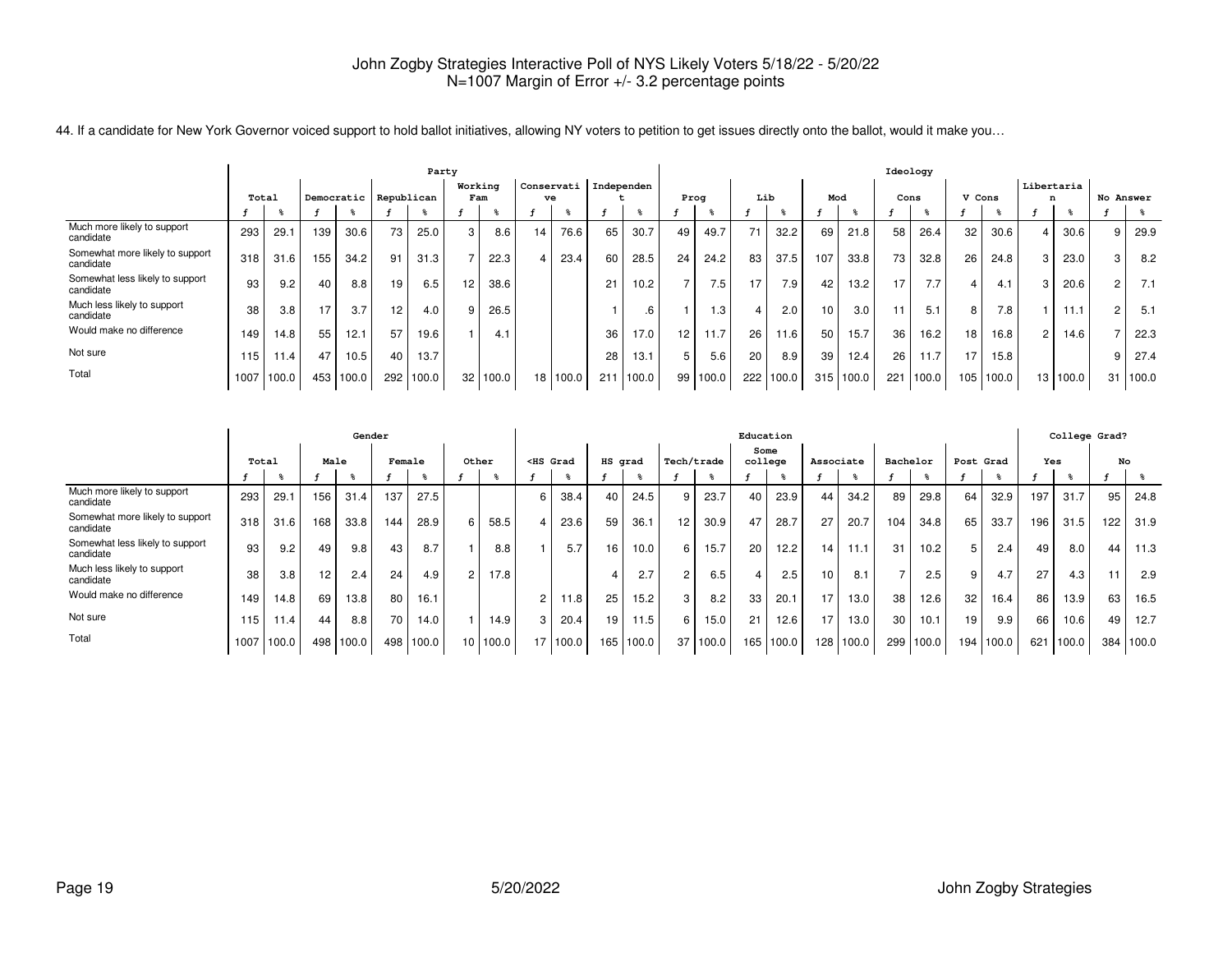|                                              | Race |       |     |       |                 |           |                 |       |    |       |                |       |       | Race Group B |           |       |              |       |                 |                  |           | Income |                 |       |                   |       |
|----------------------------------------------|------|-------|-----|-------|-----------------|-----------|-----------------|-------|----|-------|----------------|-------|-------|--------------|-----------|-------|--------------|-------|-----------------|------------------|-----------|--------|-----------------|-------|-------------------|-------|
|                                              |      | Total |     | White | Hispanic        |           | Black           |       |    | Asian | Other          |       | White |              | Not white |       | $<$ \$35 $K$ |       | \$35-75K        |                  | \$75-100K |        | \$100-150K      |       | \$150K+           |       |
|                                              |      |       |     |       |                 |           |                 |       |    |       |                |       |       |              |           |       |              |       |                 |                  |           |        |                 |       |                   |       |
| Much more likely to support<br>candidate     | 291  | 29.0  | 157 | 26.0  | 57              | 35.9      | 38              | 31.5  | 13 | 16.2  | 26             | 65.1  | 157   | 26.0         | 135       | 33.6  | 71           | 31.9  | 80              | 26.6             | 61        | 32.5   | 41              | 28.1  | 30                | 32.0  |
| Somewhat more likely to support<br>candidate | 318  | 31.7  | 193 | 32.1  | 40              | 25.1      | 37              | 31.0  | 35 | 43.5  | 12             | 30.2  | 193   | 32.1         | 124       | 31.0  | 57           | 25.4  | 109             | 36.0             | 56        | 29.6   | 50              | 34.0  | 29                | 31.6  |
| Somewhat less likely to support<br>candidate | 92   | 9.1   | 46  | 7.6   | 29              | 18.1      | 16 <sub>1</sub> | 13.6  |    | -     |                |       | 46    | 7.6          | 46        | 11.4  | 17           | 7.7   | 38              | 12.6             | 21        | 11.0   | 15 <sub>1</sub> | 10.1  |                   | 2.1   |
| Much less likely to support<br>candidate     | 38   | 3.8   | 22  | 3.7   | 8               | 4.8       | 6               | 4.7   |    | 3.4   |                |       | 22    | 3.7          | 16.       | 4.0   |              | 3.1   | 10              | 3.4              | 13        | 7.1    | 4               | 2.7   |                   | 3.7   |
| Would make no difference                     | 149  | 14.8  | 105 | 17.5  | 14              | 8.8       | 13              | 11.2  | 16 | 19.6  |                |       | 105   | 17.5         | 43        | 10.8  | 46           | 20.5  | 36 <sub>1</sub> | 11.9             | 20        | 10.9   | 14 <sub>1</sub> | 9.4   | 17                | 18.0  |
| Not sure                                     | 115. | 11.5  | 79  | 13.1  | 12 <sup>2</sup> | 7.4       | 10              | 8.0   | 13 | 16.7  | $\overline{2}$ | 4.6   | 79    | 13.1         | 37        | 9.2   | 25           | 11.4  | 29              | 9.6              | 17        | 8.9    | 23              | 15.7  | $12 \overline{ }$ | 12.5  |
| Total                                        | 1002 | 100.0 | 601 | 100.0 |                 | 160 100.0 | 120             | 100.0 | 80 | 100.0 | 40             | 100.0 | 601   | 100.0        | 401       | 100.0 | 223          | 100.0 |                 | $303 \mid 100.0$ | 188       | 100.0  | 147             | 100.0 | 93                | 100.0 |

44. If a candidate for New York Governor voiced support to hold ballot initiatives, allowing NY voters to petition to get issues directly onto the ballot, would it make you…

|                                              |       |       |     | Region  |                       |       |               |       |           |       |           | Age Group |                 |                  |       |           |                 |           |           |        | Age GroupB      |       |           |       |       |       |
|----------------------------------------------|-------|-------|-----|---------|-----------------------|-------|---------------|-------|-----------|-------|-----------|-----------|-----------------|------------------|-------|-----------|-----------------|-----------|-----------|--------|-----------------|-------|-----------|-------|-------|-------|
|                                              | Total |       |     | Upstate | <b>NYC</b><br>Suburbs |       | <b>NYC</b>    |       | $18 - 29$ |       | $30 - 49$ |           | $50 - 64$       |                  | $65+$ |           | $18 - 24$       |           | $25 - 34$ |        | $35 - 54$       |       | $55 - 69$ |       | $70+$ |       |
|                                              |       |       |     |         |                       |       |               |       |           |       |           |           |                 |                  |       |           |                 |           |           |        |                 |       |           |       |       |       |
| Much more likely to support<br>candidate     | 293   | 29.1  | 87  | 24.0    | 91                    | 29.0  | 116           | 34.8  | 52        | 30.7  | 107       | 30.4      | 84              | 28.9             | 49    | 25.9      | 31              | 27.7      | 43        | 32.8   | 118             | 31.7  | 65        | 24.9  | 35    | 27.9  |
| Somewhat more likely to support<br>candidate | 318   | 31.6  | 117 | 32.2    | 85                    | 27.3  | 116           | 34.9  | 39        | 23.0  | 125       | 35.4      | 94              | 32.3             | 60    | 31.3      | 31              | 26.9      | 35        | 26.7   | 134             | 35.7  | 75        | 28.6  | 44    | 34.9  |
| Somewhat less likely to support<br>candidate | 93    | 9.2   | 34  | 9.5     | 32                    | 10.2  | 27            | 8.0   | 30        | 17.2  | 33        | 9.3       | 21              | 7.3 <sub>1</sub> | g     | 4.8       | 18              | 16.1      | 24        | 18.3   | 27              | 7.2   | 20        | 7.8   | 3     | 2.7   |
| Much less likely to support<br>candidate     | 38    | 3.8   | 21  | 5.9     | 10                    | 3.2   | $\rightarrow$ | 2.0   | 14        | 8.1   | 11        | 3.2       | 8               | 2.8              |       | 2.4       | 12              | 10.8      | 4         | 2.7    | 10 <sub>1</sub> | 2.8   |           | 3.2   | 3     | 2.7   |
| Would make no difference                     | 149   | 14.8  | 54  | 15.0    | 60                    | 19.2  | 35            | 10.6  | 17        | 10.2  | 37        | 10.6      | 50              | 17.1             | 45    | 23.3      | 10 <sup>1</sup> | 8.9       | 9         | 7.2    | 44              | 11.9  | 61        | 23.1  | 25    | 19.8  |
| Not sure                                     | 115   | 11.4  | 49  | 13.4    | 35                    | 11.1  | 32            | 9.6   | 19        | 10.8  | 39        | 11.1      | 34 <sub>1</sub> | 11.6             | 24    | 12.3      |                 | 9.7       | 16        | 12.3   | 40              | 10.8  | 33        | 12.4  | 15    | 12.1  |
| Total                                        | 1007  | 100.0 | 363 | 100.0   | 312                   | 100.0 | 332           | 100.0 | 171       | 100.0 |           | 353 100.0 | 292             | 100.0            |       | 191 100.0 |                 | 114 100.0 | 131       | 1100.0 | 374             | 100.0 | 262       | 100.0 | 126   | 100.0 |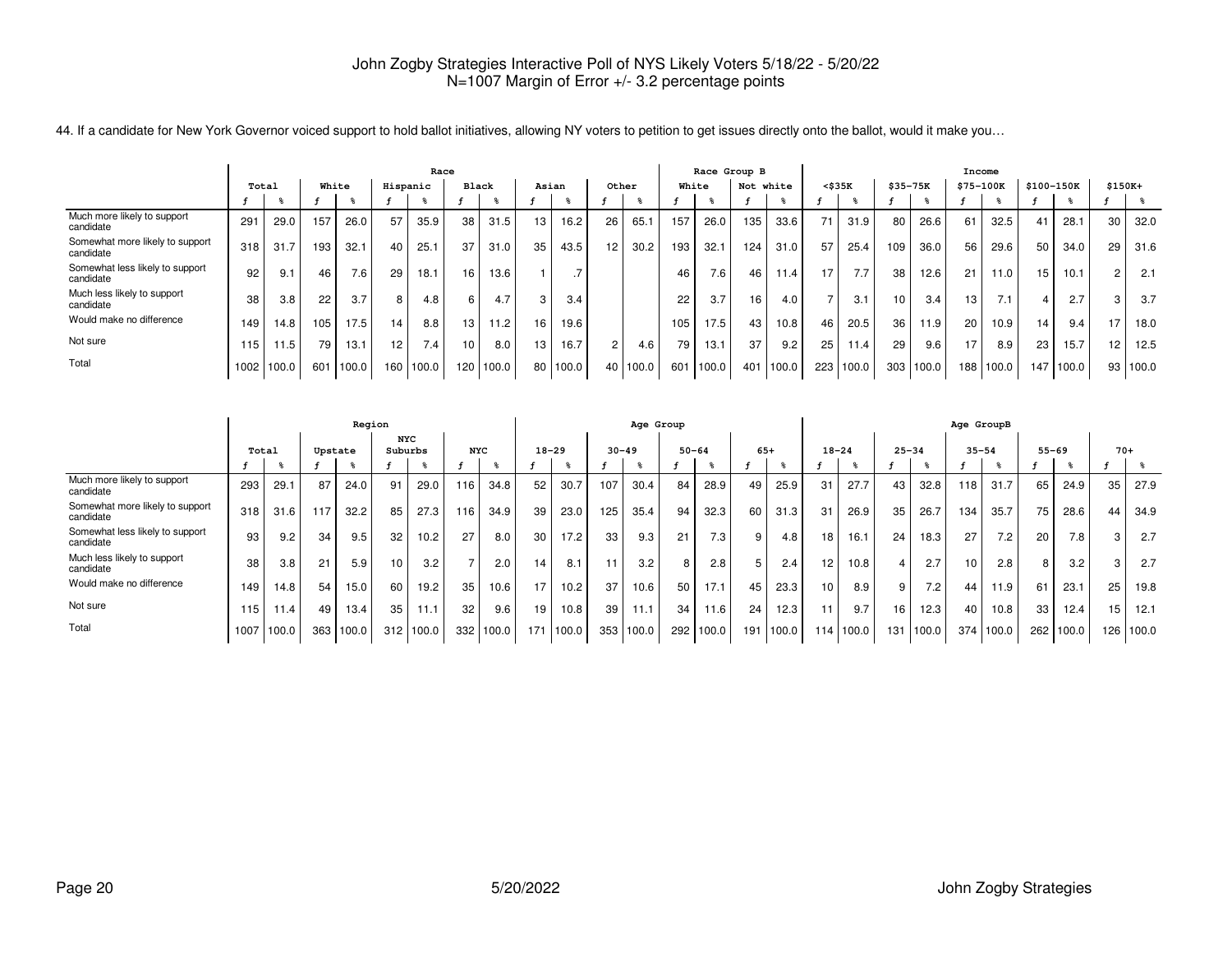|          |       |       |     |            |     | Party             |                |          |                  |       |            |       |                 |       |     |       |     |       | Ideology |       |        |       |               |            |           |       |
|----------|-------|-------|-----|------------|-----|-------------------|----------------|----------|------------------|-------|------------|-------|-----------------|-------|-----|-------|-----|-------|----------|-------|--------|-------|---------------|------------|-----------|-------|
|          | Total |       |     | Democratic |     | Republican        | Working<br>Fam |          | Conservati<br>ve |       | Independen |       | Prog            |       | Lib |       | Mod |       | Cons     |       | V Cons |       | n             | Libertaria | No Answer |       |
|          |       |       |     |            |     |                   |                |          |                  |       |            |       |                 |       |     |       |     |       |          |       |        |       |               |            |           |       |
| Yes      | 636   | 63.2  | 304 | 67.1       | 163 | 55.8              | 16             | 50.2     | 18 I             | 100.0 | 135        | 63.7  | 74 <sub>1</sub> | 75.0  | 160 | 72.0  | 198 | 62.9  | 126      | 56.8  | 56     | 52.8  |               | 80.8       | 12        | 39.3  |
| No       | 188   | 18.7  | 66  | 14.6       | 77  | 26.5 <sub>1</sub> | 9 I            | 27.0     |                  |       | 35         | 16.8  | 10 <sup>1</sup> | 9.9   | 29  | 13.1  | 62  | 19.8  | 57       | 25.6  | 26     | 24.4  | $\mathcal{P}$ | 16.4       | 2         | 6.9   |
| Not sure | 183   | 18.1  | 83  | 18.2       | 51  | 17.6 <sub>1</sub> |                | 22.8     |                  |       | 41         | 19.5  | 15              | 15.0  | 33  | 14.9  | 55  | 17.3  | 39       | 17.6  | 24     | 22.8  | $\Omega$      | 2.8        | 17        | 53.8  |
| Total    | 1007  | 100.0 |     | 453 100.0  | 292 | 100.0             |                | 32 100.0 | 18 I             | 100.0 | 211        | 100.0 | 99 <sub>1</sub> | 100.0 | 222 | 100.0 | 315 | 100.0 | 221      | 100.0 | 105    | 100.0 |               | 13   100.0 | 31 I      | 100.0 |

|          |       |       |      | Gender    |        |       |                 |       |                                                                                                                                                                                                                                              |            |         |       |            |          |      | Education   |           |             |          |       |     |                   |     | College Grad? |     |           |
|----------|-------|-------|------|-----------|--------|-------|-----------------|-------|----------------------------------------------------------------------------------------------------------------------------------------------------------------------------------------------------------------------------------------------|------------|---------|-------|------------|----------|------|-------------|-----------|-------------|----------|-------|-----|-------------------|-----|---------------|-----|-----------|
|          | Total |       | Male |           | Female |       | Other           |       | <hs grad<="" th=""><th></th><th>HS grad</th><th></th><th>Tech/trade</th><th></th><th>Some</th><th>college</th><th>Associate</th><th></th><th>Bachelor</th><th></th><th></th><th>Post Grad</th><th>Yes</th><th></th><th>No</th><th></th></hs> |            | HS grad |       | Tech/trade |          | Some | college     | Associate |             | Bachelor |       |     | Post Grad         | Yes |               | No  |           |
|          |       |       |      |           |        |       |                 |       |                                                                                                                                                                                                                                              |            |         |       |            |          |      |             |           |             |          |       |     |                   |     |               |     |           |
| Yes      | 636   | 63.2  | 325  | 65.2      | 304    | 60.9  |                 | 73.7  | 10 <sup>1</sup>                                                                                                                                                                                                                              | 61.3       | 95      | 57.5  | 27         | 72.0     | 98   | 59.5        | 81        | 62.8        | 190      | 63.6  | 134 | 69.1              | 405 | 65.2          | 230 | 60.0      |
| No       | 188   | 18.7  | 96   | 19.2      | 92     | 18.5  |                 |       |                                                                                                                                                                                                                                              | 21.7       | 39      | 23.4  | 6 I        | 16.9     | 36   | 21.6        | 22        | 17.2        | 55       | 18.5  | 26  | 13.6              | 104 | 16.7          | 84  | 21.9      |
| Not sure | 183   | 18.1  | 771  | 15.5      | 103    | 20.6  | C.              | 26.3  | 3                                                                                                                                                                                                                                            | 17.0       | 31      | 19.0  |            | 11.0     | 31   | 18.9        | 26        | 20.0        | 54       | 17.9  | 33  | 17.3 <sub>1</sub> | 113 | 18.1          | 70  | 18.1      |
| Total    | 1007  | 100.0 |      | 498 100.0 | 498    | 100.0 | 10 <sup>1</sup> | 100.0 |                                                                                                                                                                                                                                              | 17   100.0 | 165     | 100.0 |            | 37 100.0 |      | 165   100.0 |           | 128   100.0 | 299      | 100.0 |     | 194   100.0       | 621 | 100.0         |     | 384 100.0 |

|          |                   | Race  |       |       |          |       |                 |           |                 |            |                |       |       |                   | Race Group B |        |     |        |          |       | Income           |       |                 |            |          |          |
|----------|-------------------|-------|-------|-------|----------|-------|-----------------|-----------|-----------------|------------|----------------|-------|-------|-------------------|--------------|--------|-----|--------|----------|-------|------------------|-------|-----------------|------------|----------|----------|
|          | Total             |       | White |       | Hispanic |       | Black           |           | Asian           |            | Other          |       | White |                   | Not white    |        |     | <\$35K | \$35-75K |       | \$75-100K        |       |                 | \$100-150K | $$150K+$ |          |
|          |                   |       |       |       |          |       |                 |           |                 |            |                |       |       |                   |              |        |     |        |          |       |                  |       |                 |            |          |          |
| Yes      | 632               | 63.1  | 359   | 59.7  | 108      | 67.4  | 73 <sub>1</sub> | 60.7      | 54              | 67.5       | 38             | 95.4  | 359   | 59.7              | 273          | 68.2   | 134 | 60.    | 205      | 67.8  | 118              | 62.8  | 93 l            | 63.2       | 56       | 60.2     |
| No       | 187               | 18.7  |       | 19.5  | 31       | 19.5  | 28              | 23.2      | 11              | 13.6       |                |       | 117   | 19.5 <sub>1</sub> | 70           | 17.5   | 45  | 20.2   | 49       | 16.3  | 38               | 20.4  | 25 <sub>1</sub> | 17.2       | 23       | 24.8     |
| Not sure | 183               | 18.2  | 125   | 20.8  | 21       | 13.2  | 19              | 16.1      | 15 <sub>1</sub> | 18.8       | 2 <sub>1</sub> | 4.6   | 125   | 20.8              | 57           | 14.3   | 44  | 19.7   | 48       | 15.9  | 32               | 16.8  | 29 l            | 19.6       | 14       | 15.0     |
| Total    | 1002 <sub>1</sub> | 100.0 | 601   | 100.0 | 160 l    | 100.0 |                 | 120 100.0 |                 | 80   100.0 | 40             | 100.0 | 601   | 100.0             | 401          | '100.0 | 223 | 100.0  | 303      | 100.0 | 188 <sub>1</sub> | 100.0 | 147             | 100.0      |          | 93 100.0 |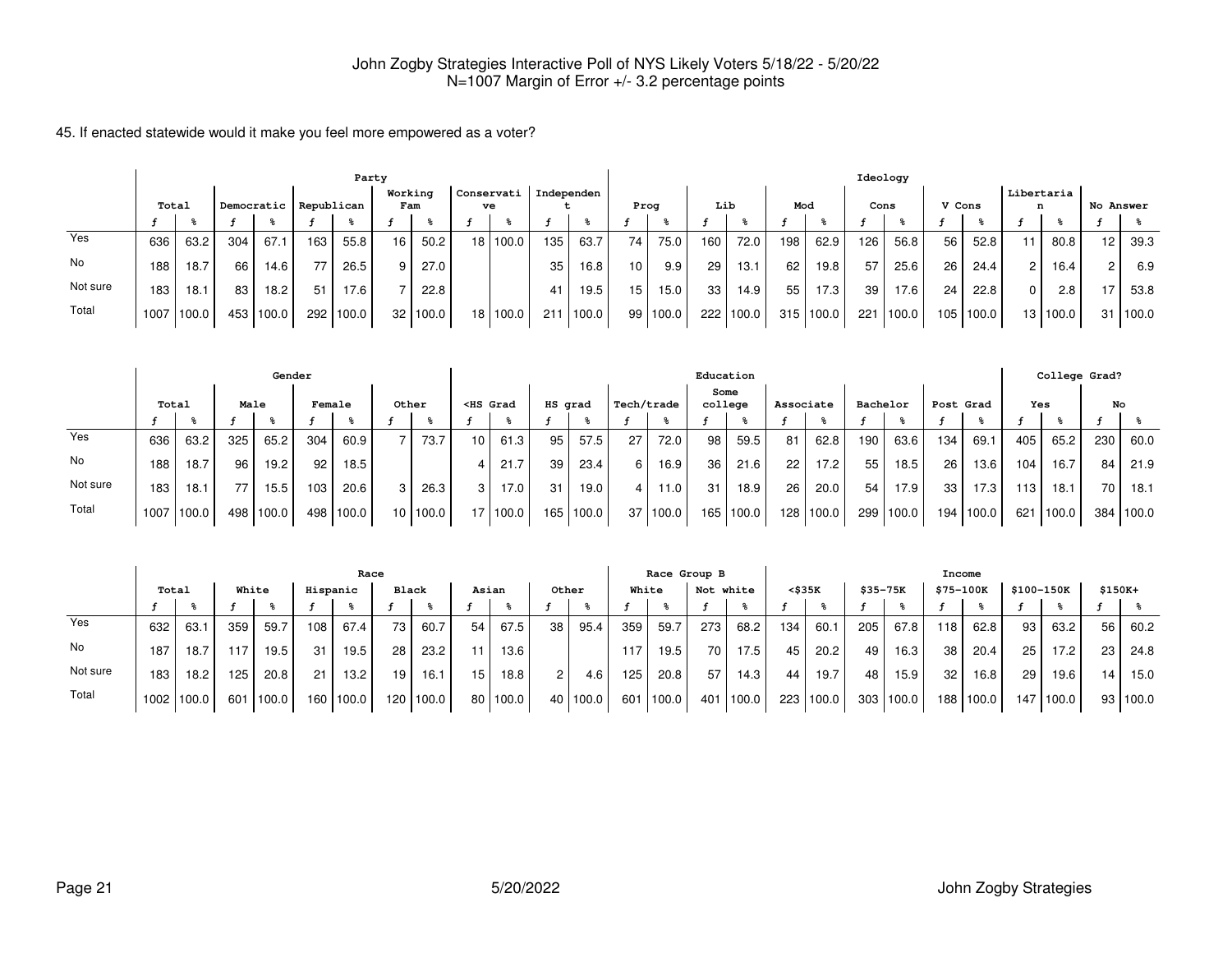|          |                                                  |       |     | Region |     |       |     |       |     |           |           | Age Group |                  |       |       |        |           |       |           |            | Age GroupB |       |     |           |       |             |
|----------|--------------------------------------------------|-------|-----|--------|-----|-------|-----|-------|-----|-----------|-----------|-----------|------------------|-------|-------|--------|-----------|-------|-----------|------------|------------|-------|-----|-----------|-------|-------------|
|          | NYC<br>Suburbs<br><b>NYC</b><br>Total<br>Upstate |       |     |        |     |       |     |       |     | $18 - 29$ | $30 - 49$ |           | $50 - 64$        |       | $65+$ |        | $18 - 24$ |       | $25 - 34$ |            | $35 - 54$  |       |     | $55 - 69$ | $70+$ |             |
|          |                                                  |       |     |        |     |       |     |       |     |           |           |           |                  |       |       |        |           |       |           |            |            |       |     |           |       |             |
| Yes      | 636                                              | 63.2  | 212 | 58.4   | 188 | 60.3  | 236 | 71.1  | 105 | 61.2      | 238       | 67.4      | 176 <sub>1</sub> | 60.2  | 118   | 61.7   | 67        | 59.4  | 90        | 69.        | 248        | 66.3  | 146 | 55.8      | 84    | 66.6        |
| No       | 188.                                             | 18.7  | 66  | 18.2   | 73  | 23.5  | 49  | 14.7  | 30  | 17.8      | 61        | 17.2      | 64               | 22.0  | 33    | 17.7   | 23        | 20.6  | 19        | 14.4       | 73         | 19.4  | 53  | 20.4      | 20    | 15.7        |
| Not sure | 183                                              | 18.1  | 85  | 23.4   | 51  | 16.2  | 47  | 14.1  | 36  | 21.0      | 54        | 15.4      | 52               | 17.7  | 41    | 21.2   | 23        | 20.0  | 22        | 16.5       | 54         | 14.3  | 62  | 23.8      | 22    | 17.7        |
| Total    | 1007                                             | 100.0 | 363 | 100.0  | 312 | 100.0 | 332 | 100.0 | 171 | 100.0     | 353       | 100.0     | 292              | 100.0 | 191   | 1100.0 | 114       | 100.0 | 131 l     | $'100.0$ . | 374        | 100.0 |     | 262 100.0 |       | 126   100.0 |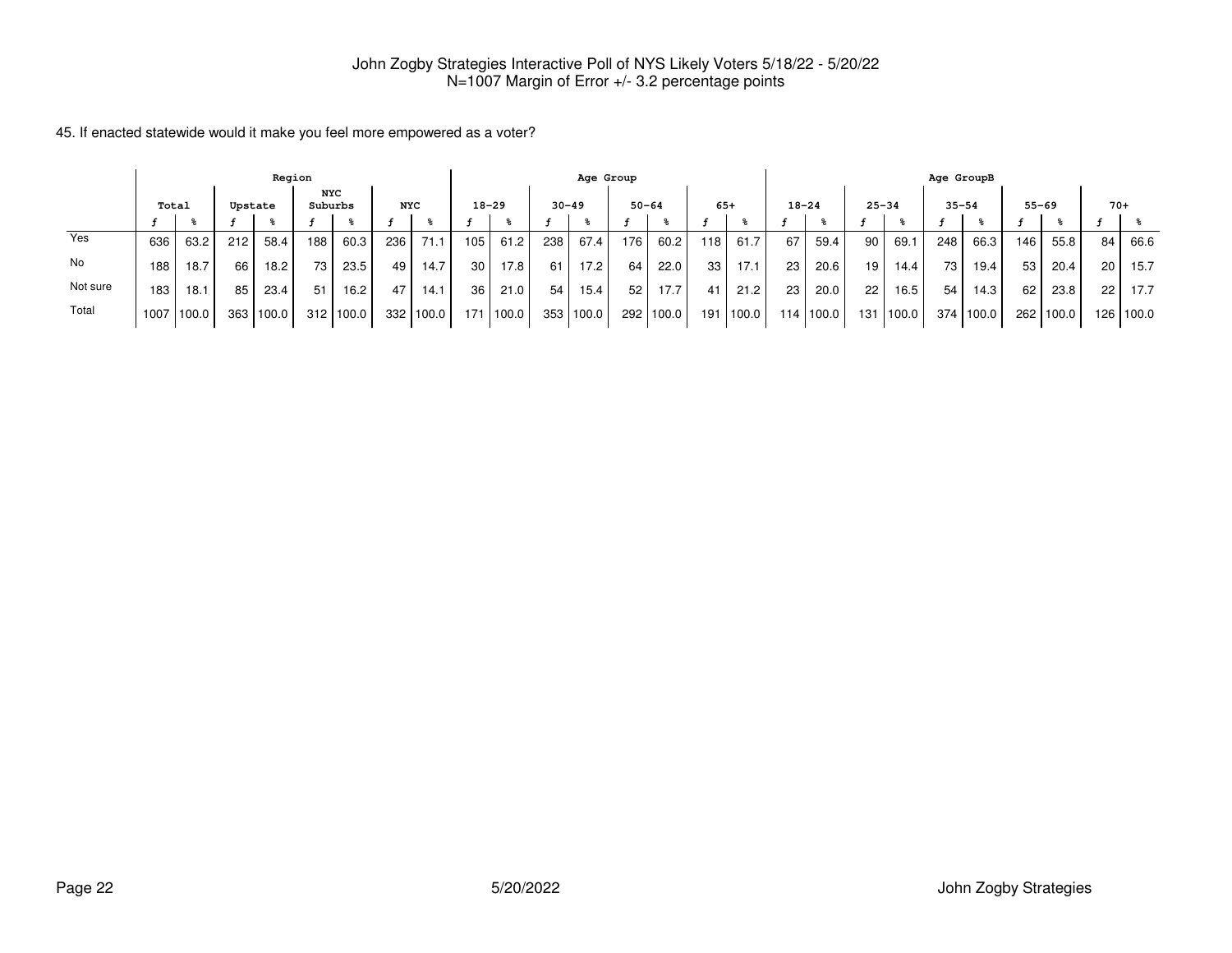|                  | Party |       |     |                       |     |       |                |       |  |                               |     |       |                 |       |      |       |     |       | Ideology |       |        |       |                        |       |                |       |
|------------------|-------|-------|-----|-----------------------|-----|-------|----------------|-------|--|-------------------------------|-----|-------|-----------------|-------|------|-------|-----|-------|----------|-------|--------|-------|------------------------|-------|----------------|-------|
|                  | Total |       |     | Democratic Republican |     |       | Working<br>Fam |       |  | Conservati   Independen<br>ve |     |       | Prog            |       | Lib  |       | Mod |       | Cons     |       | V Cons |       | <b>Libertaria</b><br>n |       | No Answer      |       |
|                  |       |       |     |                       |     |       |                |       |  |                               |     |       |                 |       |      |       |     |       |          |       |        |       |                        |       |                |       |
| Strongly support | 368   | 36.5  | 169 | 37.3                  | 91  | 31.2  | 12             | 37.2  |  | 18 100.0                      | 77  | 36.6  | 63              | 63.5  | 95   | 42.6  | 92  | 29.2  | 71       | 32.3  | 42     | 39.4  |                        | 27.6  | $\overline{c}$ | 6.6   |
| Somewhat support | 239   | 23.7  | 116 | 25.5                  | 69  | 23.6  |                | 34.8  |  |                               | 43  | 20.4  | 18 <sub>1</sub> | 18.4  | 59   | 26.6  | 73  | 23.3  | 57       | 25.8  | 19     | 17.7  |                        | 39.0  |                | 22.6  |
| Somewhat oppose  | 137   | 13.6  | 62  | 13.7                  | 38  | 13.1  |                | 20.3  |  |                               | 31  | 14.5  | 6 I             | 6.2   | 20   | 9.0   | 59  | 18.7  | 27       | 12.3  | 17     | 15.7  | 3                      | 18.9  | 6              | 18.8  |
| Strongly oppose  | 143   | 14.2  | 58  | 12.8                  | 55  | 18.7  |                | 7.7   |  |                               | 29  | 13.5  |                 | 4.0   | 28   | 12.5  | 58  | 18.4  | 36       | 16.3  | 12     | 11.8  |                        |       |                | 16.8  |
| Not sure         | 120   | 11.9  | 49  | 10.8                  | 39  | 13.5  |                |       |  |                               | 32  | 14.9  | 8               | 7.8   | 21   | 9.3   | 33  | 10.5  | 29       | 13.3  | 16     | 15.3  | $\overline{2}$         | 14.6  |                | 35.2  |
| Total            | 1007  | 100.0 | 453 | 100.0                 | 292 | 100.0 | 32             | 100.0 |  | 18 100.0                      | 211 | 100.0 | 99              | 100.0 | 2221 | 100.0 | 315 | 100.0 | 221      | 100.0 | 105    | 100.0 | 13 <sup>1</sup>        | 100.0 | 31             | 100.0 |

46. For the following statement, please answer if you support or oppose. Abolition of so-called dark money, that is, non-profit organizations who do not have to disclose individualdonors, do you...

|                  |       |       |      | Gender |                 |                   |                 |       |                                                                                                                                                                                                                                                   |       |         |                   |    |                  |                 | Education |           |       |          |       |                  |       |     | College Grad? |     |       |
|------------------|-------|-------|------|--------|-----------------|-------------------|-----------------|-------|---------------------------------------------------------------------------------------------------------------------------------------------------------------------------------------------------------------------------------------------------|-------|---------|-------------------|----|------------------|-----------------|-----------|-----------|-------|----------|-------|------------------|-------|-----|---------------|-----|-------|
|                  | Total |       | Male |        | Female          |                   | Other           |       | <hs grad<="" th=""><th></th><th>HS grad</th><th></th><th></th><th>Tech/trade</th><th>Some<br/>college</th><th></th><th>Associate</th><th></th><th>Bachelor</th><th></th><th>Post Grad</th><th></th><th>Yes</th><th></th><th>No</th><th></th></hs> |       | HS grad |                   |    | Tech/trade       | Some<br>college |           | Associate |       | Bachelor |       | Post Grad        |       | Yes |               | No  |       |
|                  |       |       |      |        |                 |                   |                 |       |                                                                                                                                                                                                                                                   |       |         |                   |    |                  |                 |           |           |       |          |       |                  |       |     |               |     |       |
| Strongly support | 368   | 36.5  | 211  | 42.2   | 156             | 31.2              |                 | 14.9  | 8                                                                                                                                                                                                                                                 | 45.7  | 45      | 27.3              |    | 23.5             | 37              | 22.4      |           | 36.5  | 117      | 39.2  | 104              | 53.6  | 268 | 43.1          | 98  | 25.6  |
| Somewhat support | 239   | 23.7  | 133. | 26.7   | 102             | 20.5              | 4               | 36.6  | 4                                                                                                                                                                                                                                                 | 24.   | 49      | 30.0              |    | 28.6             | 44              | 26.8      | 20        | 15.8  | 74       | 24.7  | 36               | 18.5  | 130 | 20.9          | 109 | 28.2  |
| Somewhat oppose  | 137   | 13.6  | 60   | 11.9   | 73 <sub>1</sub> | 14.6 <sub>1</sub> | 5               | 48.5  | $\overline{2}$                                                                                                                                                                                                                                    | 10.7  | 21      | 12.8 <sub>1</sub> |    | 28.4             | 32              | 19.4      | 18        | 14.1  | 36       | 12.0  | 18               | 9.1   | 72  | 11.6          | 65  | 17.0  |
| Strongly oppose  | 143   | 14.2  | 53   | 10.7   | 90              | 18.1              |                 |       |                                                                                                                                                                                                                                                   | 4.6   | 30      | 18.0              | 31 | 7.6 <sub>1</sub> | 29              | 17.7      | 20        | 15.7  | 41       | 13.6  | 20               | 10.4. | 81  | 13.0          | 62  | 16.3  |
| Not sure         | 120   | 11.9  | 42   | 8.4    | 78              | 15.6              |                 |       | 3                                                                                                                                                                                                                                                 | 15.0  | 20      | 12.0              |    | 11.8             | 23              | 13.7      | 23        | 17.9  | 31       | 10.5  | 16               | 8.4   | 70  | 11.3          | 49  | 12.8  |
| Total            | 1007  | 100.0 | 498  | 100.0  | 498             | 100.0             | 10 <sup>1</sup> | 100.0 | 17                                                                                                                                                                                                                                                | 100.0 | 165     | 100.0             | 37 | 100.0            | 165             | 100.0     | 128       | 100.0 | 299      | 100.0 | 194 <sub>1</sub> | 100.0 | 621 | 100.0         | 384 | 100.0 |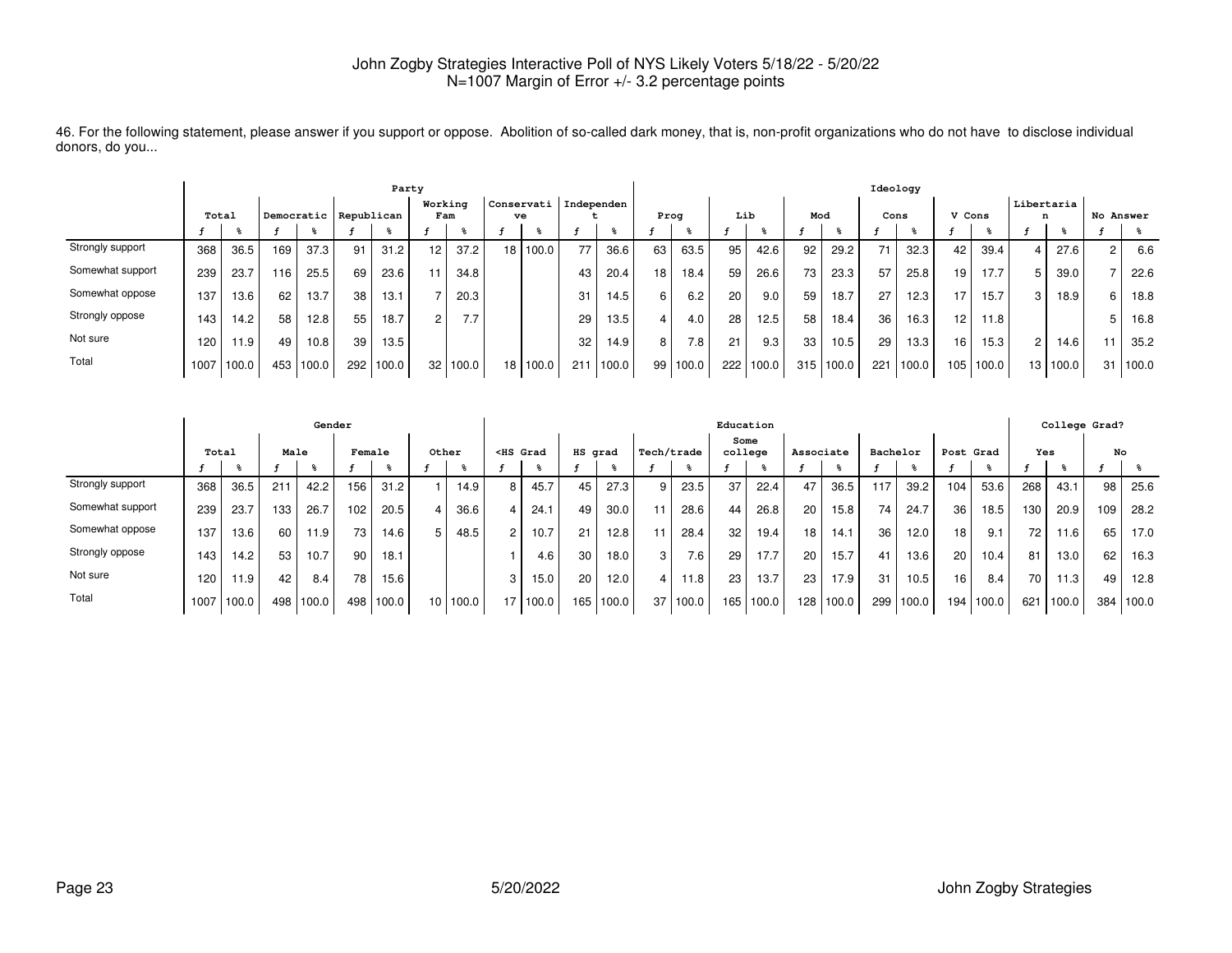|                  | Race  |       |       |       |          |       |       |       |       |       |        |       |       |       | Race Group B    |       |                 |                   |             |       | Income    |       |            |       |          |          |
|------------------|-------|-------|-------|-------|----------|-------|-------|-------|-------|-------|--------|-------|-------|-------|-----------------|-------|-----------------|-------------------|-------------|-------|-----------|-------|------------|-------|----------|----------|
|                  | Total |       | White |       | Hispanic |       | Black |       | Asian |       | Other  |       | White |       | Not white       |       | $<$ \$35 $K$    |                   | $$35 - 75K$ |       | \$75-100K |       | \$100-150K |       | $$150K+$ |          |
|                  |       |       |       |       |          |       |       |       |       |       |        |       |       |       |                 |       |                 |                   |             |       |           |       |            |       |          |          |
| Strongly support | 366   | 36.6  | 238   | 39.6  | 53       | 32.9  | 23    | 18.8  | 29    | 36.2  | 24     | 59.6  | 238   | 39.6  | 128             | 32.0  | 73 <sub>1</sub> | 32.9              | 110.        | 36.5  | 63        | 33.6  | 47         | 31.7  | 47       | 50.1     |
| Somewhat support | 238   | 23.8  | 133.  | 22.2  | 40       | 25.0  | 40    | 32.9  | 18    | 22.4  |        | 18.2  | 133   | 22.2  | 105             | 26.1  | 46              | 20.8              | 76          | 25.0  | 55        | 29.4  | 38         | 25.9  | 16       | 17.1     |
| Somewhat oppose  | 137   | 13.6  | 71    | 11.8  | 31       | 19.2  | 19    | 16.2  | 13    | 16.8  | $\sim$ | 4.5   | 71    | 11.8  | 65              | 16.3  | 30              | 13.6              | 57          | 18.7  | 20        | 10.8  | 19         | 12.7  | 10       | 10.8     |
| Strongly oppose  | 141   | 14.1  | 74    | 12.4  | 30       | 18.5  | 25    | 21.0  | 10    | 12.6  | $\sim$ | 4.6   | 74    | 12.4  | 67              | 16.7  | 39              | 17.4 <sub>1</sub> | 34          | 11.3  | 30        | 16.1  | 25         | 16.8  | 8        | 9.1      |
| Not sure         | 120.  | 11.9  | 84    | 14.0  | -        | 4.4   | 13    |       |       | 12.1  |        | 13.0  | 84    | 14.0  | 35              | 8.8   | 34              | 15.3              | 26          | 8.5   | 19        | 10.1  | 19         | 12.9  | 12       | 12.9     |
| Total            | 1002  | 100.0 | 601   | 100.0 | 160      | 100.0 | 120   | 100.0 | 80    | 100.0 | 40     | 100.0 | 601   | 100.0 | 40 <sup>1</sup> | 100.0 | 223             | 100.0             | 303         | 100.0 | 188       | 100.0 | 147        | 100.0 |          | 93 100.0 |

46. For the following statement, please answer if you support or oppose. Abolition of so-called dark money, that is, non-profit organizations who do not have to disclose individualdonors, do you...

|                  |      |       |         | Region |                       |       |            |                   |           |       |           | Age Group |           |       |       |       |           |       |           |       | Age GroupB |       |           |       |       |       |
|------------------|------|-------|---------|--------|-----------------------|-------|------------|-------------------|-----------|-------|-----------|-----------|-----------|-------|-------|-------|-----------|-------|-----------|-------|------------|-------|-----------|-------|-------|-------|
|                  |      | Total | Upstate |        | <b>NYC</b><br>Suburbs |       | <b>NYC</b> |                   | $18 - 29$ |       | $30 - 49$ |           | $50 - 64$ |       | $65+$ |       | $18 - 24$ |       | $25 - 34$ |       | $35 - 54$  |       | $55 - 69$ |       | $70+$ |       |
|                  |      |       |         |        |                       |       |            |                   |           |       |           |           |           |       |       |       |           |       |           |       |            |       |           |       |       |       |
| Strongly support | 368  | 36.5  | 127     | 35.1   | 120                   | 38.5  | 120        | 36.1              | 50        | 29.0  | 128       | 36.2      | 111       | 38.1  | 79    | 41.5  | 34        | 29.7  | 38        | 29.4  | 146        | 39.1  | 92        | 35.1  | 57    | 45.4  |
| Somewhat support | 239  | 23.7  | 87      | 23.9   | 67                    | 21.5  | 85         | 25.5              | 61        | 35.6  | 88        | 24.9      | 57        | 19.5  | 33    | 17.3  | 37        | 32.3  | 53        | 40.8  | 77         | 20.5  | 54        | 20.4  | 18    | 14.6  |
| Somewhat oppose  | 137  | 13.6  | 52      | 14.5   | 38                    | 12.3  | 47         | 14.0              | 25        | 14.9  | 51        | 14.4      | 42        | 14.4  | 19    | 9.9   | 20        | 17.3  | - 1       | 13.2  | 49         | 13.2  | 40        | 15.4  | 11    | 8.4   |
| Strongly oppose  | 143  | 14.2  | 47      | 13.0   | 54                    | 17.2  | 43         | 12.8              | 16        | 9.6   | 43        | 12.3      | 56        | 19.0  | 28    | 14.7  | 9         | 8.3   | 10        | 8.0   | 55         | 14.7  | 49        | 18.5  | 20    | 15.8  |
| Not sure         | 120  | 11.9  | 49      | 13.5   | 33                    | 10.4  | 38         | 11.5 <sub>1</sub> | 19        | 10.9  | 43        | 12.3      | 26        | 9.0   | 32    | 16.6  | 14        | 12.4  |           | 8.5   | 47         | 12.5  | 28        | 10.6  | 20    | 15.8  |
| Total            | 1007 | 100.0 | 363     | 100.0  | 312                   | 100.0 | 332        | 100.0             | 171       | 100.0 | 353       | 100.0     | 292       | 100.0 | 191   | 100.0 | 114.      | 100.0 | 131       | 100.0 | 374 l      | 100.0 | 262       | 100.0 | 126   | 100.0 |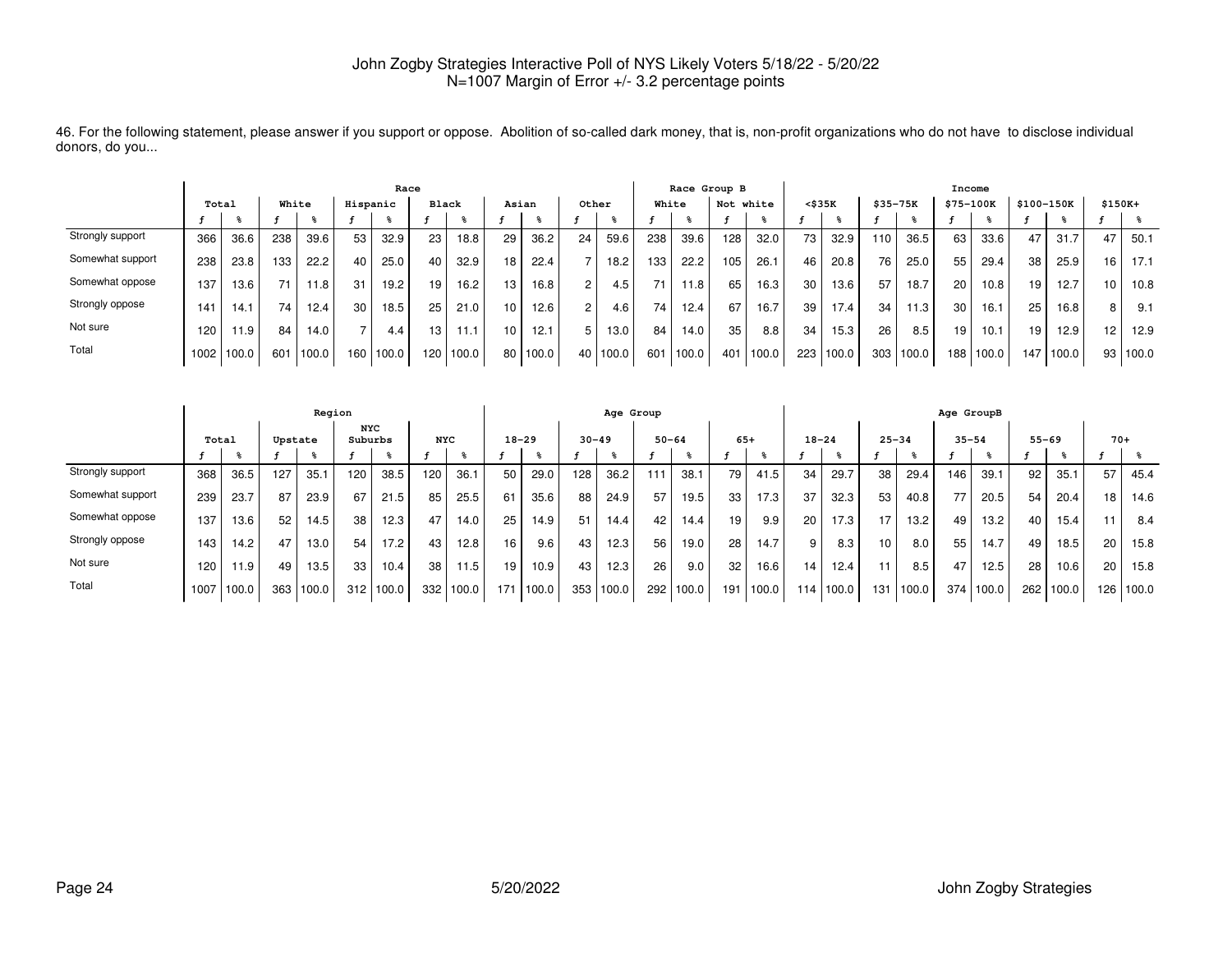|          | Party |       |     |            |     |            |                |          |                 |        |            |       |                 |       |     |       |     |           | Ideology |       |        |       |                 |                   |           |       |
|----------|-------|-------|-----|------------|-----|------------|----------------|----------|-----------------|--------|------------|-------|-----------------|-------|-----|-------|-----|-----------|----------|-------|--------|-------|-----------------|-------------------|-----------|-------|
|          | Total |       |     | Democratic |     | Republican | Working<br>Fam |          | Conservati      | ve     | Independen |       | Prog            |       | Lib |       | Mod |           | Cons     |       | V Cons |       | Libertaria<br>n |                   | No Answer |       |
|          |       |       |     |            |     |            |                |          |                 |        |            |       |                 |       |     |       |     |           |          |       |        |       |                 |                   |           |       |
| Yes      | 548   | 54.4  | 262 | 57.7       | 147 | 50.2       | 17.            | 53.0     | 18 <sup>1</sup> | 100.0  | 105        | 49.5  | 74              | 74.8  | 139 | 62.8  | 160 | 50.8      | 107      | 48.6  | 53     | 50.5  | 6 I             | 47.9              | 8         | 25.0  |
| No       | 240   | 23.8  | 100 | 22.1       | 83  | 28.5       | 8 I            | 24.3     |                 |        | 48         | 22.9  | 14 <sub>1</sub> | 13.7  | 38  | 17.2  | 77  | 24.3      | 69       | 31.7  | 30     | 28.3  | 6 I             | 41.6              |           | 22.3  |
| Not sure | 219   | 21.8  | 92  | 20.2       | 62  | 21.3       |                | 22.8     |                 |        | 58         | 27.6  | 11              | 11.5  | 44  | 20.0  | 78  | 24.9      | 45       | 20.3  | 22     | 21.2  |                 | 10.5 <sub>1</sub> | 16        | 52.7  |
| Total    | 1007  | 100.0 |     | 453 100.0  | 292 | 100.0      |                | 32 100.0 | 18 I            | '100.0 | 211        | 100.0 | 99 l            | 100.0 | 222 | 100.0 |     | 315 100.0 | 221      | 100.0 | 105    | 100.0 |                 | 13 100.0          | 31 I      | 100.0 |

|          |       |       |      | Gender    |        |       |          |                                                                                                                                                                                                                                              |            |         |       |            |          |      | Education |           |             |          |       |       |                   |     | College Grad? |                  |           |
|----------|-------|-------|------|-----------|--------|-------|----------|----------------------------------------------------------------------------------------------------------------------------------------------------------------------------------------------------------------------------------------------|------------|---------|-------|------------|----------|------|-----------|-----------|-------------|----------|-------|-------|-------------------|-----|---------------|------------------|-----------|
|          | Total |       | Male |           | Female |       | Other    | <hs grad<="" th=""><th></th><th>HS grad</th><th></th><th>Tech/trade</th><th></th><th>Some</th><th>college</th><th>Associate</th><th></th><th>Bachelor</th><th></th><th></th><th>Post Grad</th><th>Yes</th><th></th><th>No</th><th></th></hs> |            | HS grad |       | Tech/trade |          | Some | college   | Associate |             | Bachelor |       |       | Post Grad         | Yes |               | No               |           |
|          |       |       |      |           |        |       |          |                                                                                                                                                                                                                                              |            |         |       |            |          |      |           |           |             |          |       |       |                   |     |               |                  |           |
| Yes      | 548   | 54.4  | 298  | 59.8      | 243    | 48.8  | 64.9     |                                                                                                                                                                                                                                              | 43.8       | 78      | 47.1  | 22         | 57.7     | 69   | 42.0      | 66        | 51.6        |          | 59.1  | 128   | 65.9              | 371 | 59.7          | 176              | 45.8      |
| No       | 240   | 23.8  | 119  | 23.9      | 119    | 24.0  | 8.8      |                                                                                                                                                                                                                                              | 25.1       | 39      | 23.6  |            | 28.3     | 55   | 33.5      | 35        | 27.5        | 66       | 22.1  | 29    | 14.8 <sub>1</sub> | 130 | 20.9          | 109 <sup>1</sup> | 28.4      |
| Not sure | 219   | 21.8  | 81   | 16.3      | 136    | 27.2  | 26.3     | 5                                                                                                                                                                                                                                            | 31.7       | 48      | 29.2  | 5 I        | 14.0     | 40   | 24.5      | 27        | 20.9        | 56       | 18.8  | 37    | 19.3              | 120 | 19.4          | 99               | 25.8      |
| Total    | 1007  | 100.0 |      | 498 100.0 | 498    | 100.0 | 10 100.0 |                                                                                                                                                                                                                                              | 17   100.0 | 165     | 100.0 |            | 37 100.0 | 165  | 100.0     |           | 128   100.0 | 299      | 100.0 | 194 l | 100.0             | 621 | 100.0         |                  | 384 100.0 |

|          | Race              |       |       |       |          |       |       |           |                 |            |       |       |       | Race Group B |           |        |        |           |          |           | Income    |       |                 |                   |          |          |
|----------|-------------------|-------|-------|-------|----------|-------|-------|-----------|-----------------|------------|-------|-------|-------|--------------|-----------|--------|--------|-----------|----------|-----------|-----------|-------|-----------------|-------------------|----------|----------|
|          | Total             |       | White |       | Hispanic |       | Black |           | Asian           |            | Other |       | White |              | Not white |        | <\$35K |           | \$35-75K |           | \$75-100K |       |                 | \$100-150K        | $$150K+$ |          |
|          |                   |       |       |       |          |       |       |           |                 |            |       |       |       |              |           |        |        |           |          |           |           |       |                 |                   |          |          |
| Yes      | 545               | 54.4  | 314   | 52.3  | 92       | 57.6  | 54    | 44.5      | 56              | 69.3       | 30    | 74.2  | 314   | 52.3         | 231       | 57.7   | 111    | 49.9      | 163      | 53.9      | 106       | 56.6  | 81              | 55.2              | 59       | 63.4     |
| No       | 237               | 23.7  | 147   | 24.5  | 37       | 23.1  | 38    | 31.9      | 10 <sup>1</sup> | 13.1       |       | 10.7  | 147   | 24.5         | 90        | 22.5   | 61     | 27.2      | 76       | 25.2      | 47        | 25.3  | 30 I            | 20.4              | 19       | 20.5     |
| Not sure | 219               | 21.9  | 140   | 23.3  | 31       | 19.3  | 28    | 23.6      | 14              | 17.7       |       | 15.1  | 140   | 23.3         | 79        | 19.8   | 51     | 22.9      | 63       | 20.9      | 34        | 18.1  | 36 <sub>1</sub> | 24.3 <sub>1</sub> | 15       | 16.1     |
| Total    | 1002 <sub>1</sub> | 100.0 | 601   | 100.0 | 160      | 100.0 |       | 120 100.0 |                 | 80   100.0 | 40    | 100.0 | 601   | 100.0        | 401       | '100.0 |        | 223 100.0 |          | 303 100.0 | 188       | 100.0 | 147             | 100.0             |          | 93 100.0 |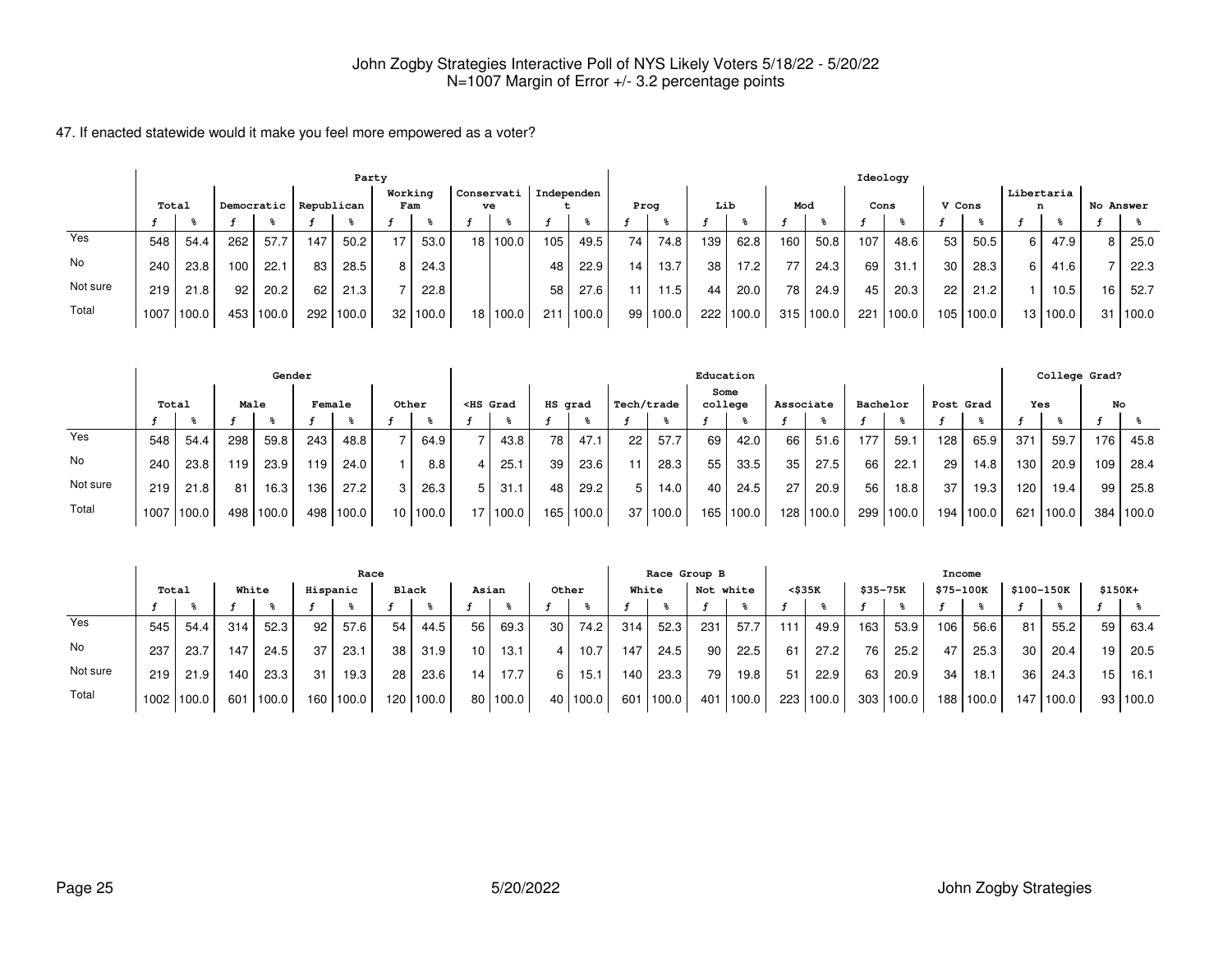|          |                                                         |       |                  | Region |     |       |     |       |     |           |           | Age Group |           |       |     |             |                 |        |                 |       | Age GroupB |        |     |           |       |           |
|----------|---------------------------------------------------------|-------|------------------|--------|-----|-------|-----|-------|-----|-----------|-----------|-----------|-----------|-------|-----|-------------|-----------------|--------|-----------------|-------|------------|--------|-----|-----------|-------|-----------|
|          | <b>NYC</b><br>Suburbs<br>Total<br><b>NYC</b><br>Upstate |       |                  |        |     |       |     |       |     | $18 - 29$ | $30 - 49$ |           | $50 - 64$ |       |     | $65+$       | $18 - 24$       |        | $25 - 34$       |       | $35 - 54$  |        |     | $55 - 69$ | $70+$ |           |
|          |                                                         |       |                  |        |     |       |     |       |     |           |           |           |           |       |     |             |                 |        |                 |       |            |        |     |           |       |           |
| Yes      | 548                                                     | 54.4  | 186              | 51.3   | 165 | 52.9  | 197 | 59.3  | 86  | 50.1      | 203       | 57.5      | 154       | 52.7  | 105 | 55.         | 53              | 46.9   | 73              | 55.7  | 221        | 59.0   | 128 | 48.8      | 73    | 58.1      |
| No       | 240                                                     | 23.8  | 83               | 23.0   | 80  | 25.8  | 76  | 22.8  | 41  | 23.7      | 88        | 25.0      | 75        | 25.8  | 35  | 18.4        | 28 <sub>1</sub> | 24.9   | 32 <sub>1</sub> | 24.4  | 87         | 23.2   | 68  | 25.9      | 24    | 19.4      |
| Not sure | 219                                                     | 21.8  | 93               | 25.8   | 66  | 21.3  | 60  | 17.9  | 45  | 26.2      | 61        | 17.4      | 63 I      | 21.5  | 51  | 26.4        | 32              | 28.2   | 26              | 19.9  | 67         | 17.8   | 66  | 25.3      | 29    | 22.6      |
| Total    | 1007                                                    | 100.0 | 363 <sub>1</sub> | 100.0  | 312 | 100.0 | 332 | 100.0 | 171 | 1100.0    | 353       | 100.0     | 292       | 100.0 |     | 191   100.0 | 114             | 1100.0 | 131 l           | 100.0 | 374        | 1100.0 |     | 262 100.0 |       | 126 100.0 |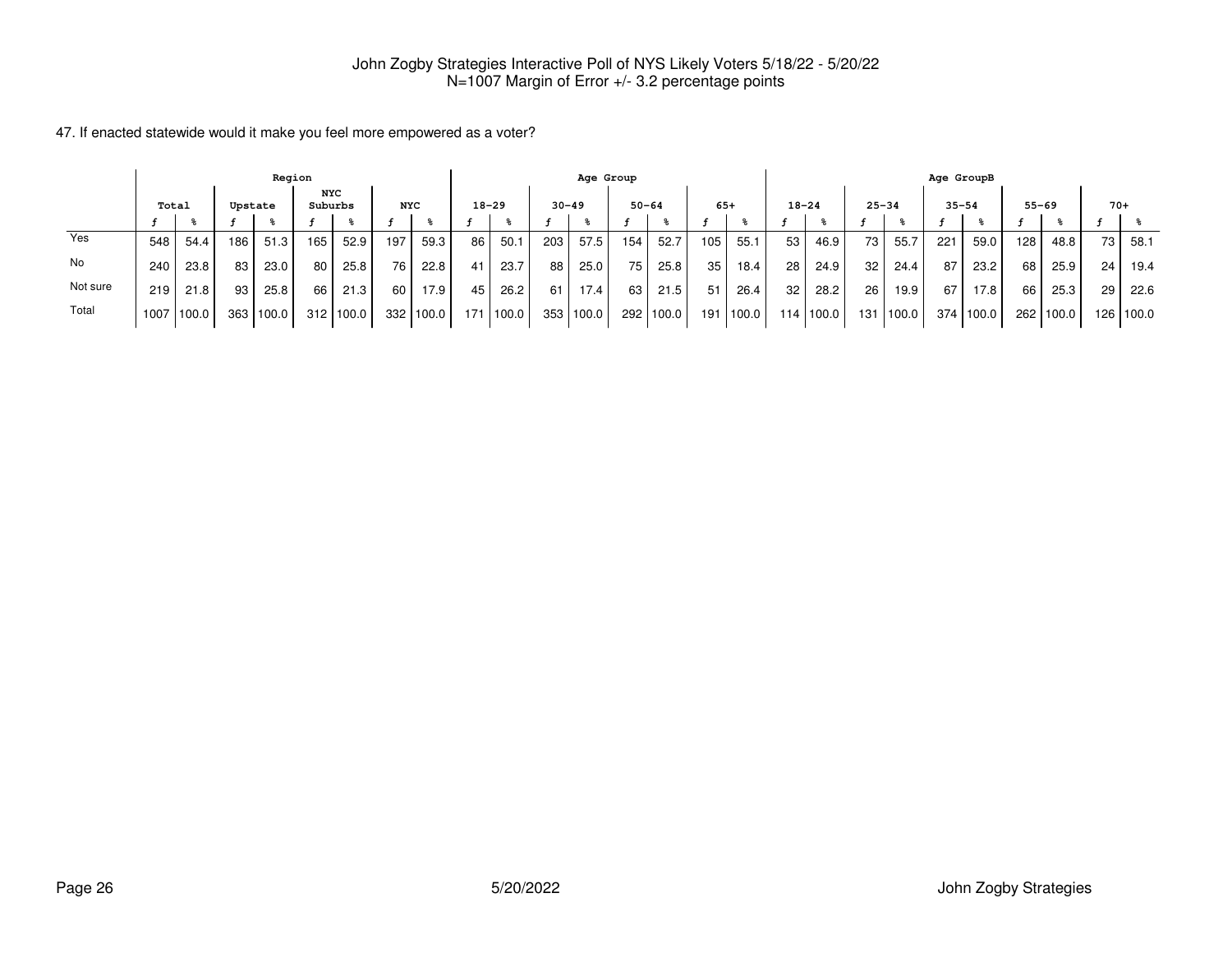48. Ranked Choice Voting (as was used in the 2021 New York City municipal primary elections) gives voters the option to rank candidates in order of preference (i.e. ranking<br>candidates on the ballot as 1st, 2nd, 3rd, 4th, a

|                  |       |            |     |                       |       | Party |         |       |                 |          |                         |       |      |          |     |       |     |           | Ideology        |       |        |                   |                 |       |                |       |
|------------------|-------|------------|-----|-----------------------|-------|-------|---------|-------|-----------------|----------|-------------------------|-------|------|----------|-----|-------|-----|-----------|-----------------|-------|--------|-------------------|-----------------|-------|----------------|-------|
|                  | Total |            |     | Democratic Republican |       |       | Working | Fam   |                 | ve       | Conservati   Independen |       | Prog |          | Lib |       | Mod |           | Cons            |       | V Cons |                   | Libertaria<br>n |       | No Answer      |       |
|                  |       |            |     |                       |       |       |         |       |                 |          |                         |       |      |          |     |       |     |           |                 |       |        |                   |                 |       |                |       |
| Strongly support | 243   | 24.2       | 118 | 26.1                  | 55    | 18.8  | 13      | 39.8  | 12 <sup>2</sup> | 67.7     | 45                      | 21.4  | 36   | 36.7     | 62  | 28.0  | 59  | 18.8      | 46              | 20.8  | 29     | 27.7              |                 | 53.4  | 3 <sup>1</sup> | 10.4  |
| Somewhat support | 336   | 33.3       | 181 | 40.1                  | 79    | 27.2  | 13      | 41.6  |                 |          | 61                      | 29.1  | 39   | 39.3     | 91  | 40.9  | 103 | 32.7      | 70              | 31.8  | 16     | 14.9              |                 | 27.4  | 13             | 43.1  |
| Somewhat oppose  | 137   | 13.6       | 48  | 10.6                  | 44    | 14.9  | 6       | 18.7  | 3               | 17.9     | 36                      | 17.1  |      | 6.9      | 21  | 9.6   | 52  | 16.5      | 37              | 16.9  | 17     | 16.4 <sub>1</sub> |                 | 4.6   | 2              | 5.5   |
| Strongly oppose  | 136   | 13.5       | 41  | 9.1                   | 59    | 20.1  |         |       | 3               | 14.4     | 34                      | 15.9  | 5    | 4.7      | 20  | 9.0   | 49  | 15.7      | 34 <sub>1</sub> | 15.2  | 25     | 23.8              | 2               | 11.8  | 2              | 6.6   |
| Not sure         | 155   | 15.3       | 64  | 14.2                  | 55    | 18.9  |         |       |                 |          | 35                      | 16.5  | 12   | 12.4     | 28  | 12.6  | 51  | 16.3      | 34              | 15.3  | 18     | 17.2              | $\Omega$        | 2.8   | 11             | 34.4  |
| Total            |       | 1007 100.0 | 453 | 100.0                 | 292 l | 100.0 | 32      | 100.0 |                 | 18 100.0 | 211                     | 100.0 |      | 99 100.0 | 222 | 100.0 |     | 315 100.0 | 221             | 100.0 | 105    | 100.0             | 13              | 100.0 | 31             | 100.0 |

|                  |       |       |      | Gender |        |       |                 |       |                                                                                                                                                                                                                                                   |       |         |       |            |       | Education       |       |                 |       |          |       |           |                   |     | College Grad? |     |       |
|------------------|-------|-------|------|--------|--------|-------|-----------------|-------|---------------------------------------------------------------------------------------------------------------------------------------------------------------------------------------------------------------------------------------------------|-------|---------|-------|------------|-------|-----------------|-------|-----------------|-------|----------|-------|-----------|-------------------|-----|---------------|-----|-------|
|                  | Total |       | Male |        | Female |       | Other           |       | <hs grad<="" th=""><th></th><th>HS grad</th><th></th><th>Tech/trade</th><th></th><th>Some<br/>college</th><th></th><th>Associate</th><th></th><th>Bachelor</th><th></th><th>Post Grad</th><th></th><th>Yes</th><th></th><th></th><th>No</th></hs> |       | HS grad |       | Tech/trade |       | Some<br>college |       | Associate       |       | Bachelor |       | Post Grad |                   | Yes |               |     | No    |
|                  |       |       |      |        |        |       |                 |       |                                                                                                                                                                                                                                                   |       |         |       |            |       |                 |       |                 |       |          |       |           |                   |     |               |     |       |
| Strongly support | 243   | 24.2  | 127  | 25.5   | 115    | 23.1  |                 | 11.4  |                                                                                                                                                                                                                                                   | 43.4  | 41      | 25.0  | 3          | 8.2   | 29              | 17.4  | 33              | 26.1  | 66       | 22.1  | 62        | 32.1              | 162 | 26.0          | 80  | 20.9  |
| Somewhat support | 336   | 33.3  | 167  | 33.5   | 164    | 32.9  | 5               | 49.7  | 3                                                                                                                                                                                                                                                 | 17.7  | 51      | 30.8  | 22         | 57.7  | 58              | 35.3  | 37              | 28.8  | 107      | 35.7  | 58        | 30.1              | 202 | 32.5          | 134 | 34.8  |
| Somewhat oppose  | 137   | 13.6  | 71   | 14.3   | 62     | 12.4  | 4               | 38.9  | $\overline{2}$                                                                                                                                                                                                                                    | 14.6  | 25      | 15.4  |            | 9.6   | 22              | 13.1  | 23 <sub>1</sub> | 18.3  | 40       | 13.2  | 21        | 10.8              | 84  | 13.5          | 53  | 13.8  |
| Strongly oppose  | 136   | 13.5  | 63   | 12.6   | 73     | 14.7  |                 |       |                                                                                                                                                                                                                                                   | 8.2   | 13      | 8.0   |            | 10.4  | 31              | 18.7  | 16              | 12.1  | 52       | 17.3  | 20        | 10.2 <sub>1</sub> | 87  | 14.0          | 49  | 12.8  |
| Not sure         | 155   | 15.3  | 70   | 14.1   | 84     | 16.9  |                 |       | 3                                                                                                                                                                                                                                                 | 16.2  | 34      | 20.8  | 5.         | 14.2  | 26              | 15.6  | 19 <sub>1</sub> | 14.8  | 35       | 11.7  | 32        | 16.8              | 86  | 13.9          | 68  | 17.7  |
| Total            | 1007  | 100.0 | 498  | 100.0  | 498    | 100.0 | 10 <sup>°</sup> | 100.0 | 17                                                                                                                                                                                                                                                | 100.0 | 165     | 100.0 | 37         | 100.0 | 165             | 100.0 | 128             | 100.0 | 299      | 100.0 | 194       | 100.0             | 621 | 100.0         | 384 | 100.0 |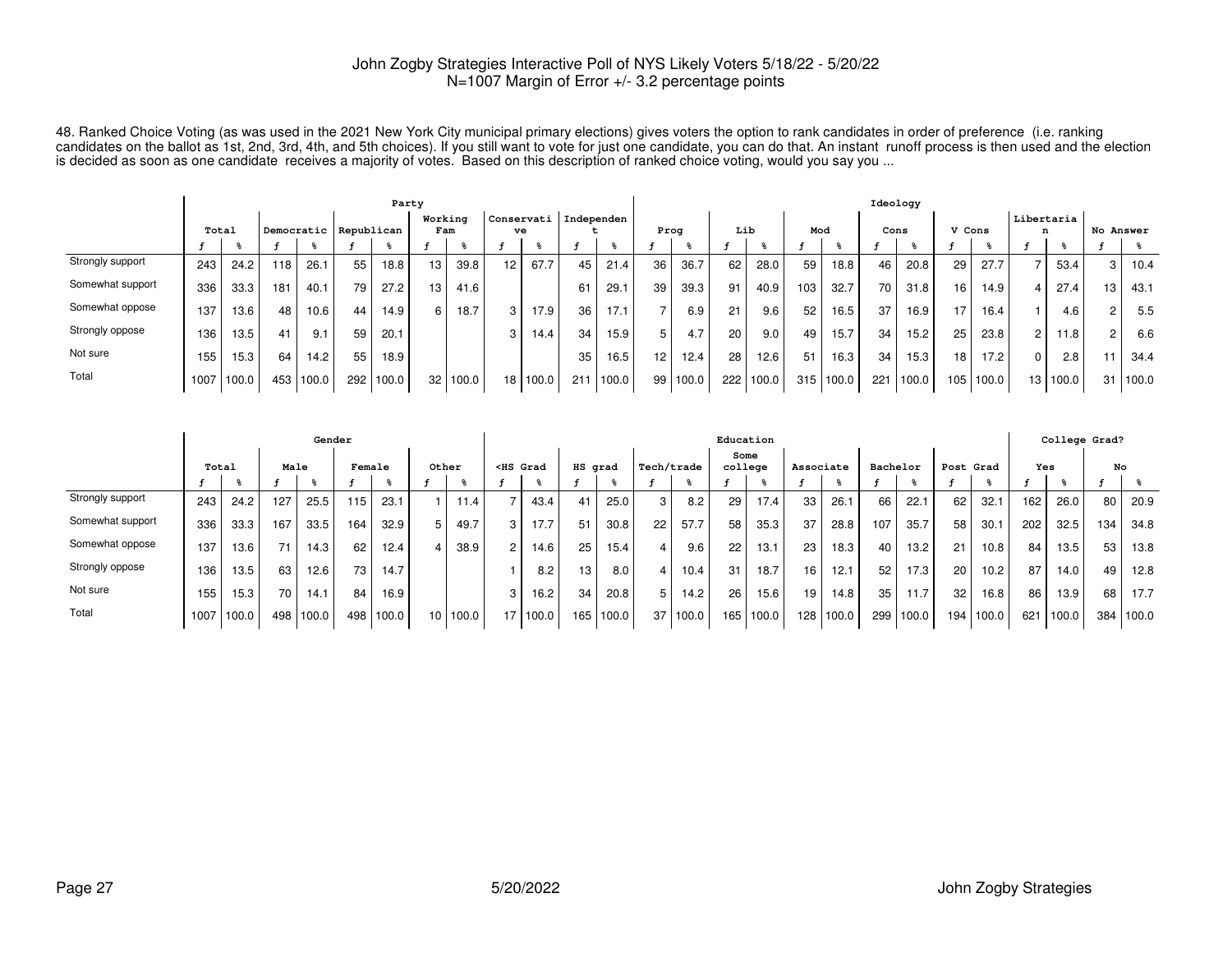48. Ranked Choice Voting (as was used in the 2021 New York City municipal primary elections) gives voters the option to rank candidates in order of preference (i.e. ranking<br>candidates on the ballot as 1st, 2nd, 3rd, 4th, a

|                  |       |       |       |       |          | Race  |              |                  |       |                  |                |          |     | Race Group B |     |       |                 |           |                  |       | Income    |       |     |            |          |       |
|------------------|-------|-------|-------|-------|----------|-------|--------------|------------------|-------|------------------|----------------|----------|-----|--------------|-----|-------|-----------------|-----------|------------------|-------|-----------|-------|-----|------------|----------|-------|
|                  | Total |       | White |       | Hispanic |       | <b>Black</b> |                  | Asian |                  | Other          |          |     | White        | Not | white | $<$ \$35 $K$    |           | \$35-75K         |       | \$75-100K |       |     | \$100-150K | $$150K+$ |       |
|                  |       |       |       |       |          |       |              |                  |       |                  |                |          |     |              |     |       |                 |           |                  |       |           |       |     |            |          |       |
| Strongly support | 241   | 24.1  | 105.  | 17.5  | 55       | 34.5  | 39           | 32.7             | 24    | 29.7             | 17             | 43.0     | 105 | 17.5         | 136 | 33.9  | 57              | 25.5      | 73 <sub>1</sub>  | 24.0  | 42        | 22.3  | 37  | 24.8       | 20       | 21.8  |
| Somewhat support | 334   | 33.3  | 189   | 31.4  | 57       | 35.3  | 41           | 33.8             | 28    | 35.5             | 19             | 47.8     | 189 | 31.4         | 145 | 36.1  | 77 <sub>1</sub> | 34.4      | 110 <sub>1</sub> | 36.3  | 67        | 35.8  | 49  | 33.2       | 27       | 28.7  |
| Somewhat oppose  | 136   | 13.6  | 93    | 15.5  | 17       | 10.7  | 15           | 12.5             |       | 13.3             |                |          | 93  | 15.5         | 43  | 10.7  | 28              | 12.4      | 45               | 15.0  | 24        | 12.7  | 16  | 11         | 18       | 19.8  |
| Strongly oppose  | 136   | 13.6  | 111   | 18.5  | 9        | 5.5   | 9            | 7.3 <sub>1</sub> |       | 7.2 <sub>1</sub> | ົ              | 4.6      | 111 | 18.5         | 25  | 6.3   | 25              | 11.4      | 39               | 12.9  | 27        | 14.3  | 23  | 15.8       | 13       | 13.8  |
| Not sure         | 155   | 15.4  | 103   | 17.1  | 22       | 13.9  | 16           | 13.7             | 11    | 14.3             | $\overline{2}$ | 4.5      | 103 | 17.1         | 52  | 13.0  | 37              | 16.4      | 36               | 11.8  | 28        | 15.0  | 22  | 15.0       | 15       | 16.0  |
| Total            | 1002  | 100.0 | 601   | 100.0 | 160      | 100.0 | 120          | 100.0            | 80    | 100.0            |                | 40 100.0 | 601 | 100.0        | 401 | 100.0 |                 | 223 100.0 | 303 <sub>1</sub> | 100.0 | 188 I     | 100.0 | 147 | 100.0      | 93       | 100.0 |

|                  |       |       |         | Region |                       |       |            |       |           |       |     | Age Group |           |       |       |       |           |       |                 |       | Age GroupB |       |           |       |       |           |
|------------------|-------|-------|---------|--------|-----------------------|-------|------------|-------|-----------|-------|-----|-----------|-----------|-------|-------|-------|-----------|-------|-----------------|-------|------------|-------|-----------|-------|-------|-----------|
|                  | Total |       | Upstate |        | <b>NYC</b><br>Suburbs |       | <b>NYC</b> |       | $18 - 29$ |       |     | $30 - 49$ | $50 - 64$ |       | $65+$ |       | $18 - 24$ |       | $25 - 34$       |       | $35 - 54$  |       | $55 - 69$ |       | $70+$ |           |
|                  |       |       |         |        |                       |       |            |       |           |       |     |           |           |       |       |       |           |       |                 |       |            |       |           |       |       |           |
| Strongly support | 243   | 24.2  | 78      | 21.4   | 62                    | 19.9  | 104        | 31.2  | 72        | 41.9  | 100 | 28.4      | 55        | 18.7  | 17    | 8.8   | 54        | 47.9  | 38              | 29.1  | 106        | 28.3  | 37        | 14.1  | 8     | 6.3       |
| Somewhat support | 336   | 33.3  | 108     | 29.7   | 99                    | 31.6  | 129        | 38.9  | 55        | 32.2  | 133 | 37.7      | 93        | 32.0  | 54    | 28.4  | 29        | 25.4  | 63              | 48.3  | 129        | 34.5  | 78        | 29.9  | 36    | 28.5      |
| Somewhat oppose  | 137   | 13.6  | 65      | 18.0   | 43                    | 13.9  | 28         | 8.5   | 19        | 11.0  | 34  | 9.6       | 47        | 16.1  | 37    | 19.6  | 15        | 12.8  | 9               | 7.0   | 38         | 10.1  | 49        | 18.6  | 27    | 21.3      |
| Strongly oppose  | 136   | 13.5  | 54      | 14.9   | 44                    | 14.2  | 38         | 11.4. | 8         | 4.6   | 35  | 9.8       | 47        | 15.9  | 47    | 24.7  |           | 5.9   |                 | 5.5   | 40         | 10.7  | 50        | 19.0  | 33    | 25.8      |
| Not sure         | 155   | 15.3  | 58      | 15.9   | 64                    | 20.4  | 33         | 10.0  | 17        | 10.2  | 51  | 14.6      | 50        | 17.3  | 35    | 18.5  | 9         | 8.0   | 13 <sub>1</sub> | 10.0  | 61         | 16.3  | 48        | 18.4  | 23    | 18.2      |
| Total            | 1007  | 100.0 | 363     | 100.0  | 312                   | 100.0 | 332        | 100.0 | 171       | 100.0 | 353 | 100.0     | 292       | 100.0 | 191   | 100.0 | 114       | 100.0 | 131             | 100.0 | 374        | 100.0 | 262       | 100.0 |       | 126 100.0 |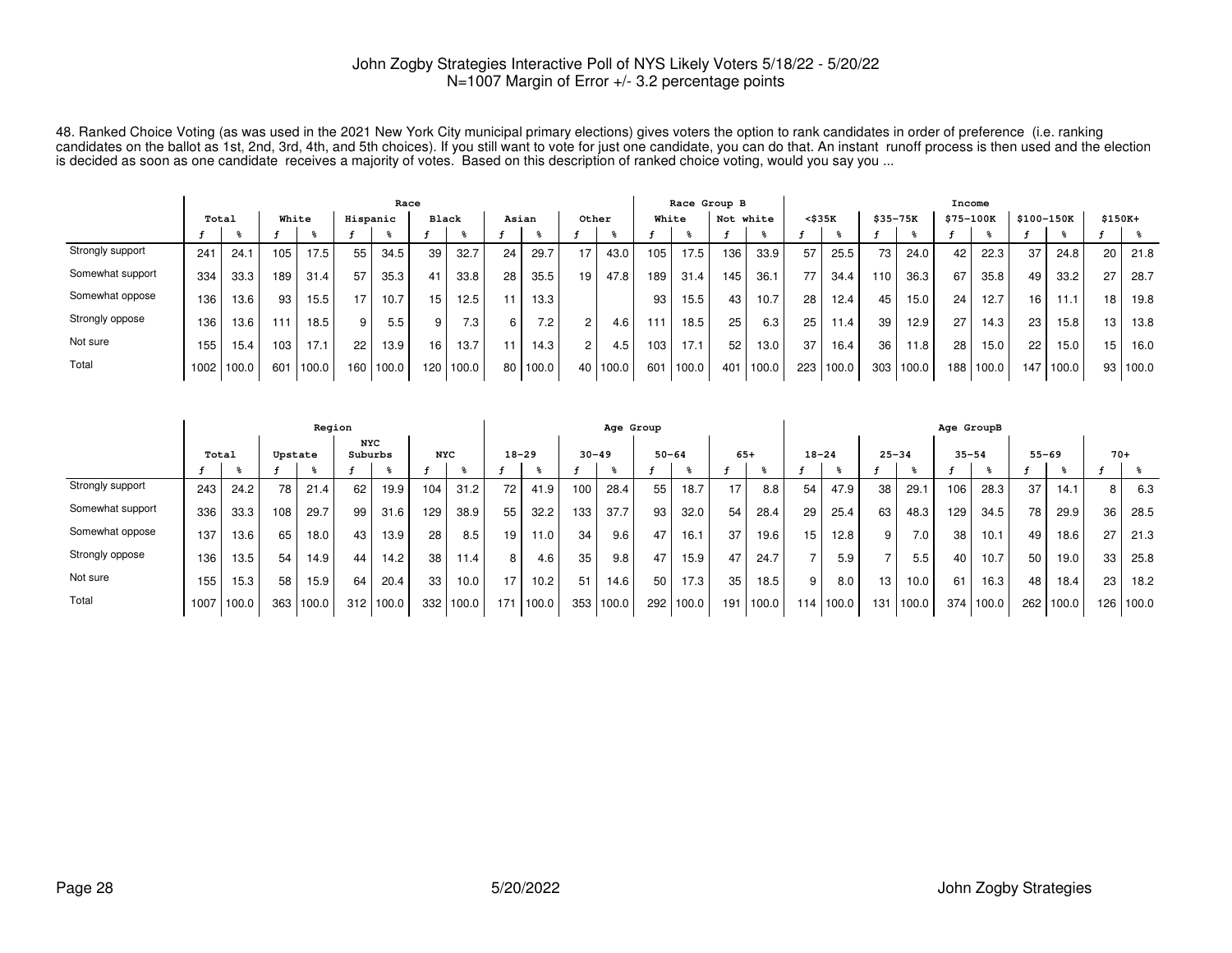|          | Party |       |     |            |     |            |                 |          |                  |       |            |       |                 |       |     |       |     |       | Ideology |       |        |       |                |            |           |       |
|----------|-------|-------|-----|------------|-----|------------|-----------------|----------|------------------|-------|------------|-------|-----------------|-------|-----|-------|-----|-------|----------|-------|--------|-------|----------------|------------|-----------|-------|
|          | Total |       |     | Democratic |     | Republican | Working<br>Fam  |          | Conservati<br>ve |       | Independen |       | Prog            |       | Lib |       | Mod |       | Cons     |       | V Cons |       | n              | Libertaria | No Answer |       |
|          |       |       |     |            |     |            |                 |          |                  |       |            |       |                 |       |     |       |     |       |          |       |        |       |                |            |           |       |
| Yes      | 427   | 42.4  | 233 | 51.4       | 100 | 34.4       |                 | 52.6     | 12               | 67.7  | 65         | 30.8  | 60              | 60.9  | 118 | 53.2  | 116 | 36.8  | 80       | 36.3  | 33     | 30.9  | 9 <sub>1</sub> | 69.6       | 11        | 36.2  |
| No       | 340   | 33.8  | 117 | 25.8       | 128 | 43.9       | 15 <sub>1</sub> | 47.4     | 3                | 14.4  | 78         | 36.7  | 14 <sub>1</sub> | 14.6  | 51  | 23.2  | 115 | 36.5  | 97       | 44.0  | 51     | 48.7  | 2 I            | 16.4       | 9         | 28.4  |
| Not sure | 239   | 23.7  | 104 | 22.9       | 63  | 21.7       |                 |          | 3                | 17.9  | 69         | 32.5  | 24 <sub>1</sub> | 24.5  | 53  | 23.7  | 84  | 26.7  | 44       | 19.7  | 22     | 20.4  | 2 <sup>1</sup> | 14.0       | 11        | 35.4  |
| Total    | 1007  | 100.0 |     | 453 100.0  | 292 | 100.0      |                 | 32 100.0 | 18 I             | 100.0 | 211        | 100.0 | 99 I            | 100.0 | 222 | 100.0 | 315 | 100.0 | 221      | 100.0 | 105    | 100.0 |                | 13   100.0 | 31 I      | 100.0 |

|          |       |       |      | Gender    |        |       |                 |       |                                                                                                                                                                                                                                              |            |         |       |            |          |      | Education |           |           |          |       |       |                   |     | College Grad? |     |           |
|----------|-------|-------|------|-----------|--------|-------|-----------------|-------|----------------------------------------------------------------------------------------------------------------------------------------------------------------------------------------------------------------------------------------------|------------|---------|-------|------------|----------|------|-----------|-----------|-----------|----------|-------|-------|-------------------|-----|---------------|-----|-----------|
|          | Total |       | Male |           | Female |       |                 | Other | <hs grad<="" th=""><th></th><th>HS grad</th><th></th><th>Tech/trade</th><th></th><th>Some</th><th>college</th><th>Associate</th><th></th><th>Bachelor</th><th></th><th></th><th>Post Grad</th><th>Yes</th><th></th><th>No</th><th></th></hs> |            | HS grad |       | Tech/trade |          | Some | college   | Associate |           | Bachelor |       |       | Post Grad         | Yes |               | No  |           |
|          |       |       |      |           |        |       |                 |       |                                                                                                                                                                                                                                              |            |         |       |            |          |      |           |           |           |          |       |       |                   |     |               |     |           |
| Yes      | 427   | 42.4  | 215  | 43.2      | 212    | 42.5  |                 | 6.4   | 9                                                                                                                                                                                                                                            | 54.0       | 63      | 38.1  |            | 46.2     | 68   | 41.0      | 55        | 42.7      | 124      | 41.3  | 91    | 46.7              | 269 | 43.3          | 157 | 40.8      |
| No       | 340   | 33.8  | 1771 | 35.6      | 154    | 30.8  | 9               | 93.6  | $\mathbf{\Delta}$                                                                                                                                                                                                                            | 23.9       | 67      | 40.6  | 12         | 32.2     | 55   | 33.5      | 47        | 36.8      | 105      | 35.1  | 50    | 25.8              | 202 | 32.6          | 138 | 36.0      |
| Not sure | 239   | 23.7  | 106  | 21.2      | 133    | 26.7  |                 |       |                                                                                                                                                                                                                                              | 22.7       | 35      | 21.3  | -8 I       | 21.6     | 42   | 25.5      | 26        | 20.5      | 71.      | 23.6  | -53   | 27.4 <sub>1</sub> | 150 | 24.2          | 89  | 23.2      |
| Total    | 1007  | 100.0 |      | 498 100.0 | 498    | 100.0 | 10 <sup>1</sup> | 100.0 |                                                                                                                                                                                                                                              | 17   100.0 | 165     | 100.0 |            | 37 100.0 |      | 165 100.0 |           | 128 100.0 | 299      | 100.0 | 194 l | 100.0             | 621 | 100.0         |     | 384 100.0 |

|          | Race              |       |       |       |          |       |       |           |       |            |       |       |       | Race Group B |           |        |        |       |          |        | Income           |       |            |       |          |          |
|----------|-------------------|-------|-------|-------|----------|-------|-------|-----------|-------|------------|-------|-------|-------|--------------|-----------|--------|--------|-------|----------|--------|------------------|-------|------------|-------|----------|----------|
|          | Total             |       | White |       | Hispanic |       | Black |           | Asian |            | Other |       | White |              | Not white |        | <\$35K |       | \$35-75K |        | \$75-100K        |       | \$100-150K |       | $$150K+$ |          |
|          |                   |       |       |       |          |       |       |           |       |            |       |       |       |              |           |        |        |       |          |        |                  |       |            |       |          |          |
| Yes      | 424               | 42.3  | 219   | 36.4  | 90       | 56.0  | 55    | 45.7      | 38    | 46.8       | 23    | 57.3  | 219   | 36.4         | 205       | 51.2   | 92     | 41.4  | 132      | 43.5   | 71               | 37.8  | 72         | 48.7  | 40       | 42.6     |
| No       | 339               | 33.8  | 230   | 38.3  | 39       | 24.4  | 41    | 34.1      | 27.   | 33.4       |       | 4.6   | 230   | 38.3         | 109       | 27.1   | 73     | 32.6  | 100      | 33.0   | 75               | 40.2  | 45 I       | 30.6  | 34       | 36.6     |
| Not sure | 239               | 23.9  | 152   | 25.3  | 32       | 19.7  | 24    | 20.2      | 16    | 19.7       | 15    | 38.0  | 152   | 25.3         | 87        | 21.7   | 58     | 26.0  | 71       | 23.5   | 41               | 22.0  | 31         | 20.8  | 19       | 20.8     |
| Total    | 1002 <sub>1</sub> | 100.0 | 601   | 100.0 | 160 l    | 100.0 |       | 120 100.0 |       | 80   100.0 | 40    | 100.0 | 601   | 100.0        | 401       | '100.0 | 223    | 100.0 | 303      | '100.0 | 188 <sub>1</sub> | 100.0 | 147        | 100.0 |          | 93 100.0 |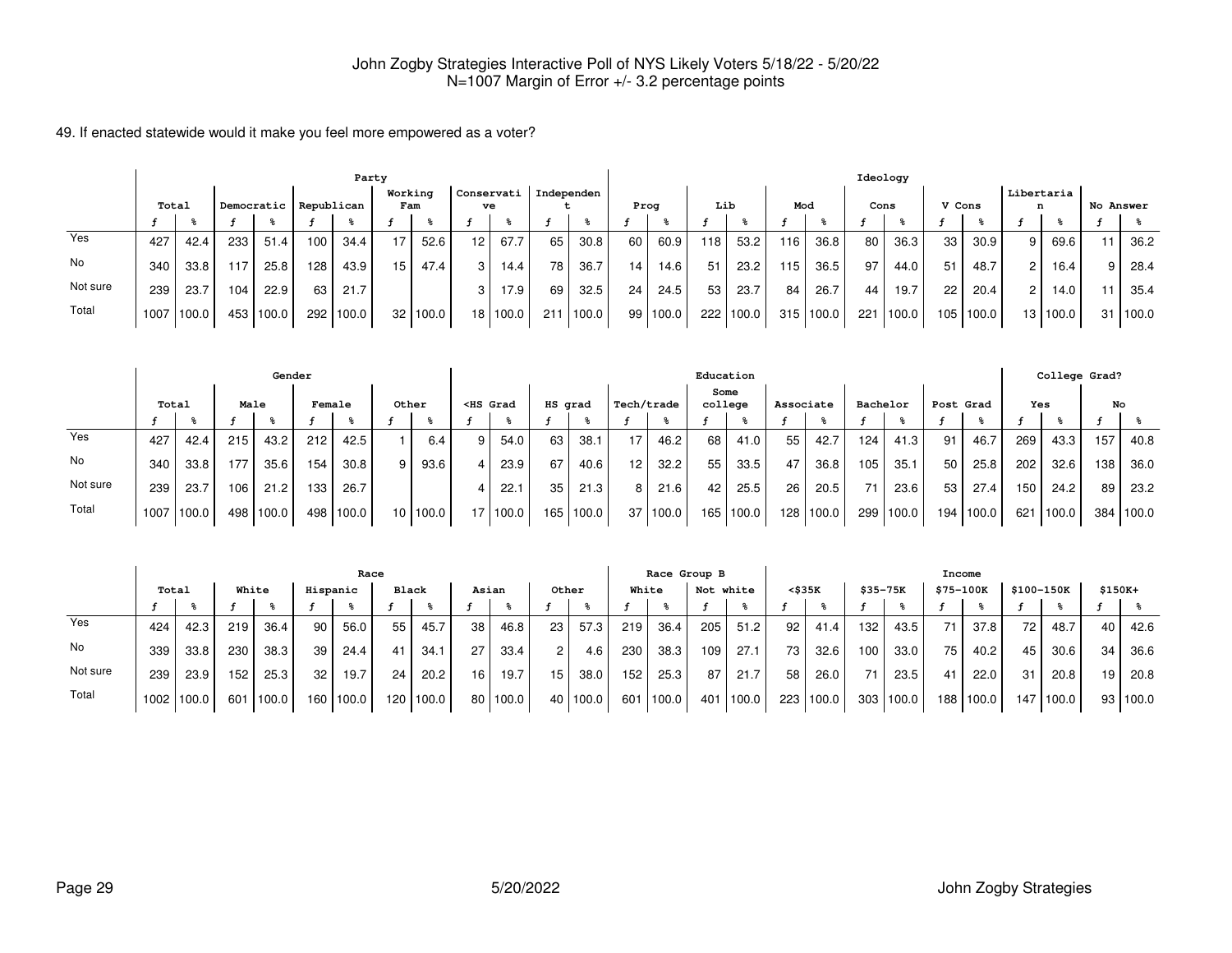|          |                                                  |       |     | Region |     |       |                  |       |     |           |           | Age Group |           |       |     |        |     |           |           |            | Age GroupB |        |      |           |       |           |
|----------|--------------------------------------------------|-------|-----|--------|-----|-------|------------------|-------|-----|-----------|-----------|-----------|-----------|-------|-----|--------|-----|-----------|-----------|------------|------------|--------|------|-----------|-------|-----------|
|          | NYC<br>Suburbs<br><b>NYC</b><br>Total<br>Upstate |       |     |        |     |       |                  |       |     | $18 - 29$ | $30 - 49$ |           | $50 - 64$ |       |     | $65+$  |     | $18 - 24$ | $25 - 34$ |            | $35 - 54$  |        |      | $55 - 69$ | $70+$ |           |
|          |                                                  |       |     |        |     |       |                  |       |     |           |           |           |           |       |     |        |     |           |           |            |            |        |      |           |       |           |
| Yes      | 427                                              | 42.4  | 139 | 38.3   | 107 | 34.2  | 182 <sub>1</sub> | 54.8  | 91  | 53.4      | 177       | 50.1      | 109 l     | 37.4  | 50  | 26.2   | 61  | 53.9      | 75        | 57.5       | 175        | 46.7   | 88   | 33.5      | 29    | 22.7      |
| No       | 340                                              | 33.8  | 126 | 34.7   | 120 | 38.4  | 95               | 28.5  | 44  | 25.9      | 103       | 29.2      | 117       | 40.0  | 77  | 40.0   | 29  | 25.2      | 34        | 26.3       | 119        | 31.7   | 104  | 39.8      | 54    | 43.1      |
| Not sure | 239                                              | 23.7  | 98  | 27.0   | 86  | 27.4  | 56               | 16.7  | 36  | 20.7      | 73        | 20.8      | 66        | 22.6  | 65  | 33.7   | 24  | 20.8      | 21        | 16.2       | 81         | 21.6   | 70 l | 26.7      | 43    | 34.2      |
| Total    | 1007                                             | 100.0 | 363 | 100.0  | 312 | 100.0 | 332 <sub>1</sub> | 100.0 | 171 | 100.0     | 353       | 100.0     | 292       | 100.0 | 191 | 1100.0 | 114 | 100.0     | 131 l     | $'100.0$ . | 374        | 1100.0 |      | 262 100.0 |       | 126 100.0 |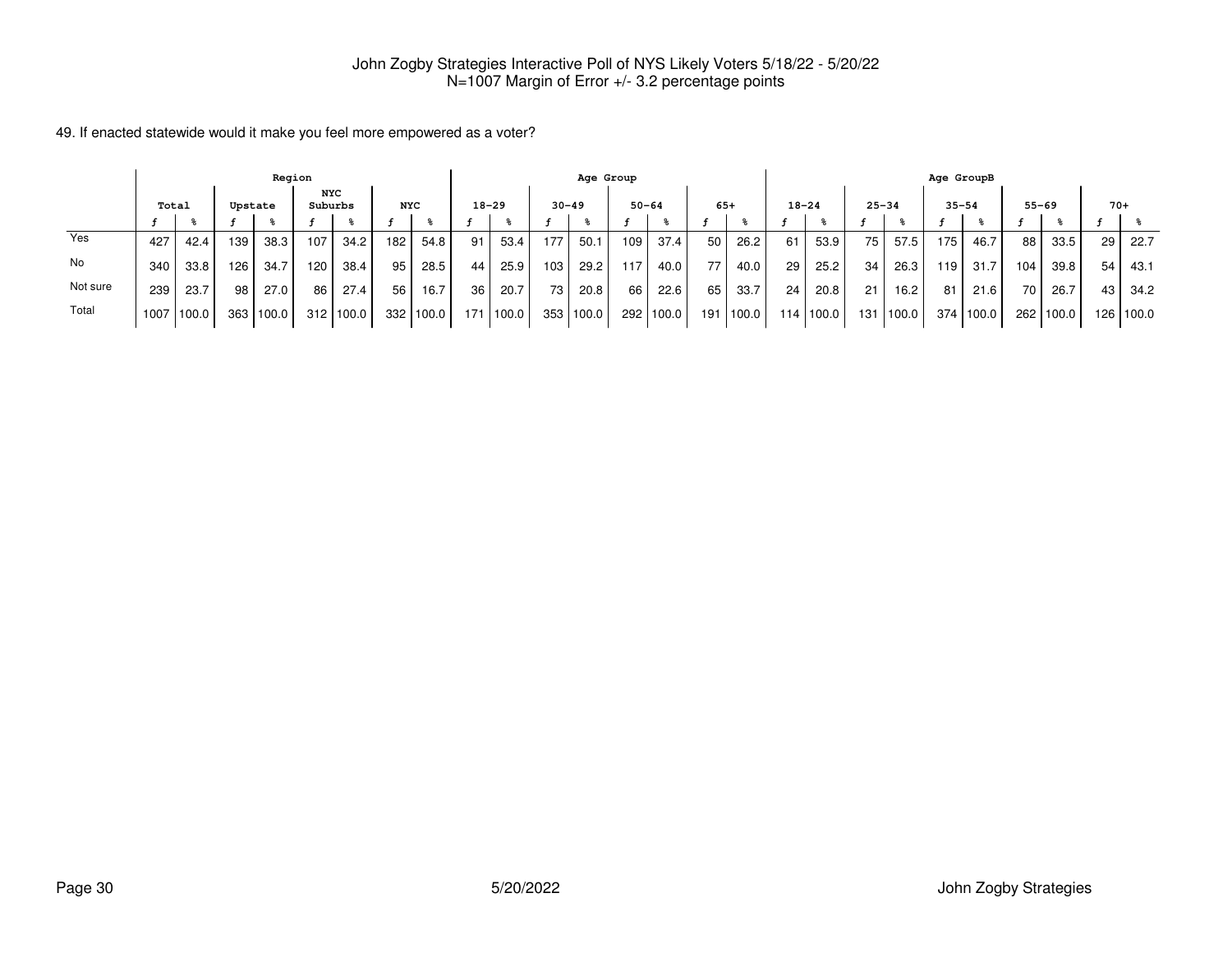|                  | Party |       |     |            |     |            |         |       |    |            |            |       |      |       |                 |       |                  |       | Ideology        |                   |        |       |                 |          |           |       |
|------------------|-------|-------|-----|------------|-----|------------|---------|-------|----|------------|------------|-------|------|-------|-----------------|-------|------------------|-------|-----------------|-------------------|--------|-------|-----------------|----------|-----------|-------|
|                  | Total |       |     | Democratic |     | Republican | Working | Fam   | ve | Conservati | Independen |       | Prog |       | Lib             |       | Mod              |       |                 | Cons              | V Cons |       | Libertaria<br>n |          | No Answer |       |
|                  |       |       |     |            |     |            |         |       |    |            |            |       |      |       |                 |       |                  |       |                 |                   |        |       |                 |          |           |       |
| Strongly support | 359   | 35.7  | 221 | 48.8       | 51  | 17.6       |         | 29.8  |    | 23.4       | 73         | 34.5  | 68   | 68.5  | 124             | 55.7  | 96               | 30.5  | 30 <sub>1</sub> | 13.6              | 30     | 28.5  | 5               | 33.7     |           | 23.6  |
| Somewhat support | 250   | 24.8  | 134 | 29.5       | 52  | 17.7       |         | 28.4  |    |            | 55         | 26.2  | 21   | 21.3  | 59              | 26.4  | 99               | 31.5  | 48              | 21.6              | 14     | 13.6  | 3               | 19.3     | 6         | 20.4  |
| Somewhat oppose  | 119   | 11.8  | 36  | 8.0        | 36  | 12.3       | 13      | 41.8  |    |            | 33         | 15.7  | 6    | 5.8   | 18 <sub>1</sub> | 8.3   | 42               | 13.5  | 36              | 16.3 <sub>1</sub> | 6      | 5.5   | 3               | 20.6     |           | 24.0  |
| Strongly oppose  | 202   | 20.7  | 24  | 5.2        | 131 | 44.9       |         |       | 14 | 76.6       | 33         | 15.7  |      | .5    | 9               | 4.0   | 52               | 16.5  | 92              | 41.7              | 45     | 42.4  | 3               | 22.2     |           | 3.0   |
| Not sure         | 77    | 7.6   | 38  | 8.5        | 22  | 7.5        |         |       |    |            | 16.        | 7.8   |      | 3.8   | 12 <sup>°</sup> | 5.6   | 26               | 8.1   | 15              | 6.7               | 11     | 10.0  |                 | 4.1      | 9         | 28.9  |
| Total            | 1007  | 100.0 | 453 | 100.0      | 292 | 100.0      | 32      | 100.0 |    | 18 100.0   | 211        | 100.0 | 99   | 100.0 | 222             | 100.0 | 315 <sup>1</sup> | 100.0 | 221             | 100.0             | 105    | 100.0 |                 | 13 100.0 | 31        | 100.0 |

50. In some states, registered voters request that an absentee ballot be mailed to their home for a specific election, without having to provide a specific -excuse-. Would you supporl<br>or oppose New York State allowing its

|                  |       |       |      | Gender |        |       |                 |       |                                                                                                                                                                                                                                                   |       |                 |       |            |       | Education       |       |                 |           |          |       |                 |       |     | College Grad? |     |       |
|------------------|-------|-------|------|--------|--------|-------|-----------------|-------|---------------------------------------------------------------------------------------------------------------------------------------------------------------------------------------------------------------------------------------------------|-------|-----------------|-------|------------|-------|-----------------|-------|-----------------|-----------|----------|-------|-----------------|-------|-----|---------------|-----|-------|
|                  | Total |       | Male |        | Female |       | Other           |       | <hs grad<="" th=""><th></th><th>HS grad</th><th></th><th>Tech/trade</th><th></th><th>Some<br/>college</th><th></th><th>Associate</th><th></th><th>Bachelor</th><th></th><th>Post Grad</th><th></th><th>Yes</th><th></th><th>No</th><th></th></hs> |       | HS grad         |       | Tech/trade |       | Some<br>college |       | Associate       |           | Bachelor |       | Post Grad       |       | Yes |               | No  |       |
|                  |       |       |      |        |        |       |                 |       |                                                                                                                                                                                                                                                   |       |                 |       |            |       |                 |       |                 |           |          |       |                 |       |     |               |     |       |
| Strongly support | 359   | 35.7  | 187  | 37.5   | 171    | 34.4  |                 | 11.4  | 8                                                                                                                                                                                                                                                 | 47.3  | 51              | 30.8  |            | 16.3  | 36              | 21.6  | 35              | 27.1      | 136      | 45.6  | 88              | 45.2  | 259 | 41.6          | 100 | 26.1  |
| Somewhat support | 250   | 24.8  | 129  | 26.0   | 115    | 23.0  | 6               | 57.9  | 3                                                                                                                                                                                                                                                 | 19.5  | 54              | 32.8  | 19         | 51.3  | 41              | 24.6  | 27              | 20.9      | 67       | 22.4  | 38              | 19.4  | 132 | 21.2          | 117 | 30.5  |
| Somewhat oppose  | 119   | 11.8  | 58   | 11.6   | 58     | 11.7  | 3               | 30.7  | $\Omega$                                                                                                                                                                                                                                          | l 8 l | 19              | 11.4  |            | 12.8  | 25              | 15.1  | 20              | 15.3      | 27       | 9.1   | 23              | 11.9  | 70  | 11.31         | 49  | 12.7  |
| Strongly oppose  | 202   | 20.7  | 95   | 19.1   | 107    | 21.5  |                 |       | 3                                                                                                                                                                                                                                                 | 17.4  | 28              | 17.1  | 6 I        | 15.6  | 45              | 27.1  | 37              | 28.9      | 51       | 16.9  | 33              | 17.0  | 120 | 19.4          | 82  | 21.2  |
| Not sure         | 77    | 7.6   | 29   | 5.9    | 47     | 9.5   |                 |       | 2                                                                                                                                                                                                                                                 | 14.0  | 13 <sub>1</sub> | 7.9   |            | 4.0   | 19              | 11.7  | 10 <sup>1</sup> | 7.9       | 18       | 6.0   | 12 <sub>1</sub> | 6.4   | 40  | 6.5           | 36  | 9.4   |
| Total            | 1007  | 100.0 | 498  | 100.0  | 498    | 100.0 | 10 <sup>1</sup> | 100.0 | 17                                                                                                                                                                                                                                                | 100.0 | 165             | 100.0 | 37         | 100.0 | 165             | 100.0 |                 | 128 100.0 | 299      | 100.0 | 194             | 100.0 | 621 | 100.0         | 384 | 100.0 |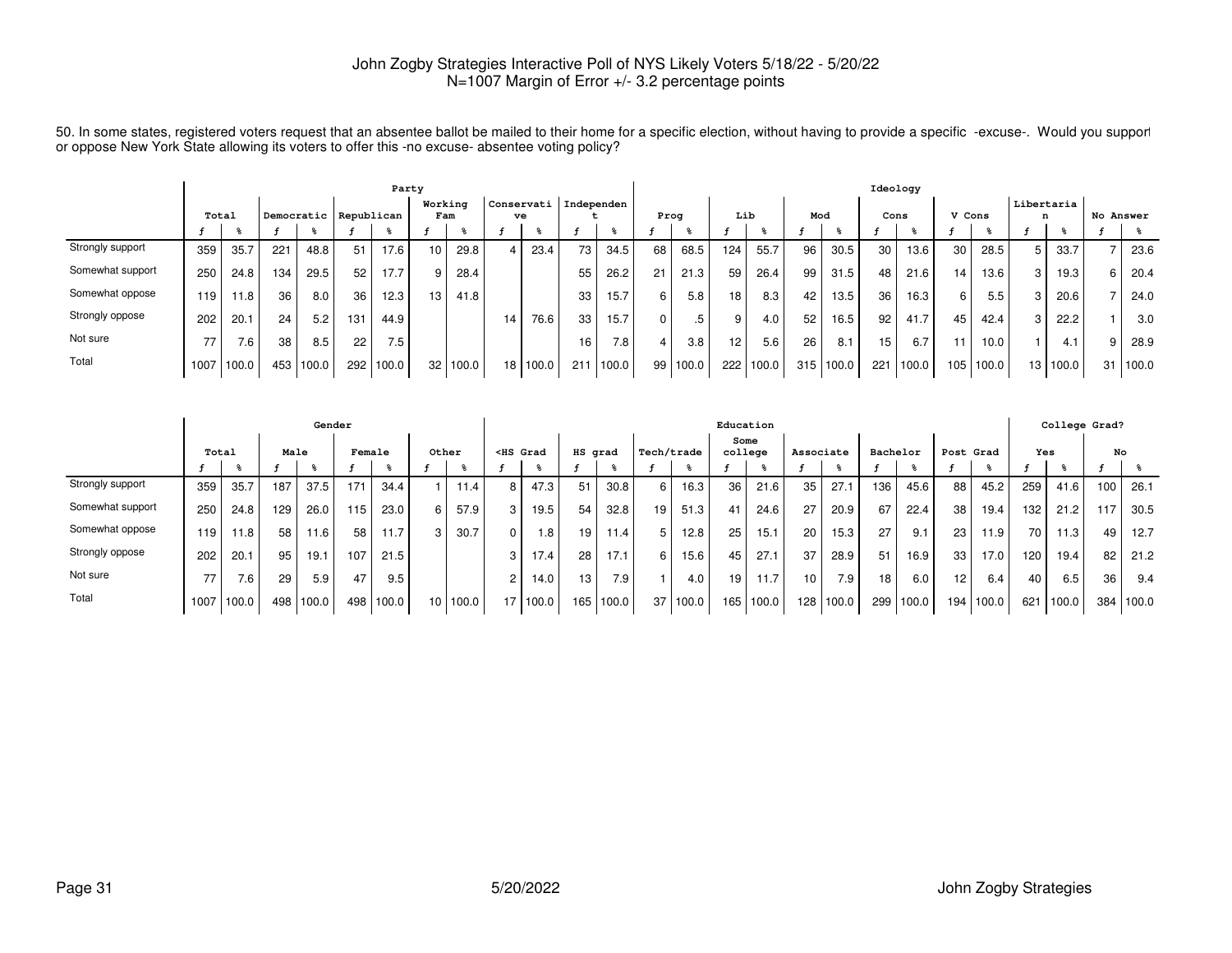|                  | Race  |       |       |       |          |       |       |       |    |       |       |       |       | Race Group B |                 |       |                 |       |             |       |           | Income |            |       |          |       |
|------------------|-------|-------|-------|-------|----------|-------|-------|-------|----|-------|-------|-------|-------|--------------|-----------------|-------|-----------------|-------|-------------|-------|-----------|--------|------------|-------|----------|-------|
|                  | Total |       | White |       | Hispanic |       | Black |       |    | Asian | Other |       | White |              | Not white       |       | $<$ \$35 $K$    |       | $$35 - 75K$ |       | \$75-100K |        | \$100-150K |       | $$150K+$ |       |
|                  |       |       |       |       |          |       |       |       |    |       |       |       |       |              |                 |       |                 |       |             |       |           |        |            |       |          |       |
| Strongly support | 358   | 35.8  | 193   | 32.1  | 71       | 44.2  | 49    | 40.8  | 32 | 39.5  | 14    | 35.2  | 193   | 32.1         | 166             | 41.3  | 82              | 36.8  | 104         | 34.4  | 61        | 32.3   | 51         | 34.9  | 34       | 36.5  |
| Somewhat support | 247   | 24.6  | 124   | 20.7  | 54       | 34.0  | 42    | 34.7  | 20 | 25.0  | 6.    | 15.2  | 124   | 20.7         | 122             | 30.5  | 58              | 25.9  | 84          | 27.7  | 50        | 26.9   | 31         | 21.2  | 21       | 22.9  |
| Somewhat oppose  | 118   | 11.8  | 80    | 13.4  | 9        | 5.5   | 12    | 9.8   | 13 | 16.5  |       | 9.9   | 80    | 13.4         | 38              | 9.4   |                 | 9.2   | 38          | 12.6  | 29        | 15.4   | 16         | 11.2  | 11       | 11.4  |
| Strongly oppose  | 202   | 20.2  | 158   | 26.3  | 12       | 77    | 8     | 6.3   | 8  | 9.9   | 16    | 39.7  | 158   | 26.3         | 44              | 11.0  | 40              | 18.0  | 66          | 21.7  | 35        | 18.4   | 32         | 21.9  | 18       | 19.6  |
| Not sure         | 77    | 7.7   | 46    | 7.6   | 14       | 8.6   | 10    | 8.3   |    | 9.1   |       |       | 46    | 7.6          | 31              | 7.7   | 23 <sub>1</sub> | 10.1  |             | 3.6   | 13        | 7.0    | 16         | 10.9  | 9        | 9.5   |
| Total            | 1002  | 100.0 | 601   | 100.0 | 160      | 100.0 | 120   | 100.0 | 80 | 100.0 | 40    | 100.0 | 601   | 100.0        | 40 <sup>1</sup> | 100.0 | 223             | 100.0 | 303         | 100.0 | 188       | 100.0  | 47 I       | 100.0 | 93       | 100.0 |

50. In some states, registered voters request that an absentee ballot be mailed to their home for a specific election, without having to provide a specific -excuse-. Would you supporl<br>or oppose New York State allowing its

|                  |       |       |         | Region |                       |       |            |       |           |       |           | Age Group |           |                  |       |       |           |           |           |       | Age GroupB |       |           |                  |       |           |
|------------------|-------|-------|---------|--------|-----------------------|-------|------------|-------|-----------|-------|-----------|-----------|-----------|------------------|-------|-------|-----------|-----------|-----------|-------|------------|-------|-----------|------------------|-------|-----------|
|                  | Total |       | Upstate |        | <b>NYC</b><br>Suburbs |       | <b>NYC</b> |       | $18 - 29$ |       | $30 - 49$ |           | $50 - 64$ |                  | $65+$ |       | $18 - 24$ |           | $25 - 34$ |       | $35 - 54$  |       | $55 - 69$ |                  | $70+$ |           |
|                  |       |       |         |        |                       |       |            |       |           |       |           |           |           |                  |       |       |           |           |           |       |            |       |           |                  |       |           |
| Strongly support | 359   | 35.7  | 105     | 28.9   | 114.                  | 36.6  | 140        | 42.2  | 68        | 39.7  | 141       | 40.0      | 84        | 28.8             | 66    | 34.7  | 46        | 40.2      | 47        | 36.0  | 150        | 40.0  | 67        | 25.5             | 50    | 39.7      |
| Somewhat support | 250   | 24.8  | 91      | 25.0   | 68                    | 21.8  | 91         | 27.4  | 48        | 28.2  | 101       | 28.7      | 64        | 22.0             | 36    | 19.0  | 30        | 26.8      | 50        | 38.6  | 87         | 23.4  | 62        | 23.5             | 20    | 15.8      |
| Somewhat oppose  | 119   | 11.8  | 52      | 14.3   | 28                    | 8.9   | 39         | 11.7  | 28        | 16.1  | 32        | 9.1       | 39        | 13.3             | 20    | 10.6  | 19        | 17.1      | 10        | 7.8   | 46         | 12.2  | 31        | 11.9             | 13    | 10.1      |
| Strongly oppose  | 202   | 20.1  | 89      | 24.5   | 74                    | 23.8  | 39         | 11.7  | 14        | 8.1   | 48        | 13.5      | 82        | 28.1             | 59    | 30.8  | 12        | 10.5      | 8         | 5.9   | 59         | 15.8  | 83        | 31.7             | 40    | 31.8      |
| Not sure         | 77    | 7.6   | 26      | 7.2    | 27                    | 8.8   | 23         | 7.0.  | 14        | 7.9   | 31        | 8.8       | 23        | 7.8 <sub>1</sub> | 9     | 4.9   | 6         | 5.4       | 15        | 11.7  | 33         | 8.7   | 19        | 7.4 <sub>1</sub> | 3     | 2.6       |
| Total            | 1007  | 100.0 | 363     | 100.0  | 312                   | 100.0 | 332        | 100.0 | 171       | 100.0 | 353       | 100.0     | 292       | 100.0            | 191   | 100.0 |           | 114 100.0 | 131       | 100.0 | 374        | 100.0 | 262       | 100.0            |       | 126 100.0 |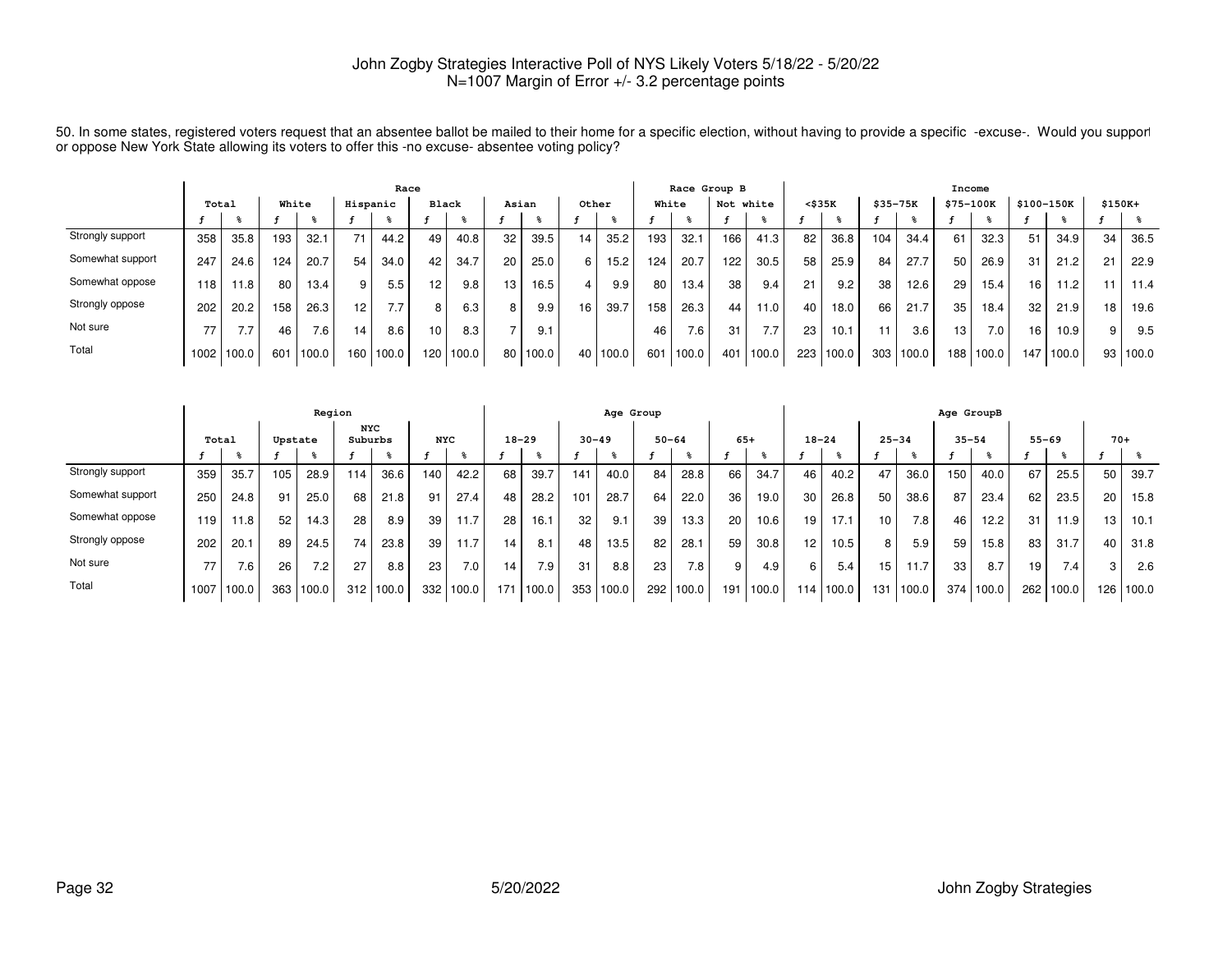|          | Party |       |     |            |            |       |                 |          |    |            |                         |       |                 |          |     |             |     |           |      | Ideology  |                 |       |                 |          |           |       |
|----------|-------|-------|-----|------------|------------|-------|-----------------|----------|----|------------|-------------------------|-------|-----------------|----------|-----|-------------|-----|-----------|------|-----------|-----------------|-------|-----------------|----------|-----------|-------|
|          | Total |       |     | Democratic | Republican |       | Working<br>Fam  |          |    | ve         | Conservati   Independen |       | Prog            |          | Lib |             | Mod |           | Cons |           | V Cons          |       | Libertaria      | n        | No Answer |       |
|          |       |       |     |            |            |       |                 |          |    |            |                         |       |                 |          |     |             |     |           |      |           |                 |       |                 |          |           |       |
| Yes      | 523   | 51.9  | 289 | 63.9       | 106        | 36.5  | 15 <sup>1</sup> | 47.5     |    |            | 112                     | 52.8  | 78              | 79.3     | 147 | 66.1        | 166 | 52.6      | 70   | 31.8      | 38              | 36.0  | 10 <sup>1</sup> | 78.2     | 13        | 42.0  |
| No       | 353   | 35.0  | 96  | 21.7       | 152        | 52.2  |                 | 52.5     | 14 | 76.6       | 74                      | 34.9  | 14 <sub>1</sub> | 13.9     | 43  | 19.4        | 102 | 32.3      | 127  | 57.4      | 55              | 52.0  | 21              | 17.6     | 10        | 32.2  |
| Not sure | 131   | 13.0  | 68  | 15.0       | 33         | 11.3  |                 |          |    | 23.4       | 26                      | 12.3  |                 | 6.9      | 32  | 14.4        | 47  | 15.0      | 24   | 10.8      | 13 <sub>1</sub> | 12.0  |                 | 4.1      | 8         | 25.7  |
| Total    | 1007  | 100.0 |     | 453 100.0  | 292        | 100.0 |                 | 32 100.0 |    | 18   100.0 | 211                     | 100.0 |                 | 99 100.0 |     | 222   100.0 |     | 315 100.0 |      | 221 100.0 | 105             | 100.0 |                 | 13 100.0 | 31        | 100.0 |

|          |       |       |      | Gender    |        |       |       |          |                                                                                                                                                                                                                                                   |       |         |       |                 |            | Education       |       |                 |           |                 |       |     |           |     | College Grad? |                  |           |
|----------|-------|-------|------|-----------|--------|-------|-------|----------|---------------------------------------------------------------------------------------------------------------------------------------------------------------------------------------------------------------------------------------------------|-------|---------|-------|-----------------|------------|-----------------|-------|-----------------|-----------|-----------------|-------|-----|-----------|-----|---------------|------------------|-----------|
|          | Total |       | Male |           | Female |       | Other |          | <hs grad<="" th=""><th></th><th>HS grad</th><th></th><th>Tech/trade</th><th></th><th>Some<br/>college</th><th></th><th>Associate</th><th></th><th>Bachelor</th><th></th><th></th><th>Post Grad</th><th>Yes</th><th></th><th>No</th><th></th></hs> |       | HS grad |       | Tech/trade      |            | Some<br>college |       | Associate       |           | Bachelor        |       |     | Post Grad | Yes |               | No               |           |
|          |       |       |      |           |        |       |       |          |                                                                                                                                                                                                                                                   |       |         |       |                 |            |                 |       |                 |           |                 |       |     |           |     |               |                  |           |
| Yes      | 523   | 51.9  | 249  | 50.0      | 272    | 54.6  | 21    | 15.2     | 10 l                                                                                                                                                                                                                                              | 61.5  | 71      | 42.9  | 16 <sup>1</sup> | 41.6       | 79              | 48.0  | 54              | 42.0      | 173             | 57.9  | 119 | 61.2      | 346 | 55.6          | 176              | 45.8      |
| No       | 353   | 35.0  | 191  | 38.3      | 153    | 30.8  | 9 I   | 84.8     |                                                                                                                                                                                                                                                   | 24.5  | 68      | 41.1  | 18 <sub>1</sub> | 49.0       | 64              | 38.8  | 56 <sub>1</sub> | 43.7      | 92 <sub>1</sub> | 30.6  | 51  | 26.1      | 198 | 31.9          | 154 <sub>1</sub> | 40.2      |
| Not sure | 131   | 13.0  | 58   | 11.7      | 73     | 14.7  |       |          |                                                                                                                                                                                                                                                   | 14.0  | 26      | 15.9  |                 | 9.5        | 22              | 13.2  | 18 <sub>1</sub> | 14.3      | 34              | 11.5  | 25  | 12.7      | 77  | 12.4          | 54               | 14.1      |
| Total    | 1007  | 100.0 |      | 498 100.0 | 498    | 100.0 |       | 10 100.0 | 171                                                                                                                                                                                                                                               | 100.0 | 165     | 100.0 |                 | 37   100.0 | 165             | 100.0 |                 | 128 100.0 | 299 l           | 100.0 | 194 | '100.0    | 621 | 100.0         |                  | 384 100.0 |

|          |                   | Race  |                 |       |          |                   |                 |           |       |            |       |       |       |       | Race Group B |        |     |        |          |        | Income           |       |            |       |          |          |
|----------|-------------------|-------|-----------------|-------|----------|-------------------|-----------------|-----------|-------|------------|-------|-------|-------|-------|--------------|--------|-----|--------|----------|--------|------------------|-------|------------|-------|----------|----------|
|          | Total             |       | White           |       | Hispanic |                   | Black           |           | Asian |            | Other |       | White |       | Not white    |        |     | <\$35K | \$35-75K |        | \$75-100K        |       | \$100-150K |       | $$150K+$ |          |
|          |                   |       |                 |       |          |                   |                 |           |       |            |       |       |       |       |              |        |     |        |          |        |                  |       |            |       |          |          |
| Yes      | 519               | 51.8  | 302             | 50.3  | 87       | 54.0              | 71              | 59.4      | 41 l  | 51.0       | 18    | 45.1  | 302   | 50.3  | 217          | 54.    | 117 | 52.3   | 155 l    | 51.3   | 92               | 49.1  | 78 I       | 53.3  | 51       | 54.7     |
| No       | 352               | 35.1  | 220             | 36.6  | 48       | 29.9              | 36              | 30.1      | 28    | 34.5       | 20    | 50.4  | 220   | 36.6  | 132          | 32.9   | 67  | 29.8   | 16       | 38.2   | 72               | 38.6  | 52 I       | 35.1  | 30       | 31.8     |
| Not sure | 131               | 13.0  | 79 <sub>1</sub> | 13.1  | 26       | 16.0 <sub>1</sub> | 13 <sub>1</sub> | 10.6      | 12    | 14.5       |       | 4.5   | 79    | 13.1  | 52           | 12.9   | 40  | 17.8   | 32       | 10.5   | 23               | 12.3  | 17.        | 11.6  | 13       | 13.6     |
| Total    | 1002 <sub>1</sub> | 100.0 | 601             | 100.0 | 160 l    | 100.0             |                 | 120 100.0 |       | 80   100.0 | 40    | 100.0 | 601   | 100.0 | 401          | '100.0 | 223 | 100.0  | 303      | 1100.0 | 188 <sub>1</sub> | 100.0 | 147        | 100.0 |          | 93 100.0 |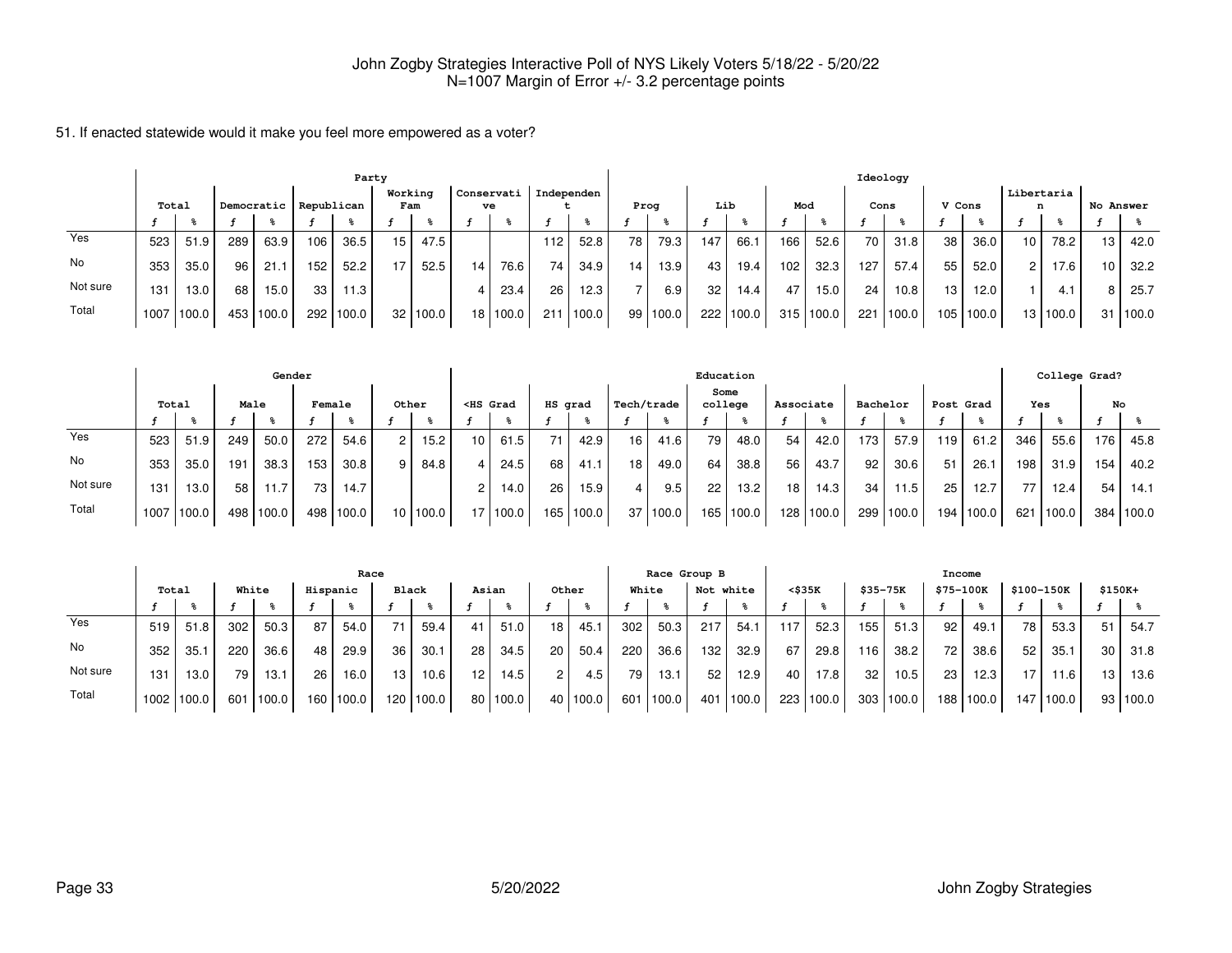|          |                                                         |                   |     | Region |                 |        |     |       |     |           |           | Age Group |                 |           |    |             |     |           |           |       | Age GroupB |          |     |           |       |             |
|----------|---------------------------------------------------------|-------------------|-----|--------|-----------------|--------|-----|-------|-----|-----------|-----------|-----------|-----------------|-----------|----|-------------|-----|-----------|-----------|-------|------------|----------|-----|-----------|-------|-------------|
|          | <b>NYC</b><br>Suburbs<br><b>NYC</b><br>Total<br>Upstate |                   |     |        |                 |        |     |       |     | $18 - 29$ | $30 - 49$ |           | $50 - 64$       |           |    | $65+$       |     | $18 - 24$ | $25 - 34$ |       | $35 - 54$  |          |     | $55 - 69$ | $70+$ |             |
|          |                                                         |                   |     |        |                 |        |     |       |     |           |           |           |                 |           |    |             |     |           |           |       |            |          |     |           |       |             |
| Yes      | 523                                                     | 51.9              | 177 | 48.8   | 156             | 50.1   | 190 | 57.0  | 87  | 50.6      | 204       | 57.8      | 134             | 45.9      | 98 | 51.5        | 54  | 47.6      | 67        | 51.5  | 215        | 57.3     | 121 | 46.1      | 66    | 52.2        |
| No       | 353                                                     | 35.0              | 129 | 35.6   | 123             | 39.3   | 101 | 30.5  | 55  | 32.3      | 106       | 30.1      | 124             | 42.3      | 68 | 35.5        | 37  | 32.7      | 48        | 36.5  | 113        | 30.2     | 111 | 42.2      | 44    | 35.1        |
| Not sure | 131                                                     | 13.0 <sub>1</sub> | 56  | 15.6   | 33 <sub>1</sub> | 10.7   | 41  | 12.5  | 29  | 17.1      | 43        | 12.1      | 34 <sub>1</sub> | 11.7      | 25 | 13.1        | 22  | 19.7      | 16        | 12.0  | 47         | $12.4$ . | -31 | 11.6      | 16    | 12.8        |
| Total    | 1007                                                    | 100.0             | 363 | 100.0  | 312             | 1100.0 | 332 | 100.0 | 171 | 100.0     | 353       | 100.0     |                 | 292 100.0 |    | 191   100.0 | 114 | 100.0     | 131 l     | 100.0 | 374        | 100.0    |     | 262 100.0 |       | 126   100.0 |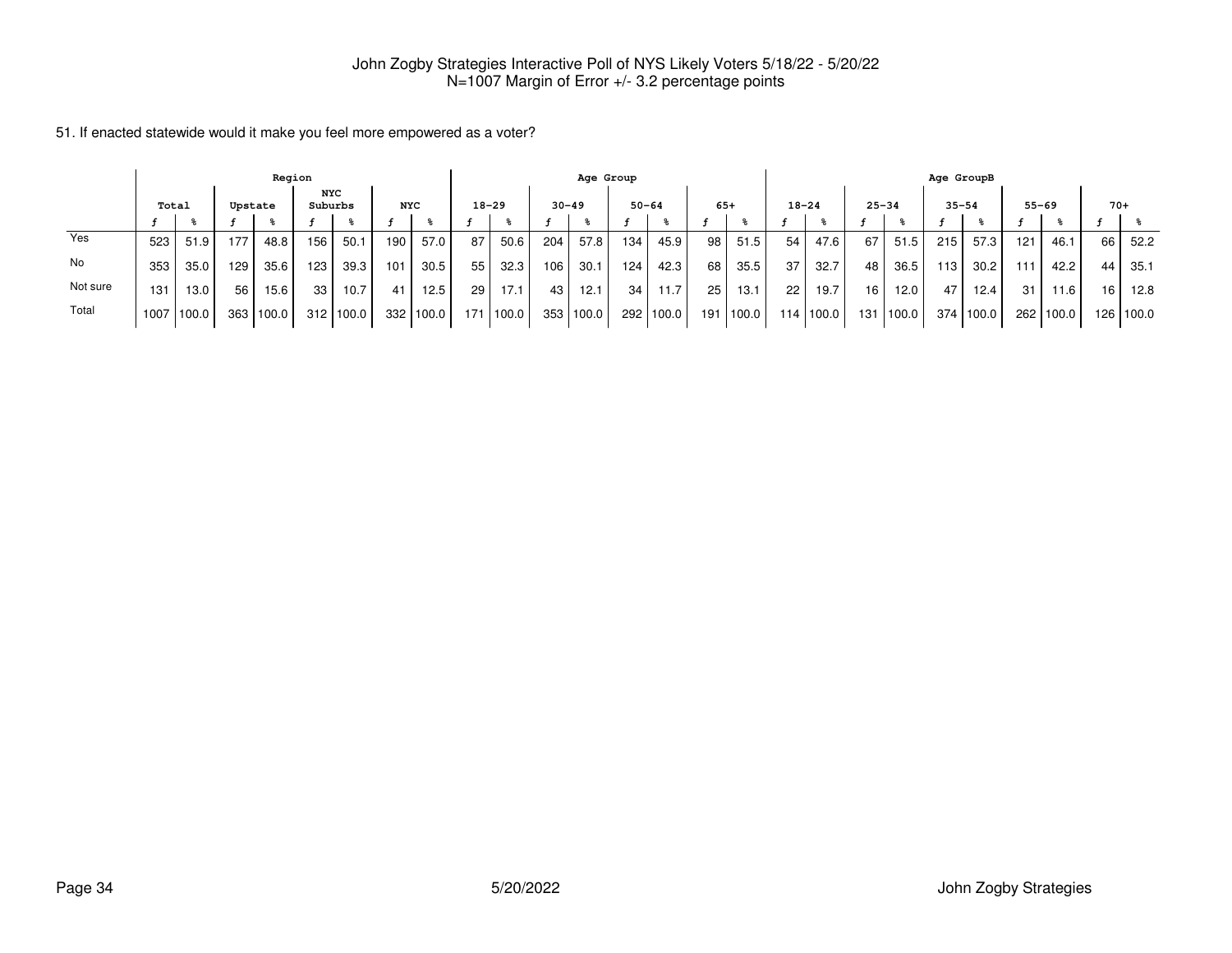|                  | Party |        |     |            |            |       |                |       |                 |       |                         |                   |      |       |                 |       |     | Ideology |                 |       |                  |                  |                 |       |           |       |
|------------------|-------|--------|-----|------------|------------|-------|----------------|-------|-----------------|-------|-------------------------|-------------------|------|-------|-----------------|-------|-----|----------|-----------------|-------|------------------|------------------|-----------------|-------|-----------|-------|
|                  | Total |        |     | Democratic | Republican |       | Working<br>Fam |       | ve              |       | Conservati   Independen |                   | Prog |       | Lib             |       | Mod |          | Cons            |       | V Cons           |                  | Libertaria<br>n |       | No Answer |       |
|                  |       |        |     |            |            |       |                |       |                 |       |                         |                   |      |       |                 |       |     |          |                 |       |                  |                  |                 |       |           |       |
| Strongly support | 358   | 35.5   | 219 | 48.4       | 56         | 19.0  | 17             | 52.7  |                 |       | 66                      | 31.1              | 71   | 72.0  | 11              | 49.9  | 97  | 30.7     |                 | 18.5  | 27               | 25.9             | $\overline{2}$  | 15.9  | 9         | 28.9  |
| Somewhat support | 234   | 23.3   | 115 | 25.4       | 55         | 18.8  |                | 12.1  |                 | 23.4  | 56                      | 26.7              | 11   | 11.5  | 63              | 28.6  | 91  | 28.8     | 49              | 22.3  | 11               | 10.7             |                 | 27.9  |           | 13.3  |
| Somewhat oppose  | 130   | 12.9   | 44  | 9.8        | 41         | 14.1  |                | 21.6  |                 |       | 38                      | 17.8 <sub>1</sub> | 8    | 8.2   | 16 <sub>1</sub> | 7.0   | 46  | 14.6     | 38              | 17.4  | 13               | 12.3             | 4               | 29.9  |           | 16.7  |
| Strongly oppose  | 195   | 19.4   | 36  | 8.0        | 111        | 38.0  |                | 13.5  | 14 <sub>1</sub> | 76.6  | 30                      | 14.1              |      | 3.8   | 14              | 6.4   | 54  | 17.0     | 72 <sub>1</sub> | 32.4  | 46               | 43.5             | 3               | 22.2  | 3         | 8.5   |
| Not sure         | 90    | 8.9    | 39  | 8.5        | 29         | 10.1  |                |       |                 |       | 22                      | 10.3              | 4    | 4.5   | 18 <sub>1</sub> | 8.1   | 28  | 8.9      | 21              | 9.4   | 8                | 7.5 <sub>1</sub> |                 | 4.1   | 10        | 32.6  |
| Total            | 1007  | 1100.0 | 453 | 100.0      | 292        | 100.0 | 32             | 100.0 | 18 <sup>1</sup> | 100.0 | 211                     | 100.0             | 99   | 100.0 | 222             | 100.0 | 315 | 100.0    | 221             | 100.0 | 105 <sub>1</sub> | 100.0            | 13 <sup>1</sup> | 100.0 | 31        | 100.0 |

52. In some states, registered voters are allowed to sign up to automatically receive a ballot at home for every election, rather than having to repeatedly request one every time. Wou<br>you support or oppose New York State

|                  | Gender |       |      |       |        |       |                 |       |                                                                                                                                                                                                                                                   |                   |                 |       |            |       | Education       |       |           |           |          |       |           |                   |     | College Grad? |     |       |
|------------------|--------|-------|------|-------|--------|-------|-----------------|-------|---------------------------------------------------------------------------------------------------------------------------------------------------------------------------------------------------------------------------------------------------|-------------------|-----------------|-------|------------|-------|-----------------|-------|-----------|-----------|----------|-------|-----------|-------------------|-----|---------------|-----|-------|
|                  | Total  |       | Male |       | Female |       | Other           |       | <hs grad<="" th=""><th></th><th>HS grad</th><th></th><th>Tech/trade</th><th></th><th>Some<br/>college</th><th></th><th>Associate</th><th></th><th>Bachelor</th><th></th><th>Post Grad</th><th></th><th>Yes</th><th></th><th>No</th><th></th></hs> |                   | HS grad         |       | Tech/trade |       | Some<br>college |       | Associate |           | Bachelor |       | Post Grad |                   | Yes |               | No  |       |
|                  |        |       |      |       |        |       |                 |       |                                                                                                                                                                                                                                                   |                   |                 |       |            |       |                 |       |           |           |          |       |           |                   |     |               |     |       |
| Strongly support | 358    | 35.5  | 171  | 34.3  | 182    | 36.6  | 5               | 45.8  | 8                                                                                                                                                                                                                                                 | 46.2              | 55              | 33.6  | 12         | 32.5  | 45              | 27.5  | 38        | 29.3      | 122      | 40.8  | 77        | 39.8              | 237 | 38.1          | 121 | 31.5  |
| Somewhat support | 234    | 23.3  | 126  | 25.2  | 107    | 21.5  |                 | 14.9  | 4                                                                                                                                                                                                                                                 | 25.6              | 44              | 26.8  |            | 24.3  | 29              | 17.7  | 25        | 19.1      | 76       | 25.3  | 46        | 23.7              | 146 | 23.5          | 87  | 22.6  |
| Somewhat oppose  | 130    | 12.9  | 62   | 12.5  | 64     | 12.9  | $\overline{4}$  | 39.3  | $\overline{2}$                                                                                                                                                                                                                                    | 10.0              | 27              | 16.2  |            | 17.5  | 28              | 16.8  | 15        | 11.9      | 30       | 9.9   | 22        | 11.6              | 67  | 10.9          | 63  | 16.3  |
| Strongly oppose  | 195    | 19.4  | 98   | 19.7  | 97     | 19.4  |                 |       |                                                                                                                                                                                                                                                   | 6.9               | 23              | 13.7  |            | 23.0  | 44              | 26.8  | 34        | 26.5      | 56       | 18.7  | 29        | 14.7              | 118 | 19.1          | 77  | 19.9  |
| Not sure         | 90     | 8.9   | 41   | 8.3   | 48     | 9.7   |                 |       | 2                                                                                                                                                                                                                                                 | 11.3 <sub>1</sub> | 16 <sub>1</sub> | 9.6   |            | 2.7   | 19              | 11.2  | 17        | 13.1      | 16       | 5.3   | 20        | 10.2 <sub>1</sub> | 53  | 8.5           | 37  | 9.7   |
| Total            | 1007   | 100.0 | 498  | 100.0 | 498    | 100.0 | 10 <sup>1</sup> | 100.0 | 17                                                                                                                                                                                                                                                | 100.0             | 165             | 100.0 | 37         | 100.0 | 165             | 100.0 |           | 128 100.0 | 299      | 100.0 | 194       | 100.0             | 621 | 100.0         | 384 | 100.0 |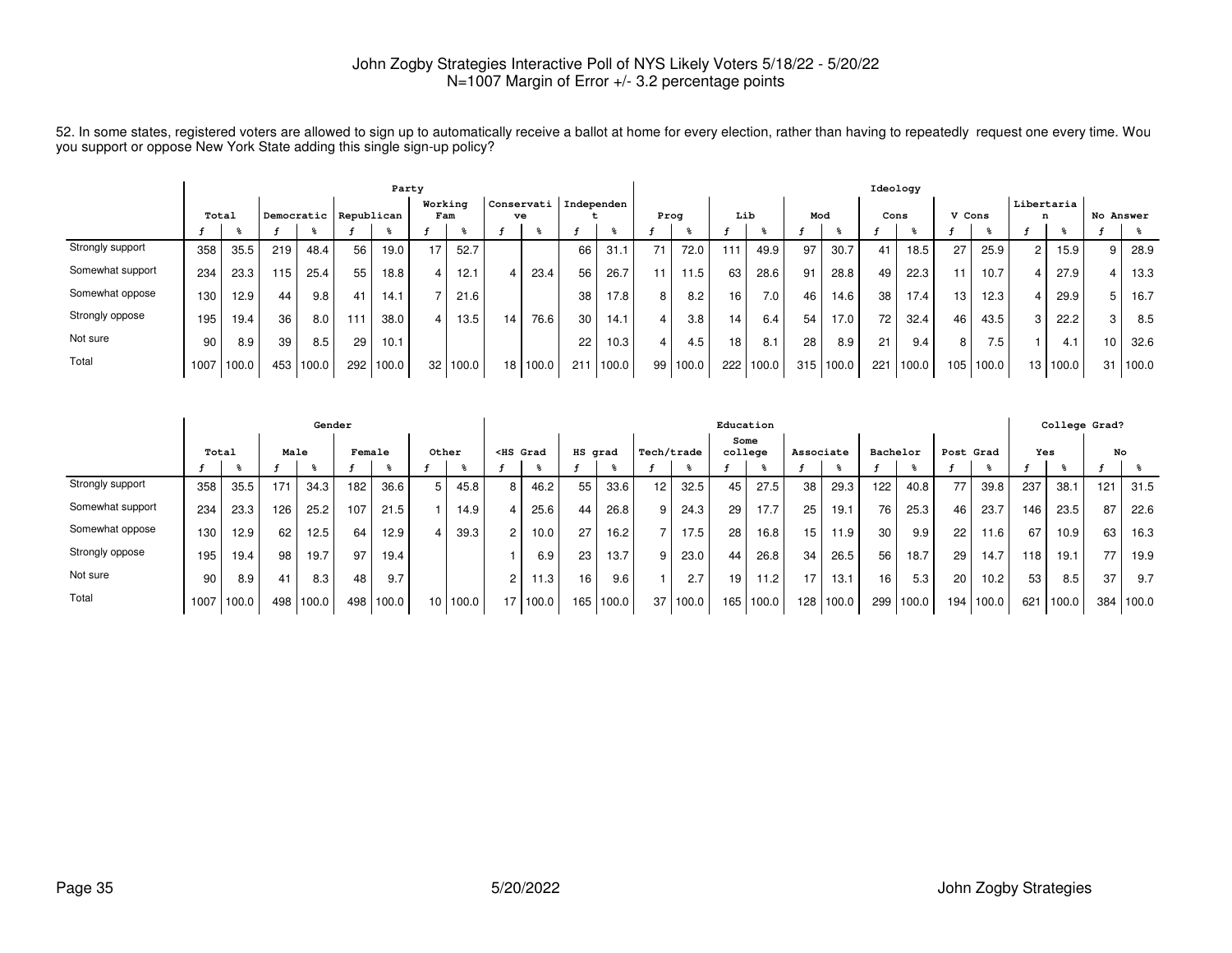|                  | Race  |       |       |       |          |       |              |       |       |       |       |       |       |       | Race Group B |       |        |       |          |       | Income    |       |                 |       |          |          |
|------------------|-------|-------|-------|-------|----------|-------|--------------|-------|-------|-------|-------|-------|-------|-------|--------------|-------|--------|-------|----------|-------|-----------|-------|-----------------|-------|----------|----------|
|                  | Total |       | White |       | Hispanic |       | <b>Black</b> |       | Asian |       | Other |       | White |       | Not white    |       | <\$35K |       | \$35-75K |       | \$75-100K |       | \$100-150K      |       | $$150K+$ |          |
|                  |       |       |       |       |          |       |              |       |       |       |       |       |       |       |              |       |        |       |          |       |           |       |                 |       |          |          |
| Strongly support | 357   | 35.6  | 202   | 33.6  | 53       | 33.0  | 59           | 48.7  | 28    | 34.3  | 16    | 39.9  | 202   | 33.6  | 155          | 38.7  | 89     | 39.9  | 106      | 34.9  | 62        | 33.1  | 47              | 31.9  | 34       | 36.6     |
| Somewhat support | 230   | 23.0  | 117   | 19.5  | 46       | 28.9  | 34           | 27.9  | 31    | 39.2  |       | 4.5   | 117   | 19.5  | 113          | 28.2  | 61     | 27.   | 66       | 21.8  | 45        | 24.0  | 31              | 21.2  | 18       | 19.4     |
| Somewhat oppose  | 130   | 13.0  | 70    | 11.6  | 28       | 17.5  | 18           | 15.1  | 10    | 12.7  |       | 9.9   | 70.   | 11.6  | 60           | 15.1  | 18     | 8.1   | 48       | 15.8  | 33        | 17.7  | 14              | 9.6   | 12       | 13.2     |
| Strongly oppose  | 195   | 19.5  | 149   | 24.8  | 24       | 14.7  |              | 4.2   |       | 5.3   | 13    | 32.2  | 149   | 24.8  | 46           | 11.4  | 31     | 14.7  | 64       | 21.2  | 35        | 18.7  | 37              | 24.9  | 20       | 21.6     |
| Not sure         | 90    | 9.0   | 63    | 10.5  | 9        | 5.8   |              | 4.2   |       | 8.4   |       | 13.5  | 63    | 10.5  | 27           | 6.6   | 24     | 10.8  | 19       | 6.3   | 12        | 6.5   | 18 <sub>1</sub> | 12.3  | 9        | 9.2      |
| Total            | 1002  | 100.0 | 601   | 100.0 | 160      | 100.0 | 120          | 100.0 | 80    | 100.0 | 40    | 100.0 | 601   | 100.0 | 401          | 100.0 | 223    | 100.0 | 303      | 100.0 | 188       | 100.0 | 147             | 100.0 |          | 93 100.0 |

52. In some states, registered voters are allowed to sign up to automatically receive a ballot at home for every election, rather than having to repeatedly request one every time. Wou<br>you support or oppose New York State

|                  |      |       |         | Region    |                       |       |            |       |           |       |           | Age Group |           |                  |       |       |                  |       |                 |       | Age GroupB |           |           |       |                 |           |
|------------------|------|-------|---------|-----------|-----------------------|-------|------------|-------|-----------|-------|-----------|-----------|-----------|------------------|-------|-------|------------------|-------|-----------------|-------|------------|-----------|-----------|-------|-----------------|-----------|
|                  |      | Total | Upstate |           | <b>NYC</b><br>Suburbs |       | <b>NYC</b> |       | $18 - 29$ |       | $30 - 49$ |           | $50 - 64$ |                  | $65+$ |       | $18 - 24$        |       | $25 - 34$       |       | $35 - 54$  |           | $55 - 69$ |       | $70+$           |           |
|                  |      |       |         |           |                       |       |            |       |           |       |           |           |           |                  |       |       |                  |       |                 |       |            |           |           |       |                 |           |
| Strongly support | 358  | 35.5  | 109     | 30.1      | 95                    | 30.4  | 154        | 46.3  | 71        | 41.6  | 130       | 36.8      | 88        | 30.2             | 69    | 35.9  | 47               | 41.2  | 50              | 38.0  | 141        | 37.7      | 70        | 26.6  | 50              | 40.0      |
| Somewhat support | 234  | 23.3  | 87      | 24.0      | 75                    | 24.0  | 73         | 21.8  | 37        | 21.4  | 97        | 27.4      | 66        | 22.8             | 35    | 18.1  | 24               | 20.9  | 38              | 28.9  | 91         | 24.4      | 63        | 24.1  | 18 <sub>1</sub> | 14.4      |
| Somewhat oppose  | 130  | 12.9  | 57      | 15.7      | 25                    | 8.2   | 48         | 14.4  | 31        | 17.9  | 45        | 12.6      | 33        | 11.5             | 22    | 11.2  | 23               | 20.4  | 16              | 12.6  | 43         | 11.4      | 35        | 13.2  | 13              | 10.3      |
| Strongly oppose  | 195  | 19.4  | 70      | 19.4      | 89                    | 28.4  | 36         | 10.9  | 18        | 10.6  | 48        | 13.7      | 81        | 27.8             | 47    | 24.8  | 13               | 11.3  | 13 <sub>1</sub> | 10.0  | 65         | 17.3      | 70        | 26.7  | 34              | 27.0      |
| Not sure         | 90   | 8.9   | 39      | 10.9      | 28                    | 9.1   | 22         | 6.6   | 14        | 8.5   | 33        | 9.5       | 23        | 7.8 <sub>1</sub> | 19    | 10.0  |                  | 6.2   | 14              | 10.5  | 34         | 9.1       | 24        | 9.2   | 11              | 8.4       |
| Total            | 1007 | 100.0 |         | 363 100.0 | 312                   | 100.0 | 332        | 100.0 | 171       | 100.0 | 353       | 100.0     | 292       | 100.0            | 191   | 100.0 | 114 <sub>1</sub> | 100.0 | 131             | 100.0 |            | 374 100.0 | 262       | 100.0 |                 | 126 100.0 |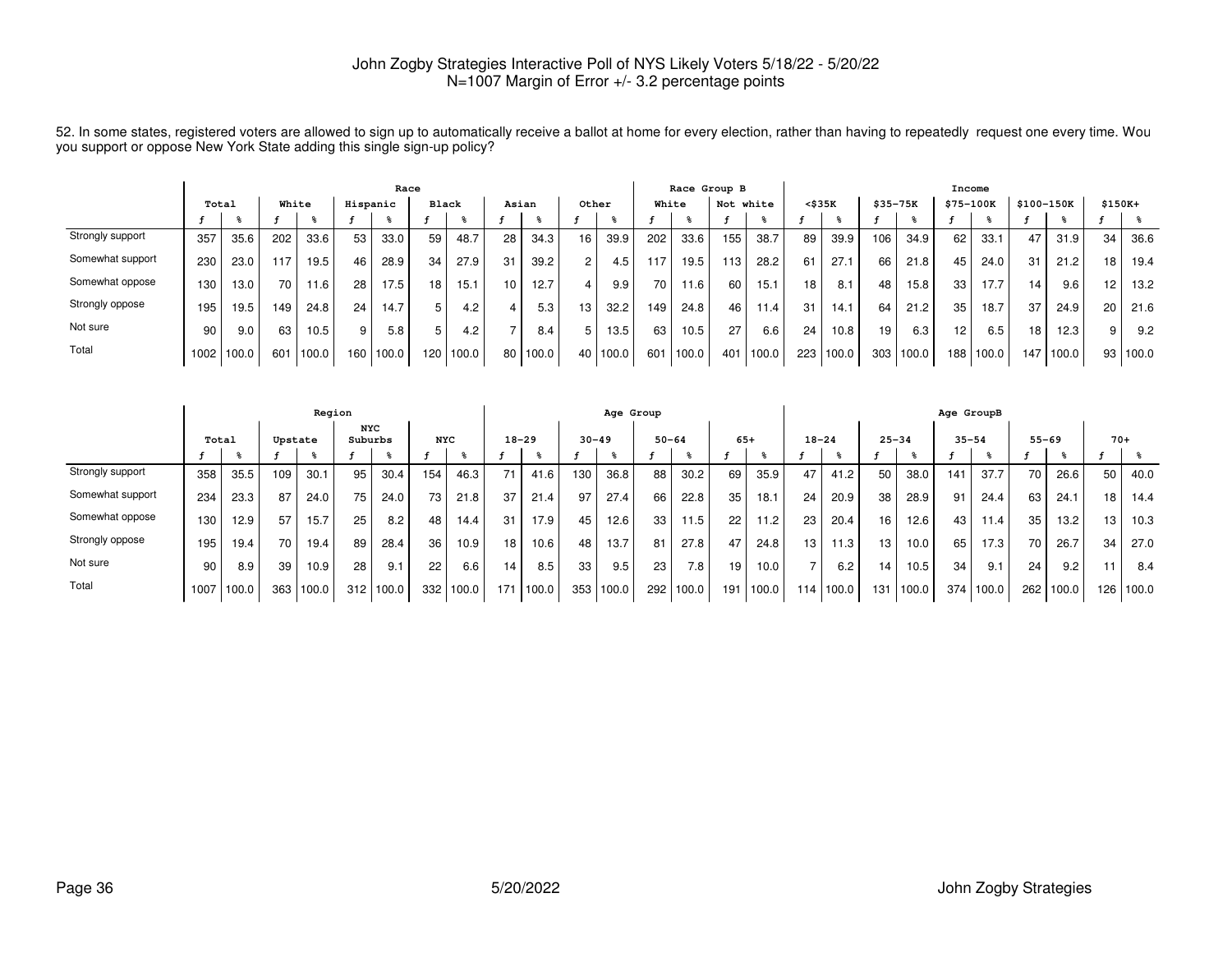|          |      | Party |     |            |     |            |                 |          |                  |          |            |       |                 |          |     |                  |     |           |      | Ideology  |        |       |                 |          |           |       |
|----------|------|-------|-----|------------|-----|------------|-----------------|----------|------------------|----------|------------|-------|-----------------|----------|-----|------------------|-----|-----------|------|-----------|--------|-------|-----------------|----------|-----------|-------|
|          |      | Total |     | Democratic |     | Republican | Working<br>Fam  |          | Conservati<br>ve |          | Independen |       | Prog            |          | Lib |                  | Mod |           | Cons |           | V Cons |       | Libertaria<br>n |          | No Answer |       |
|          |      |       |     |            |     |            |                 |          |                  |          |            |       |                 |          |     |                  |     |           |      |           |        |       |                 |          |           |       |
| Yes      | 504  | 50.1  | 283 | 62.5       | 101 | 34.5       | 18 <sub>1</sub> | 57.1     | 4                | 23.4     | 98         | 46.3  | 77 <sub>1</sub> | 78.6     | 137 | 61.5             | 169 | 53.7      | 62   | 27.9      | 36     | 33.7  | 10 <sub>1</sub> | 78.2     | 13        | 42.9  |
| No       | 354  | 35.2  | 104 | 23.0       | 150 | 51.4       | 10 <sub>1</sub> | 32.1     | 14               | 76.6     | 76         | 35.8  | 14 <sub>1</sub> | 14.0     | 47  | 21.3             | 98  | 31.1      | 128  | 57.9      | 57     | 54.1  | 2 <sup>1</sup>  | 17.6     | 8         | 25.0  |
| Not sure | 148  | 14.7  | 66  | 14.5       | 41  | 14.1       |                 | 10.9     |                  |          | 38         | 17.9  |                 | 7.5      | 38  | 17.2             | 48  | 15.2      | 31   | 14.2      | 13.    | 12.1  |                 | 4.1      | 10        | 32.2  |
| Total    | 1007 | 100.0 |     | 453 100.0  | 292 | 100.0      |                 | 32 100.0 |                  | 18 100.0 | 211        | 100.0 |                 | 99 100.0 |     | $222 \mid 100.0$ |     | 315 100.0 |      | 221 100.0 | 105    | 100.0 |                 | 13 100.0 | 31 I      | 100.0 |

|          |       |       |      | Gender            |        |       |                 |       |                                                                                                                                                                                                                                              |          |         |       |            |          |      | Education |           |           |          |       |       |           |     | College Grad? |     |           |
|----------|-------|-------|------|-------------------|--------|-------|-----------------|-------|----------------------------------------------------------------------------------------------------------------------------------------------------------------------------------------------------------------------------------------------|----------|---------|-------|------------|----------|------|-----------|-----------|-----------|----------|-------|-------|-----------|-----|---------------|-----|-----------|
|          | Total |       | Male |                   | Female |       | Other           |       | <hs grad<="" th=""><th></th><th>HS grad</th><th></th><th>Tech/trade</th><th></th><th>Some</th><th>college</th><th>Associate</th><th></th><th>Bachelor</th><th></th><th></th><th>Post Grad</th><th>Yes</th><th></th><th>No</th><th></th></hs> |          | HS grad |       | Tech/trade |          | Some | college   | Associate |           | Bachelor |       |       | Post Grad | Yes |               | No  |           |
|          |       |       |      |                   |        |       |                 |       |                                                                                                                                                                                                                                              |          |         |       |            |          |      |           |           |           |          |       |       |           |     |               |     |           |
| Yes      | 504   | 50.1  | 241  | 48.3              | 260    | 52.1  |                 | 37.0  | 9                                                                                                                                                                                                                                            | 51.1     | 74      | 44.8  | 15         | 40.1     | 63   | 38.0      | 62        | 48.4      | 174      | 58.3  | 106   | 54.9      | 343 | 55.2          | 160 | 41.7      |
| No       | 354   | 35.2  | 189  | 37.9              | 162    | 32.5  |                 | 32.5  | 6                                                                                                                                                                                                                                            | 37.7     | 69      | 42.0  | 18         | 47.1     | 73   | 44.3      | 40        | 31.3      | 96       | 32.0  | 52    | 27.0      | 188 | 30.3          | 166 | 43.3      |
| Not sure | 148   | 14.7  | 69   | 13.8 <sub>1</sub> | 76     | 15.3  |                 | 30.5  | $\overline{2}$                                                                                                                                                                                                                               | 11.3     | 22      | 13.3  | 5 I        | 12.9     | 29   | 17.7      | 26        | 20.3      | 29       | 9.8   | 35    | 18.1      | 90, | 14.6          | 58  | 15.0      |
| Total    | 1007  | 100.0 |      | 498 100.0         | 498    | 100.0 | 10 <sup>1</sup> | 100.0 |                                                                                                                                                                                                                                              | 17 100.0 | 165     | 100.0 |            | 37 100.0 |      | 165 100.0 |           | 128 100.0 | 299      | 100.0 | 194 l | 100.0     | 621 | 100.0         |     | 384 100.0 |

|          |       | Race  |       |           |          |       |                  |       |       |              |       |       |       | Race Group B |     |                   |        |       |     |           | Income    |       |                 |                       |          |          |
|----------|-------|-------|-------|-----------|----------|-------|------------------|-------|-------|--------------|-------|-------|-------|--------------|-----|-------------------|--------|-------|-----|-----------|-----------|-------|-----------------|-----------------------|----------|----------|
|          | Total |       | White |           | Hispanic |       | Black            |       | Asian |              | Other |       | White |              | Not | white             | <\$35K |       |     | \$35-75K  | \$75-100K |       |                 | \$100-150K            | $$150K+$ |          |
|          |       |       |       |           |          |       |                  |       |       |              |       |       |       |              |     |                   |        |       |     |           |           |       |                 |                       |          |          |
| Yes      | 501   | 50.0  | 280   | 46.6      | 81       | 50.6  | 78               | 64.9  | 44    | 54.4         | 18    | 44.3  | 280   | 46.6         | 221 | 55.0              | 121    | 54.0  | 140 | 46.3      | 82        | 43.5  | 80 <sub>1</sub> | 54.5                  | 48       | 51.9     |
| No       | 353   | 35.2  | 220   | 36.6      | 55       | 34.0  | 35               | 29.3  | 26    | 32.3         | 17    | 42.1  | 220   | 36.6         | 133 | 33.1              | 66     | 29.8  | 121 | 40.1      | 80        | 42.8  | 43              | 29.3                  | 34       | 36.1     |
| Not sure | 148   | 14.8  | 101   | 16.7      | 25       | 15.3  |                  | 5.8   | 11    | 13.4         |       | 13.5  | 101   | 16.7         | 48  | 11.9              | 36     | 16.2  | 41  | 13.6      | 26        | 13.7  | 24              | 16.2                  | 11       | 12.0     |
| Total    | 1002. | 100.0 |       | 601 100.0 | 160      | 100.0 | 120 <sub>1</sub> | 100.0 |       | $80$   100.0 | 40    | 100.0 | 601   | 1100.0       | 401 | $^{\prime}$ 100.0 | 223    | 100.0 |     | 303 100.0 | 188       | 100.0 | 147             | $\vert$ 100.0 $\vert$ |          | 93 100.0 |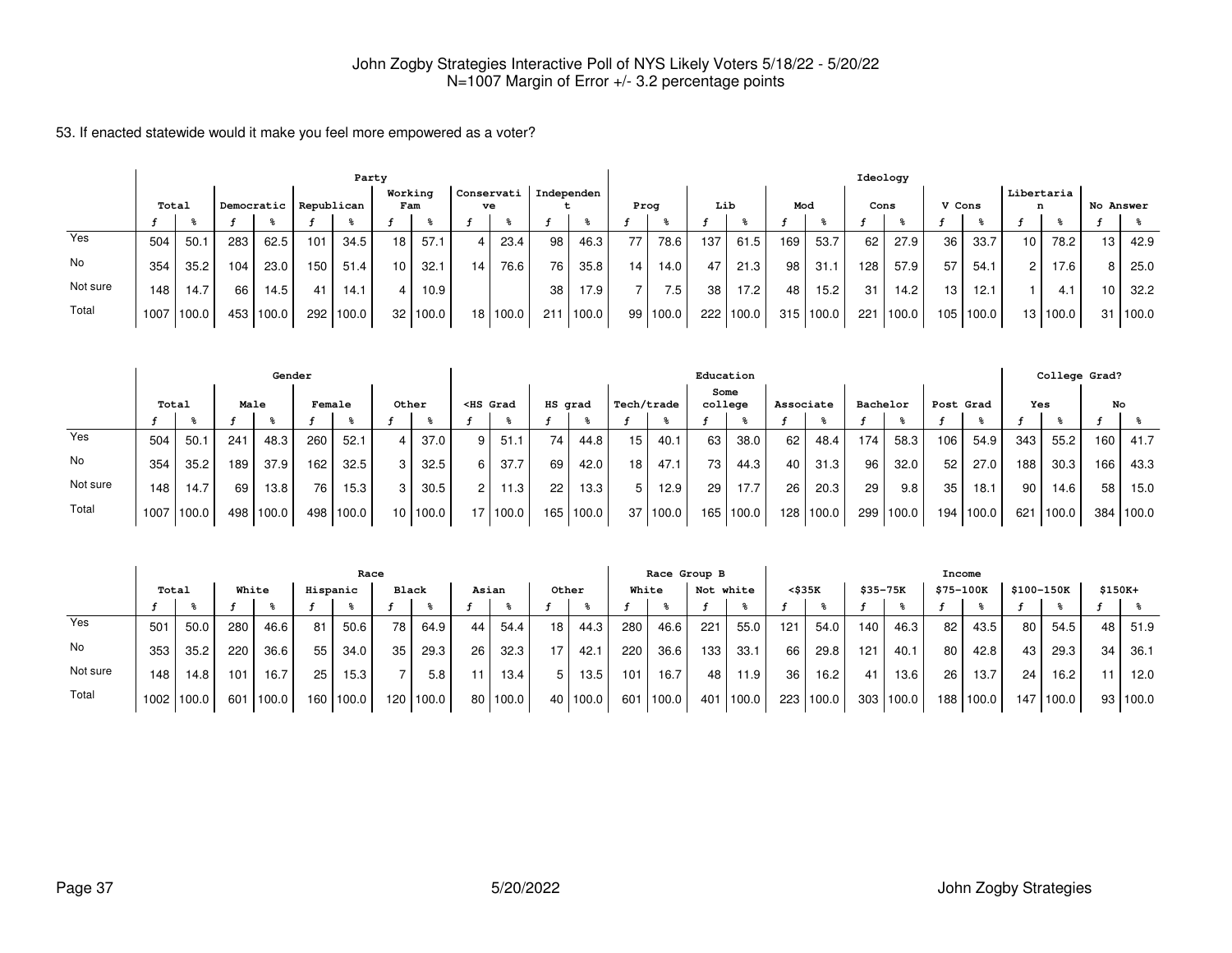|          |                  |       |     | Region |         |            |                 |       |     |           |           | Age Group |                 |           |    |             |                 |           |           |       | Age GroupB |       |      |                   |                 |             |
|----------|------------------|-------|-----|--------|---------|------------|-----------------|-------|-----|-----------|-----------|-----------|-----------------|-----------|----|-------------|-----------------|-----------|-----------|-------|------------|-------|------|-------------------|-----------------|-------------|
|          | Total<br>Upstate |       |     |        | Suburbs | <b>NYC</b> | <b>NYC</b>      |       |     | $18 - 29$ | $30 - 49$ |           | $50 - 64$       |           |    | $65+$       |                 | $18 - 24$ | $25 - 34$ |       | $35 - 54$  |       |      | $55 - 69$         | $70+$           |             |
|          |                  |       |     |        |         |            |                 |       |     |           |           |           |                 |           |    |             |                 |           |           |       |            |       |      |                   |                 |             |
| Yes      | 504              | 50.1  | 177 | 48.8   | 142.    | 45.6       | 185             | 55.7  | 93  | 54.3      | 190       | 54.0      | 128             | 43.8      | 93 | 48.8        | 60              | 52.8      | 77        | 59.0  | 196        | 52.4  | 106. | 40.5              | 65              | 51.7        |
| No       | 354              | 35.2  | 122 | 33.8   | 127     | 40.6       | 105             | 31.6  | 55  | 32.3      | 111       | 31.6      | 124             | 42.6      | 63 | 33.1        | 40              | 35.4      | 36        | 27.6  | 125        | 33.3  | 111  | 42.2              | 43              | 33.9        |
| Not sure | 148.             | 14.7  | 63  | 17.4   | 43      | 13.8       | 42 <sub>1</sub> | 12.7  | 23  | 13.4      | 51        | 14.4      | 40 <sup>1</sup> | 13.6      | 35 | 18.2        | 13 <sub>1</sub> | 11.8      | 17        | 13.4  | 54         | 14.4  | 45   | 17.3 <sub>1</sub> | 18 <sub>1</sub> | 14.5        |
| Total    | 1007             | 100.0 | 363 | 100.0  | 312     | 1100.0     | 332             | 100.0 | 171 | 100.0     | 353       | 100.0     |                 | 292 100.0 |    | 191   100.0 | 114             | 100.0     | 131 l     | 100.0 | 374        | 100.0 |      | 262 100.0         |                 | 126   100.0 |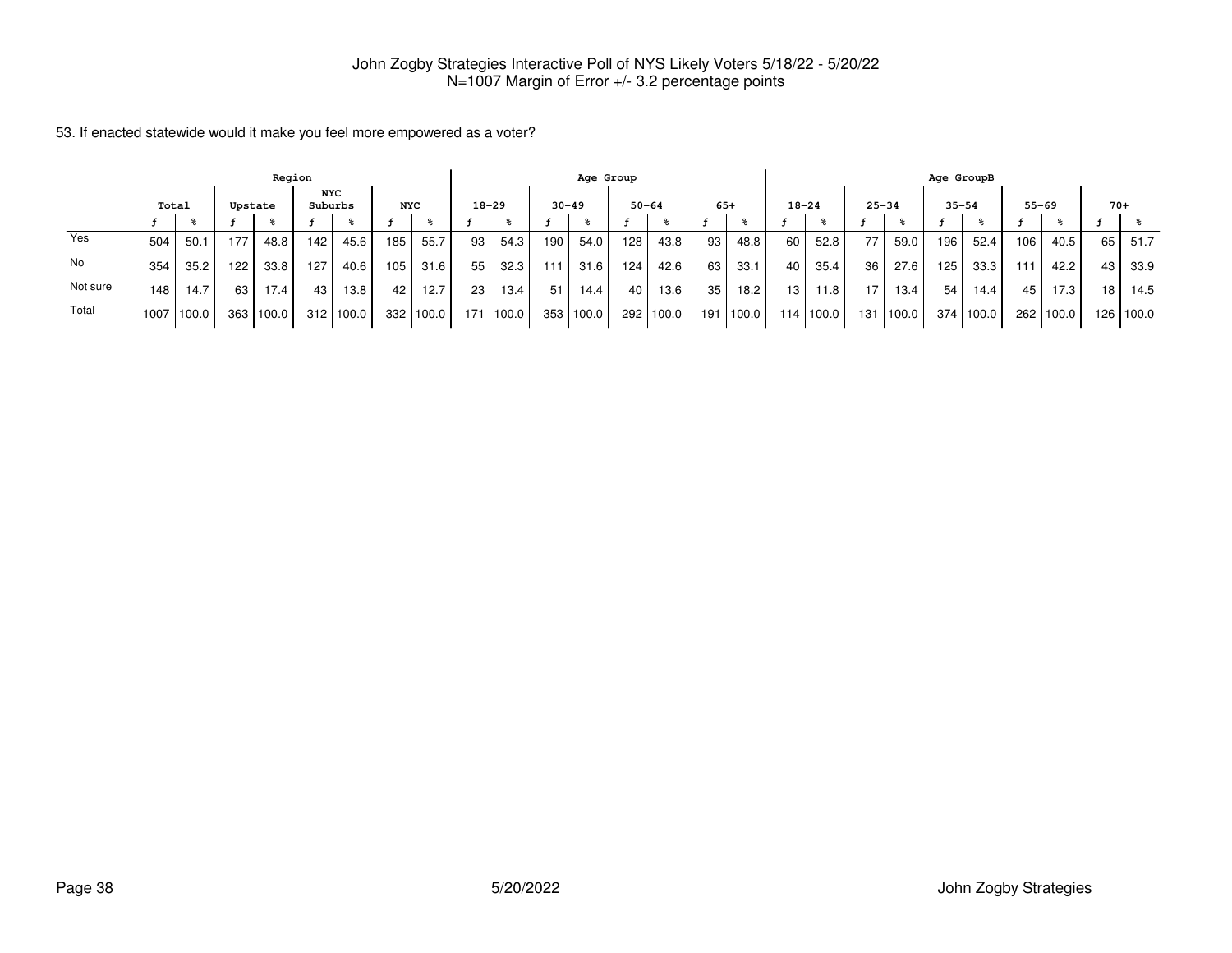#### 54. How concerned are you about voter fraud in New York State?

|                      | Party |       |     |       |                       |       |                |       |    |                  |            |       |    |       |     |       |     |       | Ideology         |       |        |       |                 |           |       |
|----------------------|-------|-------|-----|-------|-----------------------|-------|----------------|-------|----|------------------|------------|-------|----|-------|-----|-------|-----|-------|------------------|-------|--------|-------|-----------------|-----------|-------|
|                      | Total |       |     |       | Democratic Republican |       | Working<br>Fam |       |    | Conservati<br>ve | Independen |       |    | Prog  |     | Lib   | Mod |       | Cons             |       | V Cons |       | Libertaria<br>n | No Answer |       |
|                      |       |       |     |       |                       |       |                |       |    |                  |            |       |    |       |     |       |     |       |                  |       |        |       |                 |           |       |
| Very concerned       | 374   | 37.1  | 122 | 26.9  | 168                   | 57.7  |                | 17.2  | 18 | 100.0            | 60         | 28.2  | 25 | 25.4  | 60  | 27.0  | 100 | 31.6  | 110              | 49.7  | 68     | 64.2  | 37.4            |           | 20.5  |
| Somewhat concerned   | 193   | 19.2  | 86  | 19.0  | 67                    | 22.8  |                | 7.7   |    |                  | 38         | 18.0  |    | 7.2   | 34  | 15.1  | 64  | 20.3  | 65               | 29.3  | 13     | 12.2  | 27.4            |           | 24.9  |
| Not too concerned    | 234   | 23.3  | 116 | 25.6  | 31                    | 10.5  | 14             | 42.8  |    |                  | 74         | 34.8  | 27 | 27.6  | 58  | 26.3  | 96  | 30.5  | 32               | 14.3  | 13.    | 12.4  | 11.1            |           | 20.0  |
| Not concerned at all | 162   | 16.1  | 103 | 22.8  | 19                    | 6.6   |                | 18.7  |    |                  | 33         | 15.7  | 37 | 37.7  | 58  | 26.0  | 44  | 14.1  | 10 <sup>10</sup> | 4.5   |        | 6.8   | 19.0            |           | 9.9   |
| Not sure             | 44    | 4.3   | 25  | 5.6   |                       | 2.4   |                | 13.5  |    |                  |            | 3.3   |    | 2.1   | 13  | 5.7   |     | 3.5   |                  | 2.2   |        | 4.5   | 5.0             |           | 24.7  |
| Total                | 1007  | 100.0 | 453 | 100.0 | 292                   | 100.0 | 32             | 100.0 | 18 | 100.0            | 211        | 100.0 | 99 | 100.0 | 222 | 100.0 | 315 | 100.0 | 221              | 100.0 | 105    | 100.0 | 13 100.0        | 31        | 100.0 |

|                      | Gender |                   |      |       |        |       |       |       |                                                                                                                                                                                                                                                   |                   |         |       |    |            | Education       |       |           |       |          |       |           |       |     | College Grad? |     |       |
|----------------------|--------|-------------------|------|-------|--------|-------|-------|-------|---------------------------------------------------------------------------------------------------------------------------------------------------------------------------------------------------------------------------------------------------|-------------------|---------|-------|----|------------|-----------------|-------|-----------|-------|----------|-------|-----------|-------|-----|---------------|-----|-------|
|                      | Total  |                   | Male |       | Female |       | Other |       | <hs grad<="" th=""><th></th><th>HS grad</th><th></th><th></th><th>Tech/trade</th><th>Some<br/>college</th><th></th><th>Associate</th><th></th><th>Bachelor</th><th></th><th>Post Grad</th><th></th><th>Yes</th><th></th><th></th><th>No</th></hs> |                   | HS grad |       |    | Tech/trade | Some<br>college |       | Associate |       | Bachelor |       | Post Grad |       | Yes |               |     | No    |
|                      |        |                   |      |       |        |       |       |       |                                                                                                                                                                                                                                                   |                   |         |       |    |            |                 |       |           |       |          |       |           |       |     |               |     |       |
| Very concerned       | 374    | 37.               | 173  | 34.6  | 197    | 39.6  |       | 39.5  | 10                                                                                                                                                                                                                                                | 56.4              | 54      | 32.9  | 14 | 36.2       | 72              | 43.7  | 55        | 42.5  | 99       | 33.1  | 69        | 35.8  | 223 | 35.9          | 149 | 38.9  |
| Somewhat concerned   | 193    | 19.2 <sub>1</sub> | 108  | 21.6  | 86     | 17.2  |       |       |                                                                                                                                                                                                                                                   | 10.4              | 37      | 22.2  | 12 | 33.4       | 34              | 20.6  | 26        | 20.1  | 53       | 17.8  | 30        | 15.3  | 109 | 17.5          | 85  | 22.1  |
| Not too concerned    | 234    | 23.3              | 106  | 21.3  | 123    | 24.6  | 5     | 54.2  | $\overline{c}$                                                                                                                                                                                                                                    | 10.7              | 37      | 22.4  |    | 19.8       | 29              | 17.5  | 25        | 19.1  | 84       | 28.2  | 50        | 25.8  | 159 | 25.6          | 75  | 19.5  |
| Not concerned at all | 162    | 16.1              | 92   | 18.4  | 70     | 14.0  |       | 6.4   | $\overline{2}$                                                                                                                                                                                                                                    | 11.2              | 29      | 17.3  | 4  | 10.6       | 21              | 12.4  | 20        | 15.6  | 52       | 17.5  | 35        | 17.8  | 107 | 17.2          | 55  | 14.3  |
| Not sure             | 44     | 4.3               | 21   | 4.1   | 23     | 4.6   |       |       | 2                                                                                                                                                                                                                                                 | 11.3 <sub>1</sub> | 8       | 5.1   |    |            | 10              | 5.8   | 3         | 2.7   | 10       | 3.4   | 10        | 5.2   | 24  | 3.8           | 20  | 5.2   |
| Total                | 1007   | 100.0             | 498  | 100.0 | 498    | 100.0 | 10    | 100.0 | 17                                                                                                                                                                                                                                                | 100.0             | 165     | 100.0 | 37 | 100.0      | 165             | 100.0 | 128       | 100.0 | 299      | 100.0 | 194       | 100.0 | 621 | 100.0         | 384 | 100.0 |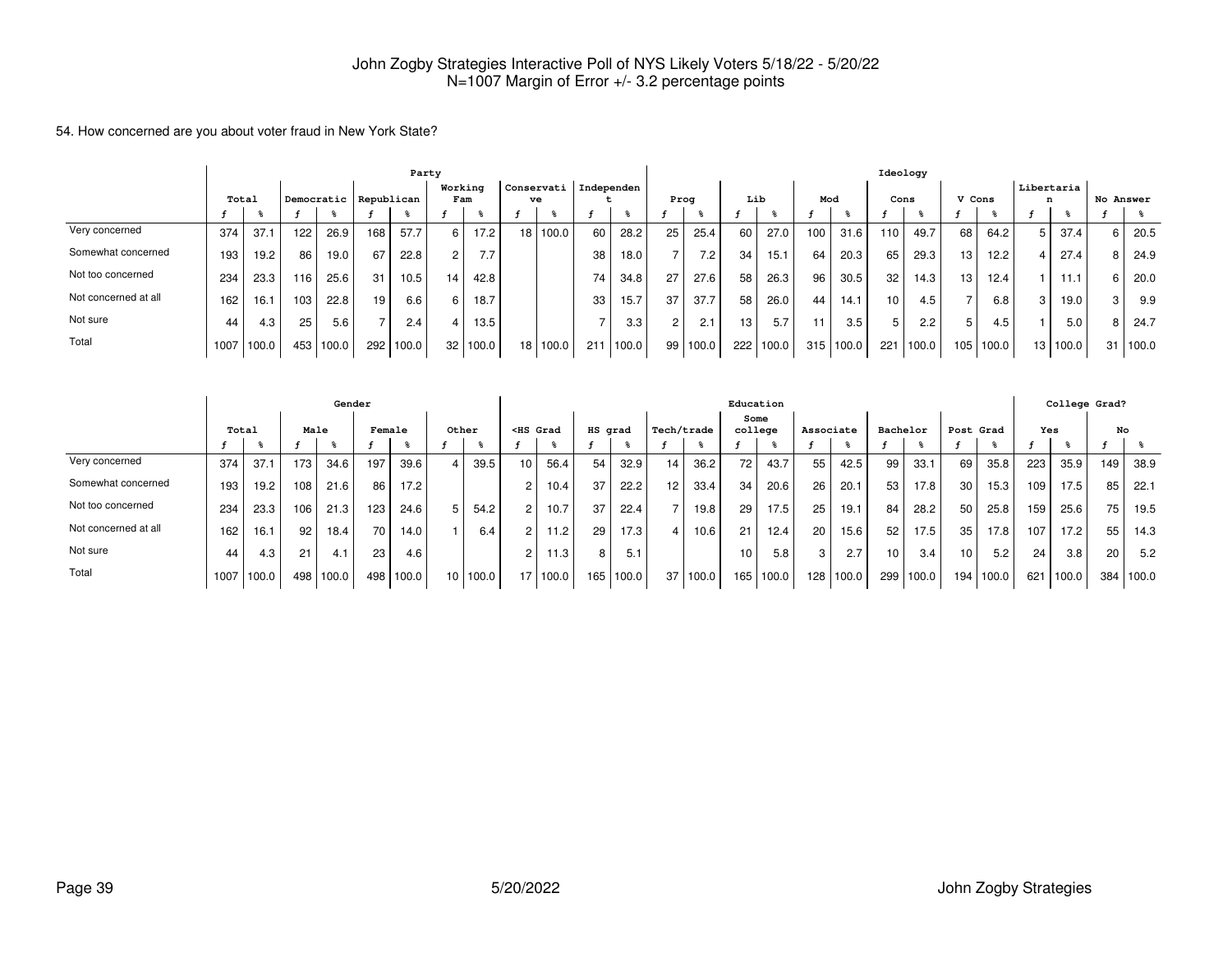#### 54. How concerned are you about voter fraud in New York State?

|                      |       |       |       |       |          | Race  |              |                   |     |       |       |       |     | Race Group B |           |       |                 |       |          |       | Income    |       |            |       |          |       |
|----------------------|-------|-------|-------|-------|----------|-------|--------------|-------------------|-----|-------|-------|-------|-----|--------------|-----------|-------|-----------------|-------|----------|-------|-----------|-------|------------|-------|----------|-------|
|                      | Total |       | White |       | Hispanic |       | <b>Black</b> |                   |     | Asian | Other |       |     | White        | Not white |       | $<$ \$35 $K$    |       | \$35-75K |       | \$75-100K |       | \$100-150K |       | $$150K+$ |       |
|                      |       |       |       |       |          |       |              |                   |     |       |       |       |     |              |           |       |                 |       |          |       |           |       |            |       |          |       |
| Very concerned       | 370   | 36.9  | 215   | 35.7  | 71       | 44.4  | 34           | 28.4              | 27  | 33.1  | 24    | 58.8  | 215 | 35.7         | 155       | 38.8  | 96              | 42.8  | 102      | 33.7  | 60        | 32.1  | 57         | 38.6  | 40       | 43.0  |
| Somewhat concerned   | 192   | 19.2  | 116   | 19.3  | 35       | 22.1  | 23           | 19.4              | - 7 | 21.6  |       |       | 116 | 19.3         | 76        | 19.0  | 29              | 13.0  | 74       | 24.4  | 47        | 24.8  | 24         | 16.4  | 18       | 19.5  |
| Not too concerned    | 234   | 23.4  | 132   | 21.9  | 23       | 14.6  | 39           | 32.2              | 24  | 29.5  | 17    | 41.2  | 132 | 21.9         | 102       | 25.5  | 48              | 21.7  | 80       | 26.4  | 45        | 24.1  | 29         | 19.8  | 20       | 21.3  |
| Not concerned at all | 162   | 16.2  | 115   | 19.1  | 22       | 13.9  | 20           | 17.0 <sub>1</sub> |     | 5.1   |       |       | 115 | 19.1         | 47        | 11.7  | 36              | 16.1  | 40       | 13.1  | 29        | 15.3  | 31         | 21.1  | 10       | 11.0  |
| Not sure             | 44    | 4.4   | 24    | 3.9   |          | 5.0   |              | 2.9               |     | 10.7  |       |       | 24  | 3.9          | 20        | 5.0   | 14 <sub>1</sub> | 6.3   |          | 2.4   |           | 3.7   |            | 4.1   |          | 5.3   |
| Total                | 1002  | 100.0 | 601   | 100.0 | 160      | 100.0 | 120          | 100.0             | 80  | 100.0 | 40    | 100.0 | 601 | 100.0        | 401       | 100.0 | 223             | 100.0 | 303      | 100.0 | 188       | 100.0 | 147        | 100.0 | 93       | 100.0 |

|                      | Region |       |                 |       |                       |       |            |       |     |           |     | Age Group |                 |       |       |              |           |       |     |           | Age GroupB |       |           |       |       |       |
|----------------------|--------|-------|-----------------|-------|-----------------------|-------|------------|-------|-----|-----------|-----|-----------|-----------------|-------|-------|--------------|-----------|-------|-----|-----------|------------|-------|-----------|-------|-------|-------|
|                      |        | Total | Upstate         |       | <b>NYC</b><br>Suburbs |       | <b>NYC</b> |       |     | $18 - 29$ |     | $30 - 49$ | $50 - 64$       |       | $65+$ |              | $18 - 24$ |       |     | $25 - 34$ | $35 - 54$  |       | $55 - 69$ |       | $70+$ |       |
|                      |        |       |                 |       |                       |       |            |       |     |           |     |           |                 |       |       |              |           |       |     |           |            |       |           |       |       |       |
| Very concerned       | 374    | 37.   | 142             | 39.1  | 117                   | 37.5  | 115        | 34.6  | 64  | 37.7      | 122 | 34.6      | 130             | 44.6  | 57    | 29.9         | 41        | 36.4  | 48  | 36.7      | 139        | 37.2  | 106       | 40.5  | 39    | 31.0  |
| Somewhat concerned   | 193    | 19.2  | 69              | 19.1  | 54                    | 17.3  | 70         | 21.1  | 38  | 22.4      | 79  | 22.3      | 41              | 14.0  | 36    | 18.6         | 25        | 21.9  | 32  | 24.6      | 77         | 20.6  | 35        | 13.4  | 24    | 19.3  |
| Not too concerned    | 234    | 23.3  | 76              | 21.0  | 70                    | 22.5  | 88         | 26.4  | 39  | 22.7      | 83  | 23.5      | 69              | 23.6  | 44    | 22.9         | 29        | 25.3  | 28  | 21.2      | 77         | 20.6  | 70        | 26.6  | 31    | 24.4  |
| Not concerned at all | 162    | 16.   | 58              | 15.9  | 61                    | 19.5  | 43         | 13.0  | 23  | 13.7      | 44  | 12.5      | 42              | 14.4  | 52    | 27.3         | 13        | 11.3  | 21  | 15.8      | 52         | 13.8  | 45        | 17.2  | 31    | 24.9  |
| Not sure             | 44     | 4.3   | 18 <sub>1</sub> | 4.9   | 10                    | 3.2   | 16         | 4.8   | 6   | 3.5       | 25  | 7.1       | 10 <sub>1</sub> | 3.4   | 3 I   | $.3^{\circ}$ | 6         | 5.1   |     | .6        | 29         | 7.8   | 6.        | 2.3   |       | .5    |
| Total                | 1007   | 100.0 | 363             | 100.0 | 312                   | 100.0 | 332        | 100.0 | 171 | 100.0     | 353 | 100.0     | 292             | 100.0 | 191   | 100.0        | 114       | 100.0 | 131 | 100.0     | 374        | 100.0 | 262       | 100.0 | 126   | 100.0 |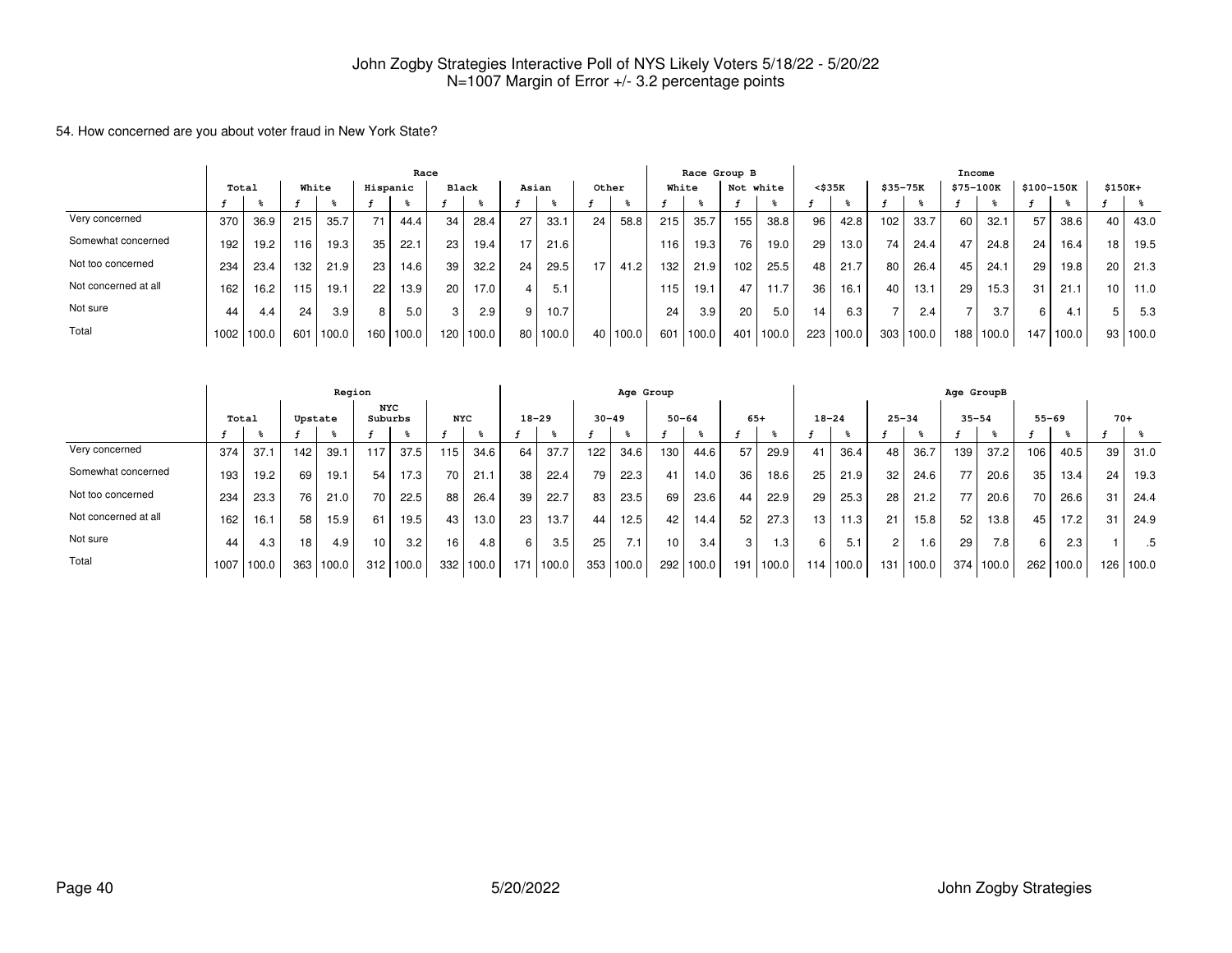55. Should New York State require residents to present a state issued voter ID card at the polls on election day?

|          |       | Party |     |            |     |            |                 |          |                 |            |            |       |                 |       |     |       |     |       | Ideology        |       |        |       |                 |            |           |       |
|----------|-------|-------|-----|------------|-----|------------|-----------------|----------|-----------------|------------|------------|-------|-----------------|-------|-----|-------|-----|-------|-----------------|-------|--------|-------|-----------------|------------|-----------|-------|
|          | Total |       |     | Democratic |     | Republican | Working<br>Fam  |          | Conservati      | ve         | Independen |       | Prog            |       | Lib |       | Mod |       | Cons            |       | V Cons |       | Libertaria<br>n |            | No Answer |       |
|          |       |       |     |            |     |            |                 |          |                 |            |            |       |                 |       |     |       |     |       |                 |       |        |       |                 |            |           |       |
| Yes      | 676   | 67.   | 257 | 56.7       | 253 | 86.8       | -9 I            | 29.1     | 18 <sup>1</sup> | 100.0      | 138        | 65.4  | 44              | 45.0  | 118 | 53.0  | 230 | 73.0  | 177             | 80.1  | 82     | 78.0  | 9 I             | 68.5       | 15        | 49.0  |
| No       | 217   | 21.6  | 125 | 27.6       | 25  | 8.7        | 20 <sub>1</sub> | 63.1     |                 |            | 46         | 22.0  | 48              | 49.2  | 56  | 25.3  | 54  | 17.1  | 32 <sub>1</sub> | 14.4  | 16     | 15.5  |                 | 31.5       |           | 21.0  |
| Not sure | 114   | 11.3  | 71  | 15.7       | 13  | 4.6        | $\overline{2}$  | 7.7      |                 |            | 27         | 12.6  | 6               | 5.8   | 48  | 21.7  | 31  | 9.9   | 12 <sup>2</sup> | 5.5   |        | 6.5   |                 |            | 9         | 30.0  |
| Total    | 1007  | 100.0 |     | 453 100.0  | 292 | 100.0      |                 | 32 100.0 |                 | 18   100.0 | 211        | 100.0 | 99 <sub>1</sub> | 100.0 | 222 | 100.0 | 315 | 100.0 | 221             | 100.0 | 105    | 100.0 |                 | 13   100.0 | 31 I      | 100.0 |

|          |       |       |      | Gender    |        |       |                 |       |                                                                                                                                                                                                                                              |          |         |       |                 |          | Education |           |                 |           |          |                  |       |           |     | College Grad? |     |           |
|----------|-------|-------|------|-----------|--------|-------|-----------------|-------|----------------------------------------------------------------------------------------------------------------------------------------------------------------------------------------------------------------------------------------------|----------|---------|-------|-----------------|----------|-----------|-----------|-----------------|-----------|----------|------------------|-------|-----------|-----|---------------|-----|-----------|
|          | Total |       | Male |           | Female |       | Other           |       | <hs grad<="" th=""><th></th><th>HS grad</th><th></th><th>Tech/trade</th><th></th><th>Some</th><th>college</th><th>Associate</th><th></th><th>Bachelor</th><th></th><th></th><th>Post Grad</th><th>Yes</th><th></th><th>No</th><th></th></hs> |          | HS grad |       | Tech/trade      |          | Some      | college   | Associate       |           | Bachelor |                  |       | Post Grad | Yes |               | No  |           |
|          |       |       |      |           |        |       |                 |       |                                                                                                                                                                                                                                              |          |         |       |                 |          |           |           |                 |           |          |                  |       |           |     |               |     |           |
| Yes      | 676   | 67.1  | 314  | 63.0      | 357    | 71.7  | 5               | 45.8  | 10 <sup>1</sup>                                                                                                                                                                                                                              | 61.4     | 100     | 60.8  | 26 <sub>1</sub> | 69.5     | 115       | 69.5      | 94              | 73.0      | 208      | 69.6             | 121   | 62.6      | 423 | 68.1          | 251 | 65.4      |
| No       | 217   | 21.6  | 126  | 25.3      | 87     | 17.5  |                 | 39.3  | $\overline{2}$                                                                                                                                                                                                                               | 13.9     | 35      | 21.3  |                 | 19.6     | 35        | 21.5      | 22              | 17.2      | 70       | 23.4             | 45    | 23.2      | 137 | 22.1          | 80  | 20.9      |
| Not sure | 114   | 1.3   | 58   | 11.6      | 54     | 10.8  |                 | 14.9  | 4                                                                                                                                                                                                                                            | 24.7     | 29      | 17.9  |                 | 10.9     | 15        | 9.1       | 13 <sub>1</sub> | 9.8       | 21       | 7.0 <sub>1</sub> | 27    | 14.2      | 61  | 9.8           | 53  | 13.7      |
| Total    | 1007  | 100.0 |      | 498 100.0 | 498    | 100.0 | 10 <sup>1</sup> | 100.0 |                                                                                                                                                                                                                                              | 17 100.0 | 165     | 100.0 |                 | 37 100.0 |           | 165 100.0 |                 | 128 100.0 | 299      | 100.0            | 194 l | 100.0     | 621 | 100.0         |     | 384 100.0 |

|          |       | Race  |       |                   |          |             |                 |                   |       |              |       |          |                 | Race Group B |     |        |        |                   |             |           | Income    |       |                 |             |          |          |
|----------|-------|-------|-------|-------------------|----------|-------------|-----------------|-------------------|-------|--------------|-------|----------|-----------------|--------------|-----|--------|--------|-------------------|-------------|-----------|-----------|-------|-----------------|-------------|----------|----------|
|          | Total |       | White |                   | Hispanic |             | Black           |                   | Asian |              | Other |          | White           |              | Not | white  | <\$35K |                   | $$35 - 75K$ |           | \$75-100K |       | \$100-150K      |             | $$150K+$ |          |
|          |       |       |       |                   |          |             |                 |                   |       |              |       |          |                 |              |     |        |        |                   |             |           |           |       |                 |             |          |          |
| Yes      | 671   | 67.0  | 420   | 69.8              | 109      | 68.1        | 64 l            | 52.8              | 38    | 48.0         |       | 40 100.0 | 420             | 69.8         | 251 | 62.7   | 154    | 69.2              | 203         | 66.9      | 126       | 67.2  | 103             | 70.1        | 65       | 70.3     |
| No       | 217   | 21.7  | 119   | 19.9              | 33       | 20.8        | 37 <sub>1</sub> | 30.7              | 28    | 34.6         |       |          | 119             | 19.9         | 98  | 24.4   | 46     | 20.6              | 62          | 20.4      | 43        | 23.1  | 32 <sub>1</sub> | 21.6        | 19       | 20.8     |
| Not sure | 114   | 11.3  | 62    | 10.3 <sub>1</sub> | 18       | 11.1        | 20              | 16.5 <sub>1</sub> | 14    | 17.4         |       |          | 62 <sub>1</sub> | 10.3         | 52  | 12.9   | 23     | 10.2 <sub>1</sub> | 38          | 12.6      | 18        | 9.7   | 12 <sup>2</sup> | 8.3         | 8        | 8.9      |
| Total    | 1002  | 100.0 | 601   | 100.0             |          | 160   100.0 |                 | 120 100.0         |       | $80$   100.0 | 40    | 100.0    | 601             | 1100.0       | 401 | 1100.0 | 223    | 100.0             |             | 303 100.0 | 188 l     | 100.0 |                 | 147   100.0 |          | 93 100.0 |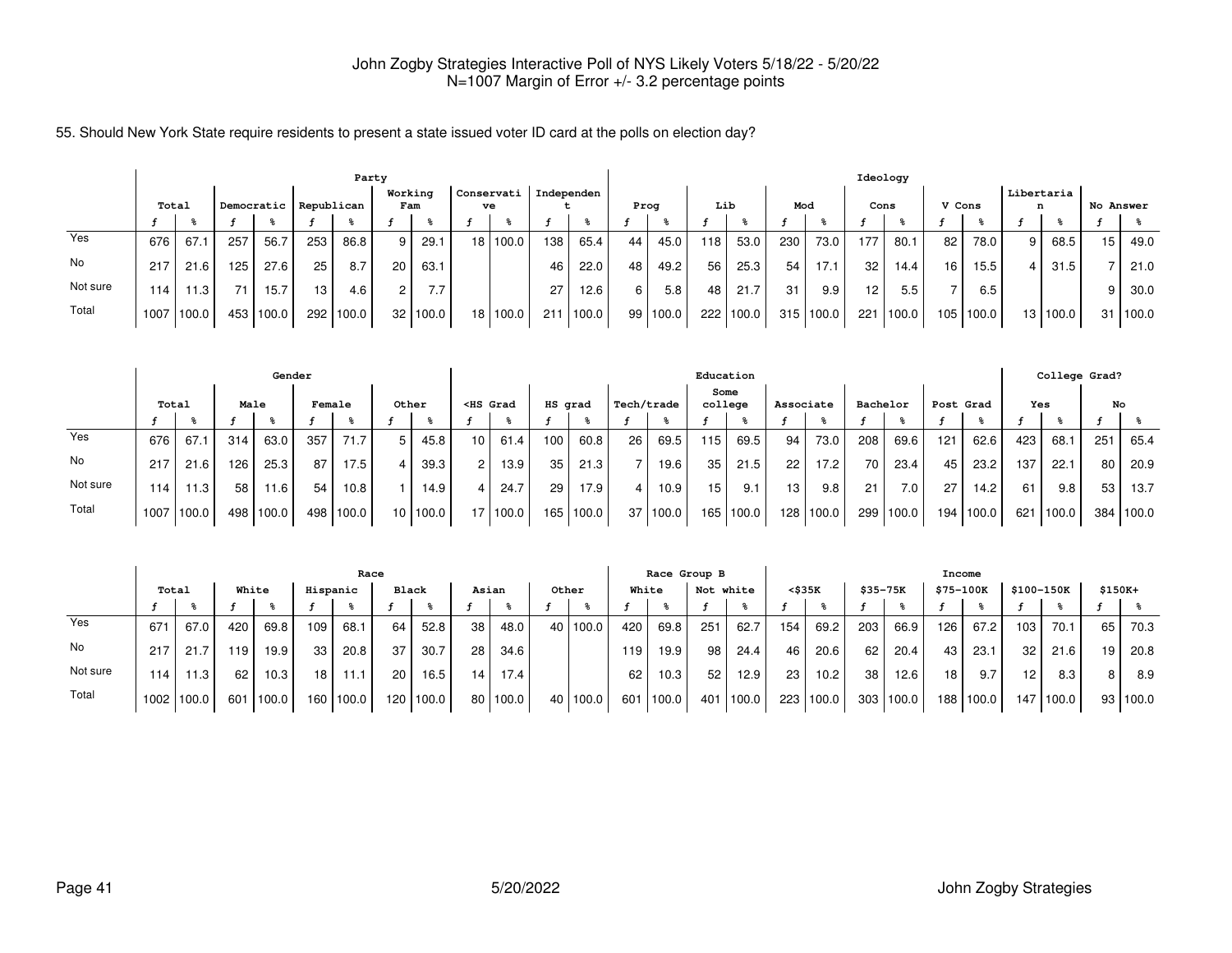|          |       |       |                  | Region  |         |            |            |             |           |                               |           | Age Group |           |       |       |       | Age GroupB      |           |                 |             |           |           |           |       |       |             |  |  |  |
|----------|-------|-------|------------------|---------|---------|------------|------------|-------------|-----------|-------------------------------|-----------|-----------|-----------|-------|-------|-------|-----------------|-----------|-----------------|-------------|-----------|-----------|-----------|-------|-------|-------------|--|--|--|
|          | Total |       |                  | Upstate | Suburbs | <b>NYC</b> | <b>NYC</b> |             | $18 - 29$ |                               | $30 - 49$ |           | $50 - 64$ |       | $65+$ |       | $18 - 24$       |           |                 | $25 - 34$   | $35 - 54$ |           | $55 - 69$ |       | $70+$ |             |  |  |  |
|          |       |       |                  |         |         |            |            |             |           |                               |           |           |           |       |       |       |                 |           |                 |             |           |           |           |       |       |             |  |  |  |
| Yes      | 676   | 67.   | 264              | 72.8    | 192     | 61.4       | 220        | 66.3        | 111       | 64.7                          | 227       | 64.3      | 206       | 70.7  | 132   | 69.0  | 75              | 65.6      | 85 <sub>1</sub> | 65.0        | 246       | 65.8      | 184       | 70.0  | 87    | 68.6        |  |  |  |
| No       | 217   | 21.6  | 70               | 19.4    | 80      | 25.6       | 67         | 20.3        | 45        | 26.1                          | 74        | 20.9      | 65        | 22.3  | 34    | 17.8  | 24              | 21.5      | 38              | 29.5        | 77        | 20.5      | 55        | 21.0  | 23    | 18.0        |  |  |  |
| Not sure | 114   | 11.3  | 28               | 7.8     | 41      | 13.0       | 45         | 13.4        | 16        | 9.2                           | 52        | 14.8      | 20        | 7.0   | 25    | 13.2  | 15 <sub>1</sub> | 12.9      |                 | 5.6         | 51        | 13.7      | 24        | 9.0   | 17    | 13.4        |  |  |  |
| Total    | 1007  | 100.0 | 363 <sub>1</sub> | 100.0   | 312     | 100.0      |            | 332   100.0 | 171       | $^{\prime}$ 100.0 $^{\prime}$ |           | 353 100.0 | 292       | 100.0 | 191   | 100.0 |                 | 114 100.0 |                 | 131   100.0 |           | 374 100.0 | 262       | 100.0 |       | 126   100.0 |  |  |  |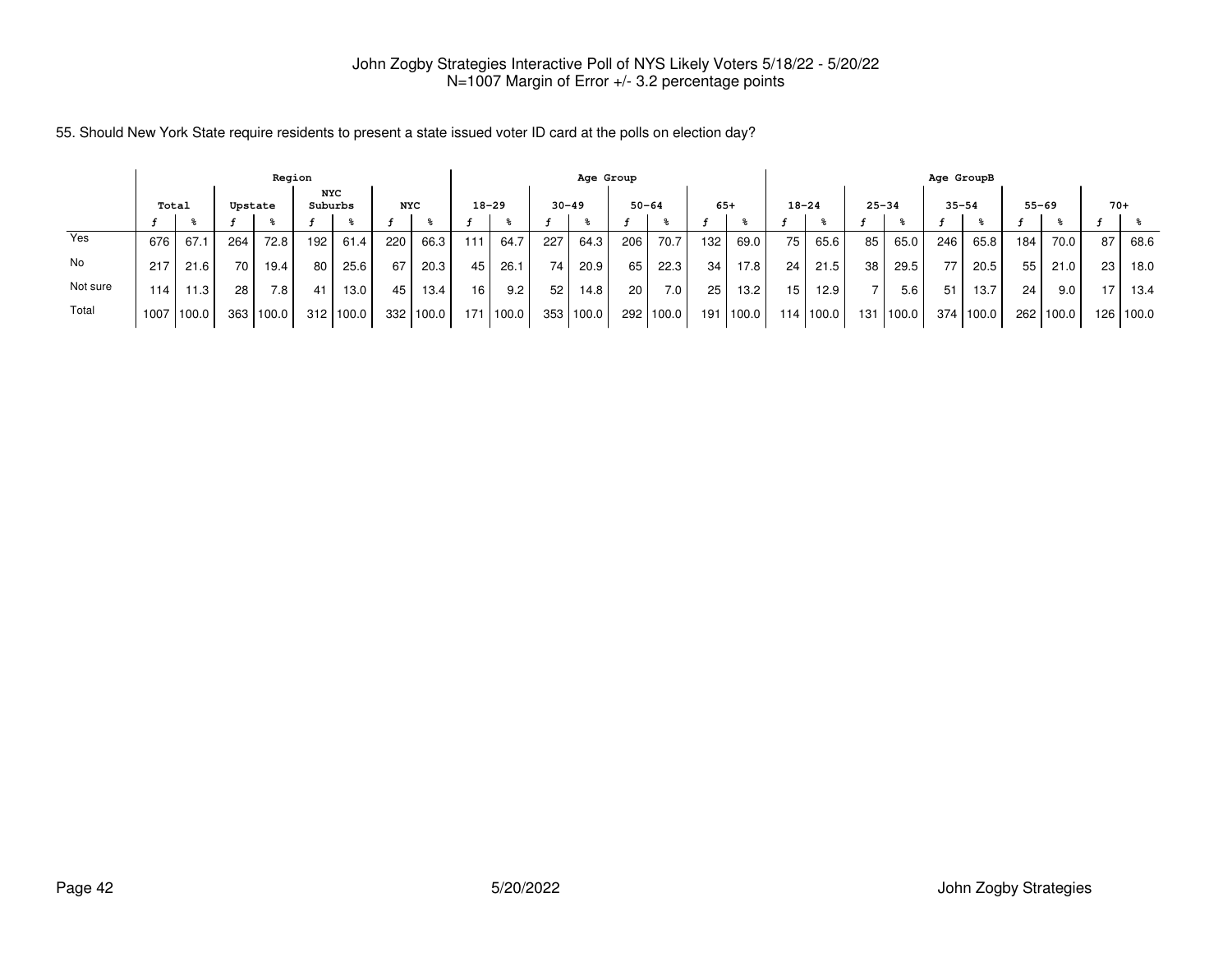56. Which of the following statements comes closer to your own view regarding the requirement for 45,000 signatures in order to get a third-party candidate on the ballot forGovernor in New York state? Statement A: The previous limit used to be 15,000 signatures in order for a third-party candidate to get on the ballot. The new limit of 45,000<br>signatures is discriminatory towards third part signatures ensures the political system remains stable.

|             |       |       |                       |       |                | Party |                  |       |                 |            |     |       | Ideology |       |         |       |       |       |        |       |                 |       |           |       |    |       |
|-------------|-------|-------|-----------------------|-------|----------------|-------|------------------|-------|-----------------|------------|-----|-------|----------|-------|---------|-------|-------|-------|--------|-------|-----------------|-------|-----------|-------|----|-------|
|             | Total |       | Democratic Republican |       | Working<br>Fam |       | Conservati<br>ve |       | Independen      |            |     | Prog  |          | Lib   |         | Mod   | Cons  |       | V Cons |       | Libertaria<br>n |       | No Answer |       |    |       |
|             |       |       |                       |       |                |       |                  |       |                 |            |     |       |          |       |         |       |       |       |        |       |                 |       |           |       |    |       |
| Statement A | 433   | 43.0  | 191                   | 42.2  | 108            | 37.1  | 25               | 78.6  | 10 <sup>1</sup> | 55.7       | 98  | 46.4  | 51       | 52.1  | 106     | 47.8  | 130   | 41.2  | 88     | 39.6  | 39              | 37.4  | 8         | 57.3  | 11 | 35.2  |
| Statement B | 364   | 36.1  | 169                   | 37.3  | 124            | 42.5  |                  | 21.4  |                 |            | 64  | 30.2  | 30       | 30.7  | 71      | 32.1  | 121   | 38.5  | 88     | 40.0  | 42              | 39.4  | 5         | 39.8  | 6  | 18.1  |
| Not sure    | 2101  | 20.8  | 93                    | 20.4  | 60             | 20.4  |                  |       | 8               | 44.3       | 50  | 23.4  | 17       | 17.1  | 45      | 20.1  | 64    | 20.3  | 45     | 20.4  | 24              | 23.2  | $\Omega$  | 2.8   | 15 | 46.7  |
| Total       | 1007  | 100.0 | 453                   | 100.0 | 292            | 100.0 | 32               | 100.0 |                 | 18   100.0 | 211 | 100.0 | 99       | 100.0 | $222 -$ | 100.0 | 315 l | 100.0 | 221    | 100.0 | 105             | 100.0 | 13 I      | 100.0 | 31 | 100.0 |

|             |              |      |      | Gender    |        |       |                 |       | Education                                                                                                                                                                                                                                               |            |         |       |                 |            |    |                 |                 |             |     |          |           |       |     | College Grad? |     |       |  |
|-------------|--------------|------|------|-----------|--------|-------|-----------------|-------|---------------------------------------------------------------------------------------------------------------------------------------------------------------------------------------------------------------------------------------------------------|------------|---------|-------|-----------------|------------|----|-----------------|-----------------|-------------|-----|----------|-----------|-------|-----|---------------|-----|-------|--|
|             | Total        |      | Male |           | Female |       | Other           |       | <hs grad<="" th=""><th colspan="2">HS grad</th><th></th><th colspan="2">Tech/trade</th><th colspan="2">Some<br/>college</th><th colspan="2">Associate</th><th>Bachelor</th><th>Post Grad</th><th></th><th></th><th>Yes</th><th colspan="2">No</th></hs> |            | HS grad |       |                 | Tech/trade |    | Some<br>college |                 | Associate   |     | Bachelor | Post Grad |       |     | Yes           | No  |       |  |
|             |              |      |      |           |        |       |                 |       |                                                                                                                                                                                                                                                         |            |         |       |                 |            |    |                 |                 |             |     |          |           |       |     |               |     |       |  |
| Statement A | 433          | 43.0 | 222  | 44.6      | 203    | 40.7  | õ               | 81.0  | 9. I                                                                                                                                                                                                                                                    | 53.2       | 69      | 41.9  | 21              | 56.2       | 66 | 40.1            | 59              | 46.3        | 125 | 41.7     | 84        | 43.3  | 268 | 43.2          | 165 | 43.0  |  |
| Statement B | 364          | 36.1 | 195  | 39.1      | 167    | 33.5  |                 | 19.0  |                                                                                                                                                                                                                                                         | 30.9       | 57      | 34.6  | 12 <sub>1</sub> | 31.6       | 61 | 36.9            | 40 <sup>1</sup> | 31.4        | 120 | 40.0     | 67        | 34.8  | 227 | 36.6          | 135 | 35.1  |  |
| Not sure    | 210          | 20.8 | 81   | 16.3      | 129    | 25.8  |                 |       |                                                                                                                                                                                                                                                         | 15.9       | 39      | 23.5  |                 | 12.3       | 38 | 23.0            | 29              | 22.3        | 55  | 18.3     | 43        | 22.0  | 126 | 20.3          | 84  | 21.9  |  |
| Total       | 1007   100.0 |      |      | 498 100.0 | 498    | 100.0 | 10 <sub>1</sub> | 100.0 |                                                                                                                                                                                                                                                         | 17   100.0 | 165     | 100.0 | 37              | 100.0      |    | 165 100.0       |                 | 128   100.0 | 299 | 100.0    | 194       | 100.0 | 621 | 1100.0        | 384 | 100.0 |  |

|                    |                  |            |       |       |                  | Race  |       |           |                 |            |       |       | Race Group B |       |           |       |        | Income |             |       |           |       |      |            |          |          |  |  |  |
|--------------------|------------------|------------|-------|-------|------------------|-------|-------|-----------|-----------------|------------|-------|-------|--------------|-------|-----------|-------|--------|--------|-------------|-------|-----------|-------|------|------------|----------|----------|--|--|--|
|                    | Total            |            | White |       | Hispanic         |       | Black |           | Asian           |            | Other |       | White        |       | Not white |       | <\$35K |        | $$35 - 75K$ |       | \$75-100K |       |      | \$100-150K | $$150K+$ |          |  |  |  |
|                    |                  |            |       |       |                  |       |       |           |                 |            |       |       |              |       |           |       |        |        |             |       |           |       |      |            |          |          |  |  |  |
| <b>Statement A</b> | 433              | 43.2       | 257   | 42.7  | 75               | 46.6  | 64    | 52.9      | 29              | 36.3       | 8     | 20.4  | 257          | 42.7  | 176       | 43.8  | 99 I   | 44.3   | 140         | 46.2  | 76        | 40.3  | 70 I | 47.5       | 37       | 39.9     |  |  |  |
| Statement B        | 361              | 36.0       | 216   | 36.0  | 58               | 36.1  | 34    | 27.9      | 39              | 48.4       | 14    | 36.0  | 216          | 36.0  | 145       | 36.1  | 68     | 30.3   | 115         | 37.9  | 79        | 42.2  | 46 I | 31.4       | 39       | 41.5     |  |  |  |
| Not sure           | 208 <sub>1</sub> | 20.8       | 128   | 21.3  | 28               | 17.2  | 23    | 19.2      | 12 <sub>1</sub> | 15.3       | 17    | 43.6  | 128          | 21.3  | 81        | 20.1  | 57     | 25.3   | 48          | 15.9  | 33        | 17.4  | 31   | 21.1       | 17       | 18.6     |  |  |  |
| Total              |                  | 1002 100.0 | 601   | 100.0 | 160 <sub>1</sub> | 100.0 |       | 120 100.0 |                 | 80   100.0 | 40    | 100.0 | 601          | 100.0 | 401       | 100.0 | 223    | 100.0  | 303         | 100.0 | 188       | 100.0 | 147  | 100.0      |          | 93 100.0 |  |  |  |